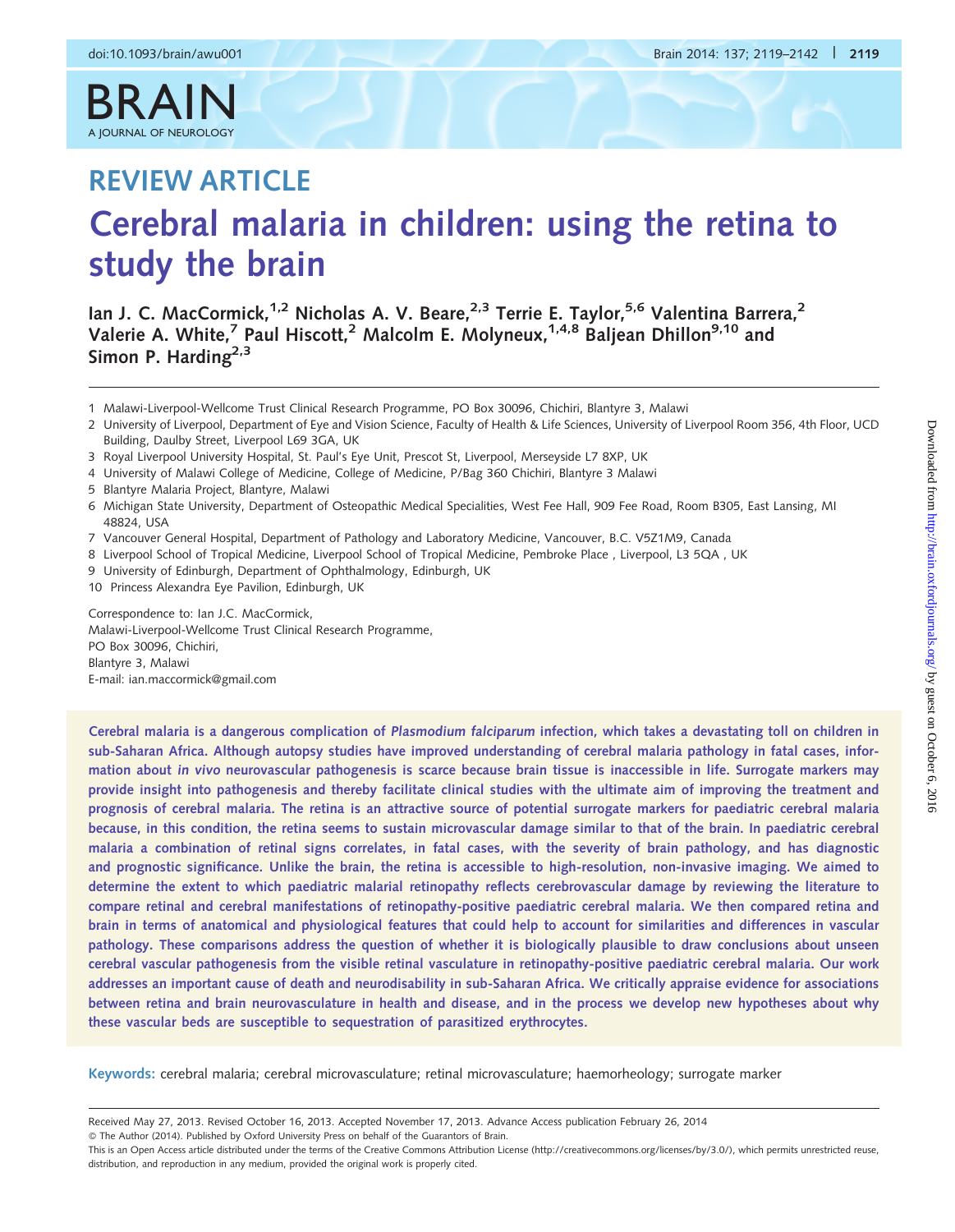Abbreviation:  $CI =$  confidence interval;  $CM =$  cerebral malaria;  $CMRgluc =$  cerebral metabolic rate (glucose);  $CMRO2 =$  cerebral metabolic rate (oxygen); CNP = capillary non-perfusion; CRAE = central retinal artery equivalent; CRVE = central retinal vein equivalent; DD = disc diameter; FA = fluorescein angiogram; FAZ = foveal avascular zone; ICAM-1 = intercellular adhesion molecule 1; LDR = length to diameter ratio; MRI = magnetic resonance imaging; OR = odds ratio; PfEMP-1 = Plasmodium falciparum erythrocyte membrane protein 1; SD = standard deviation

# Introduction

Paediatric cerebral malaria is a clinical syndrome that kills and disables children through mechanisms that remain incompletely understood. Adhesion of parasitized erythrocytes to the microvascular endothelium, leading to their sequestration in the brain, is the pathological signature of both adult and paediatric cerebral malaria, and is thought to be the chief cause of injury (Taylor et al[., 2004;](#page-22-0) [Ponsford](#page-21-0) et al., 2012). Several hypothetical mechanisms linking sequestration, which is entirely intravascular, to extravascular parenchymal damage have been proposed ([Van](#page-20-0) [der Heyde](#page-20-0) et al., 2006) but questions remain about which of these mechanisms are most important, how they might interact, and ultimately where new therapies should be directed. One of the reasons why such questions remain over 100 years after sequestration was first identified is because in vivo access to the brain is difficult, and advances in knowledge have relied on postmortem and in vitro studies. Improved understanding of in vivo neurovascular pathogenesis and the development of better treatments will be facilitated by disease models or surrogate markers.

The retina may be a good source of surrogate markers of cerebrovascular injury because paediatric cerebral malaria is associated with a retinopathy ('malarial retinopathy') that accurately predicts cerebral sequestration (Taylor et al[., 2004\)](#page-22-0), correlates with severity of brain involvement (White et al[., 2001](#page-22-0)), and is associated with mortality (Beare et al[., 2004](#page-19-0)). Unlike the brain, the eye allows non-invasive access for structural and functional imaging of the microcirculation, which is thought to be the major site of sequestration.

The concept that neurovascular injury observed in the retina resembles neurovascular injury lying unseen in the brain is based on the assumption that the two circulations are analogous in ways that are relevant to the pathogenesis of paediatric cerebral malaria. Such assumptions should be supported by a biologically plausible rationale before specific retinal vascular features are considered as surrogate markers of cerebrovascular damage [\(International Conference on Harmonisation, 1998\)](#page-20-0).

Is such a rationale likely? It is well known that the retina and brain have many similarities. Both are part of the CNS, with common embryological origins, vascular structure and metabolic demands. The relevance of these similarities for potential surrogate markers has been recognized (Patton et al[., 2005](#page-21-0), [2006](#page-21-0)), especially for stroke (Doubal et al[., 2009, 2010](#page-19-0)). Despite this, detailed comparisons of the microvasculature of the two organs are rare [\(Cogan and Kuwabara, 1984](#page-19-0); Patton et al[., 2005](#page-21-0)).

Our objective was to discover how likely it is that the retinal vascular damage responsible for malarial retinopathy reflects analogous cerebrovascular damage in retinopathy-positive paediatric cerebral malaria. To do this we compared the manifestations of paediatric cerebral malaria in retina and brain, and then compared retina and brain in terms of vascular features likely to be important for cerebral malaria pathogenesis. Concluding that retina and brain are analogous in ways relevant to this disease would justify further investigation to see whether specific retinal signs predict both focal brain damage detectable by MRI and the patient's response to treatment. The results of such investigations would address further criteria of surrogacy [\(International](#page-20-0) [Conference on Harmonisation, 1998](#page-20-0)), and in the context of a strong biological rationale could shed light on the dynamics of cerebral malaria neurovascular pathogenesis in the period between coma onset and recovery or death.

Malarial retinopathy can occur in parasitaemic children without cerebral malaria (Beare et al[., 2004\)](#page-19-0), and indeed, some features of malarial retinopathy occur in conditions that don't involve malaria at all (e.g. white-centred haemorrhages). It is not clear if retinopathy predicts cerebral sequestration in malarial syndromes besides paediatric cerebral malaria, or how often retinopathy might occur in severely ill children in general.

We therefore discuss retinopathy in the specific clinical context of paediatric cerebral malaria. In this particular population malarial retinopathy has high positive and negative predictive value to distinguish between the presence and absence of cerebral sequestration in fatal cases (Taylor et al[., 2004](#page-22-0)). Until associations between retinopathy and cerebral sequestration are known for malaria in general, extrapolation from our review to severe malaria syndromes other than paediatric cerebral malaria may not be appropriate.

Our review is divided into four sections. In the first section we describe paediatric cerebral malaria, including the typical clinical presentation, manifestations of cerebral malaria in the brain, and manifestations in the retina. The neurovascular effects of cerebral malaria on retina and brain are then compared.

In the second section we introduce the concept that patterns of neurovascular pathology in retina and brain may be understood in terms of haemorheological dysfunction involving microvascular haematocrit, blood viscosity and shear stress. These factors depend on interactions between intrinsic properties of blood and structural properties of microvascular networks, and this suggests that microvascular architecture may be a useful point of comparison for a cerebral malaria-specific analogy between retina and brain.

The third section describes microvascular architecture in the human retina and brain, and compares features that may be relevant to the pathogenesis of cerebral malaria.

We end by discussing how our comparison of retina and brain provides a biologically plausible rationale for considering retinal signs as potential surrogates of brain damage in retinopathypositive paediatric cerebral malaria. We consider how observations of retinal vessel structure and function might allow inference of in vivo cerebrovascular pathogenesis.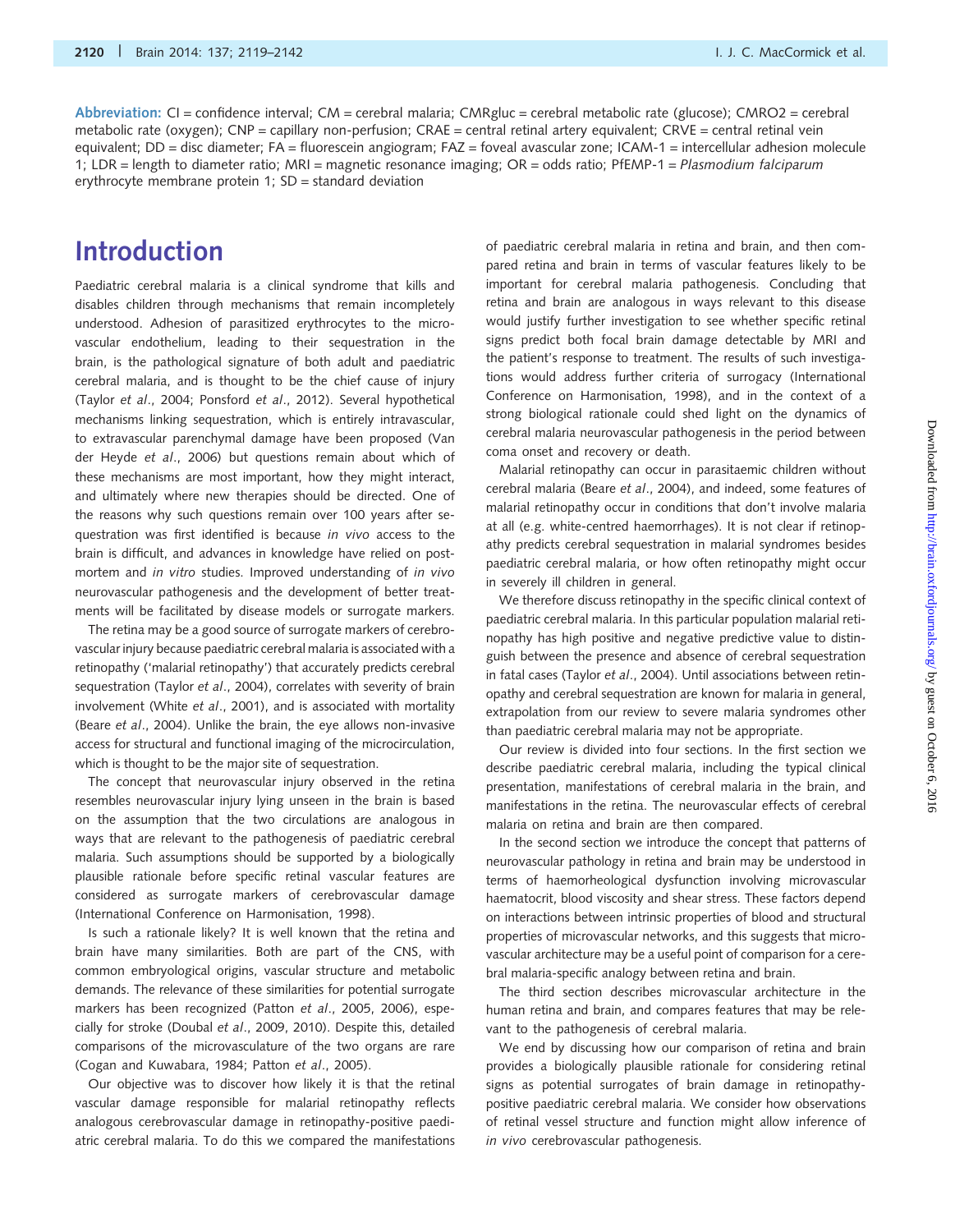# Paediatric cerebral malaria

### Definition

Several species of Plasmodium parasite cause malaria in humans. P. falciparum is responsible for the majority of severe malaria and malaria-associated deaths worldwide, particularly in sub-Saharan Africa where severe malaria has a disproportionate impact on chil-dren <5 years of age ([WHO, 2012](#page-22-0)). In children, severe malaria predominantly involves one or more of three syndromes: cerebral malaria, severe malarial anaemia and metabolic acidosis. Other manifestations of paediatric severe malaria include convulsions, hypoglycaemia, hyperparasitaemia and prostration [\(WHO, 2000](#page-22-0)). Cerebral malaria is defined as coma, with P. falciparum peripheral parasitaemia, in the absence of another identifiable cause of coma, such as hypoglycaemia or meningitis [\(Newton](#page-21-0) et al., 1998). This definition is broad, and misclassifies almost 25% of fatal paediatric cases as cerebral malaria when compared with histopathological identification of sequestration in cerebral vessels as the reference standard. The presence of malarial retinopathy on pre-mortem fundus examination accurately distinguishes histopathological cerebral malaria from cases that meet the clinical definition but actually have another cause of death (Taylor et al[., 2004\)](#page-22-0). Although the strong association between retinopathy and intracerebral sequestration has been established only in fatal cases, it is likely that the association also prevails in those who recover, and that the presence of retinopathy improves the accuracy of diagnosis in children with cerebral malaria (Beare et al[., 2011](#page-19-0)).

### Typical presentation and clinical course

In an area with intense transmission of P. falciparum, the typical history of paediatric cerebral malaria involves a young child who rapidly develops coma after a short prodrome of fever and generalized illness. The coma may be preceded or accompanied by convulsions, from which the child does not wake. On examination the child is usually febrile, and may have deep or rapid breathing. Coma is distinguished from prolonged post-ictal state by duration  $>$  30 min after seizure. Depth of coma is assessed using a modification of the Glasgow Coma Scale, known as the Blantyre Coma Scale [\(Molyneux](#page-21-0) et al., 1989; [WHO, 2000](#page-22-0), [2010\)](#page-22-0). Convulsions or posturing, including opisthotonus, may be present. Ophthalmoscopy through dilated pupils reveals signs of malarial retinopathy: white patchy discolouration of the macula and/or peripheral retina; orange or white discolouration of retinal vessels; and/or retinal haemorrhages, typically with white centres. Papilloedema may be seen, but in isolation does not distinguish cerebral malaria from other causes of coma ([Lewallen](#page-20-0) et al., 1999, [2008](#page-20-0); [Harding](#page-20-0) et al., 2006). Investigation may reveal concomitant metabolic acidosis and/or severe anaemia. Peripheral P. falciparum asexual parasitaemia is present by definition. Other treatable causes of coma in this setting must be ruled out and include malaria-associated hypoglycaemia and meningitis. Bacteraemia may be found, especially in infants and in the presence of severe anaemia [\(Bronzan](#page-19-0) et al., 2007).

The duration of illness is usually short, and most patients recover or die within 48 h. Death is typically by respiratory arrest, and case fatality with treatment is  ${\sim}$ 15%. Those who recover are at risk of neurodisability ([Molyneux](#page-21-0) et al., 1989) and epilepsy [\(Birbeck](#page-19-0) et al[., 2010\)](#page-19-0). Guidelines for treatment have been published [\(WHO, 2010](#page-22-0)).

Cerebral malaria also occurs in adults ([Table 1](#page-3-0)). The clinical presentation is different from paediatric cerebral malaria ([WHO,](#page-22-0) [2000](#page-22-0)), but it is not clear if this is because of age or differences in immunology related to transmission intensity (Idro et al[., 2005](#page-20-0)). The geographical distribution is different from that of paediatric cerebral malaria. Adult cerebral malaria occurs primarily in South and South East Asia, where transmission of P. falciparum is endemic and seasonal and most children and adults have no immunity; whereas paediatric cerebral malaria occurs mainly in sub-Saharan Africa where transmission is endemic and where both older children and adults have acquired partial immunity. Adult travellers who are P. falciparum naïve may develop cerebral malaria in endemic countries. Patterns of mortality and comorbidity vary with age [\(Dondorp](#page-19-0) et al., 2008).

Malarial retinopathy has been described in adults since at least the 1800s ([Mackenzie, 1877\)](#page-20-0). Maude et al[. \(2009\)](#page-20-0) found retinopathy in 14/20 (70%) adults with cerebral malaria, 17/20 (85%) with other types of severe malaria, and 9/15 (60%) with uncomplicated malaria. The retinopathy was most severe in those with cerebral malaria. [Abu Sayeed](#page-18-0) et al. (2011) found retinopathy in 31/75 (41%) with cerebral malaria, 16/64 (25%) with other types of severe malaria, and 1/31 (3%) with uncomplicated malaria. Number of retinal haemorrhages was an independent predictor of death. Both studies used sensitive retinal imaging techniques and a standardized grading scheme (Harding et al[., 2006](#page-20-0)), but neither found the characteristic vessel discolouration seen in up to 30% of children with cerebral malaria (Beare et al[., 2004\)](#page-19-0). Compared with the adult literature, few data exist on the presence of malarial retinopathy in children with uncomplicated malaria, as consistent retinal examination of conscious children is difficult—particularly so for the retinal periphery. Further research is needed.

# Manifestations of retinopathypositive cerebral malaria in the paediatric brain

### **Sequestration**

Sequestration is the histopathological hallmark of paediatric cerebral malaria (Taylor et al[., 2004](#page-22-0)). Sequestration results from the binding of parasitized erythrocytes to vascular endothelium. Parasitized erythrocytes also bind in vitro to other erythrocytes (rosetting), and to platelets (clumping, or auto-agglutination). Sequestration is mediated by adhesion between malarial antigens on the surface of the infected erythrocyte and several host receptors on the vascular endothelium. The P. falciparum surface antigen most studied is P. falciparum erythrocyte membrane protein 1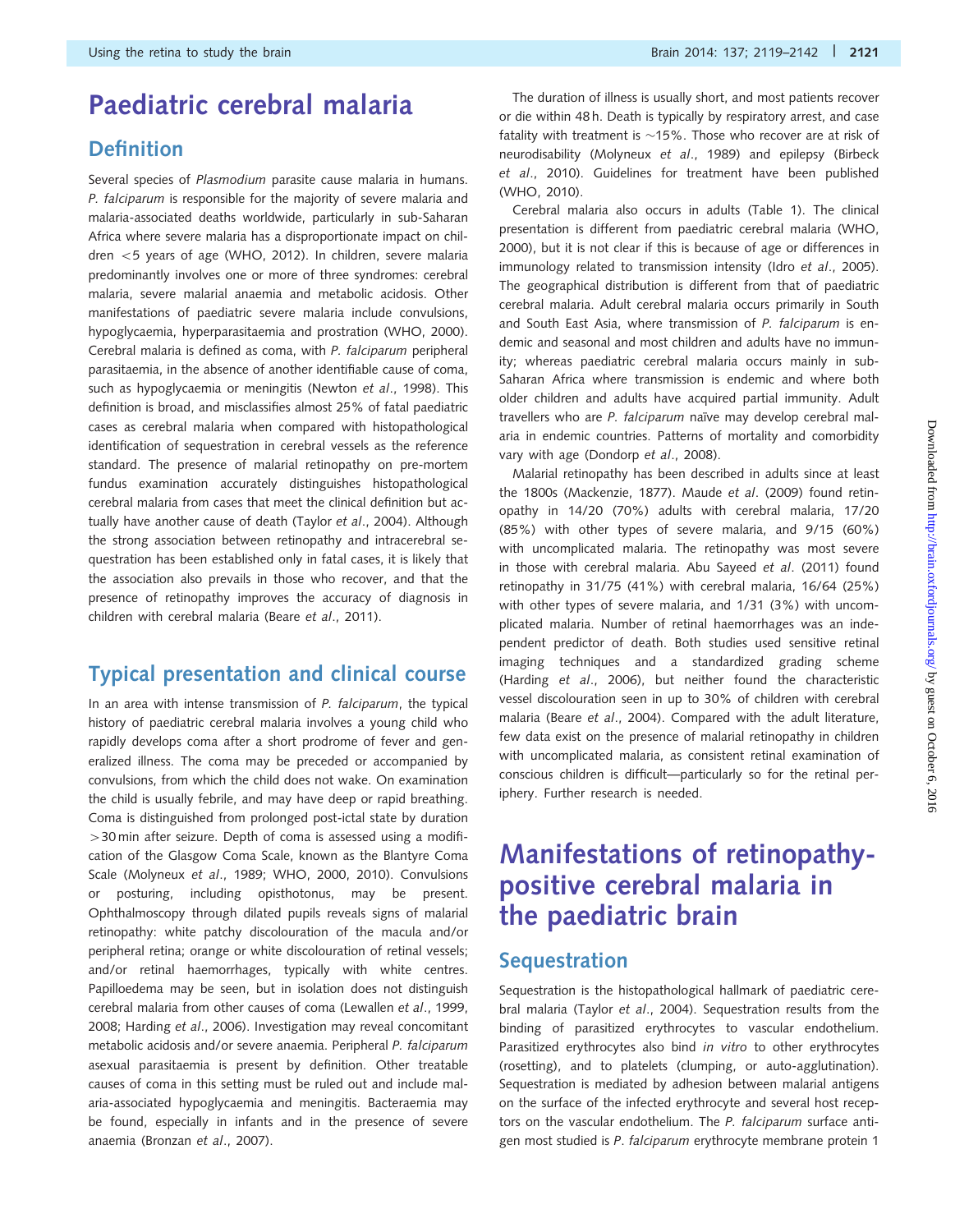| $\alpha$                     |
|------------------------------|
|                              |
|                              |
|                              |
|                              |
|                              |
|                              |
|                              |
| :                            |
|                              |
|                              |
|                              |
|                              |
|                              |
|                              |
|                              |
|                              |
|                              |
|                              |
|                              |
|                              |
|                              |
|                              |
|                              |
|                              |
| ¢                            |
|                              |
|                              |
|                              |
| i                            |
| ١                            |
|                              |
|                              |
| i macar cir (ciccoci ci tici |
|                              |
|                              |
|                              |

<span id="page-3-0"></span>

| Table 1        |                  | Manifestations of cerebral malaria in the retina and brain                                                                                                            |                                                                                                                                                                                                                                            |                                                                                                                                                                                                                                                                                                                                                                                                                                                                                                                                                  |
|----------------|------------------|-----------------------------------------------------------------------------------------------------------------------------------------------------------------------|--------------------------------------------------------------------------------------------------------------------------------------------------------------------------------------------------------------------------------------------|--------------------------------------------------------------------------------------------------------------------------------------------------------------------------------------------------------------------------------------------------------------------------------------------------------------------------------------------------------------------------------------------------------------------------------------------------------------------------------------------------------------------------------------------------|
|                |                  | Paediatric retina                                                                                                                                                     | Paediatric brain                                                                                                                                                                                                                           | Adult brain                                                                                                                                                                                                                                                                                                                                                                                                                                                                                                                                      |
| Sequestration  | Frequency        | or severe malarial<br>(Lewallen et al., 2000). Unclear if absent in<br>Always present in fatal cerebral malaria<br>fatal coma of other cause<br>anaemia.              | cytes (Brown et al., 2001; Armah et al., 2005)<br>Commonly associated with sequestered leuco-<br>absent in fatal coma of other cause (Taylor<br>Always present in fatal cerebral malaria, and<br>et al., 2004; Dorovini-Zis et al., 2011). | The percentage of vessels with sequestration is greater<br>Significant sequestration may be present in fatal non-<br>Always present in fatal cerebral malaria (MacPherson<br>cerebral malaria (MacPherson et al., 1985; Silamut<br>et al., 1985; Oo et al., 1987; Pongponratn et al.,<br>In cerebral malaria density is greater in brain than<br>in cerebral malaria than non-cerebral malaria<br>other organs (MacPherson et al., 1985;<br>Pongponratn et al., 1991).<br>1991; Sein et al., 1993).<br>(Ponsford et al., 2012)<br>et al., 1999). |
|                | Location         | Patchy distribution within capillary network<br>Variation between retinal regions not yet<br>(Lewallen et al., 2000).<br>defined.                                     | brainstem and cerebellum (Armah et al., 2005;<br>Grey and white matter of cerebrum, subcortex,<br>Most microvessels, and the margins of pial and<br>larger vessels (Dorovini-Zis et al., 2011).<br>Dorovini-Zis et al., 2011).             | Occurs in capillaries, venules, and very occasional ar-<br>Occurs in grey and white matter, but most dense in<br>Density greater in cerebellum than cerebrum (Sein<br>Density reduces from cerebrum to cerebellum to<br>cerebral white matter (Nagatake et al., 1992).<br>brainstem (Pongponratn et al., 2003).<br>terioles (MacPherson et al., 1985).<br>et al., 1993).                                                                                                                                                                         |
|                | Vessels involved | Vessel discolouration affects capillaries, venules,<br>Capillaries and margins of larger vessels<br>and arterioles (personal observation)<br>(Lewallen et al., 2000). | Occurs in brain microvessels, pial and larger<br>vessels (Dorovini-Zis et al., 2011)                                                                                                                                                       | Predominant site is the capillary bed, but also occurs in<br>larger pial and subarachnoid vessels (Spitz, 1946).<br>Uncommon in arterioles (MacPherson et al., 1985).                                                                                                                                                                                                                                                                                                                                                                            |
| Haemorrhages   | Type             | Parasitized erythrocytes rarely seen outside<br>White-centred, blot (White et al., 2001).<br>vessel (White et al., 2001).                                             | vessel (White et al., 2001; Dorovini-Zis et al.,<br>Parasitized erythrocytes rarely seen outside<br>Ring (Dorovini-Zis et al., 2011).<br>2011).                                                                                            | Ring, perivascular (Spitz, 1946; Nagatake et al., 1992;<br>Parasitized erythrocytes are seen outside vessel (Sein<br>Sein et al., 1993; Turner, 1997).<br>et al., 1993; Turner, 1997).                                                                                                                                                                                                                                                                                                                                                           |
|                | Frequency        | Gross haemorrhages present in 78% fatal cere-<br>bral malaria, 7% fatal coma of other cause<br>(White et al., 2009).                                                  | Any type present in 80% fatal cerebral malaria<br>(Dorovini-Zis et al., 2011).                                                                                                                                                             | between cerebral malaria (~60% of cases) and non-<br>Ring haemorrhages present in up to 30% of cases of<br>cerebral malaria (~40% of cases) (Medana et al.,<br>No significant difference in haemorrhage frequency<br>fatal cerebral malaria (Spitz, 1946).<br>2011).                                                                                                                                                                                                                                                                             |
|                | Location         | All retinal quadrants. Usually restricted to inner<br>haemorrhage in severe cases (White et al.,<br>retinal layers, with extension to subretinal<br>2009).            | except in the cerebellum (White et al., 2001;<br>Common in white matter, rare in grey matter<br>Dorovini-Zis et al., 2011).                                                                                                                | Usually occur in cerebral white matter; also reported in<br>cortex, diencephalon, and brainstem (Medana et al.,<br>pons, medulla, cerebellum, and cortical grey matter<br>No difference in haemorrhage frequency between<br>(Spitz, 1946; Nagatake et al., 1992; Sein et al.,<br>1993; Turner, 1997).<br>2011).                                                                                                                                                                                                                                  |
| Vessel leakage | Type             | Fibrinogen leakage along vessels with and with-<br>out associated haemorrhage (White et al.,<br>2009)                                                                 | Fibrinogen leakage often associated with haem-<br>orrhage, can be independent of haemorrhage<br>(Dorovini-Zis et al., 2011).                                                                                                               | chymal oedema, oedema between fibres of white<br>pools of proteinaceous material, vacuolar paren-<br>matter tracts, fluid-filled spaces between myelin<br>fibres. No difference between fatal cerebral and<br>Rarefaction of the perivascular space, perivascular<br>non-cerebral malaria (Medana et al., 2011).                                                                                                                                                                                                                                 |

(continued)

(continued)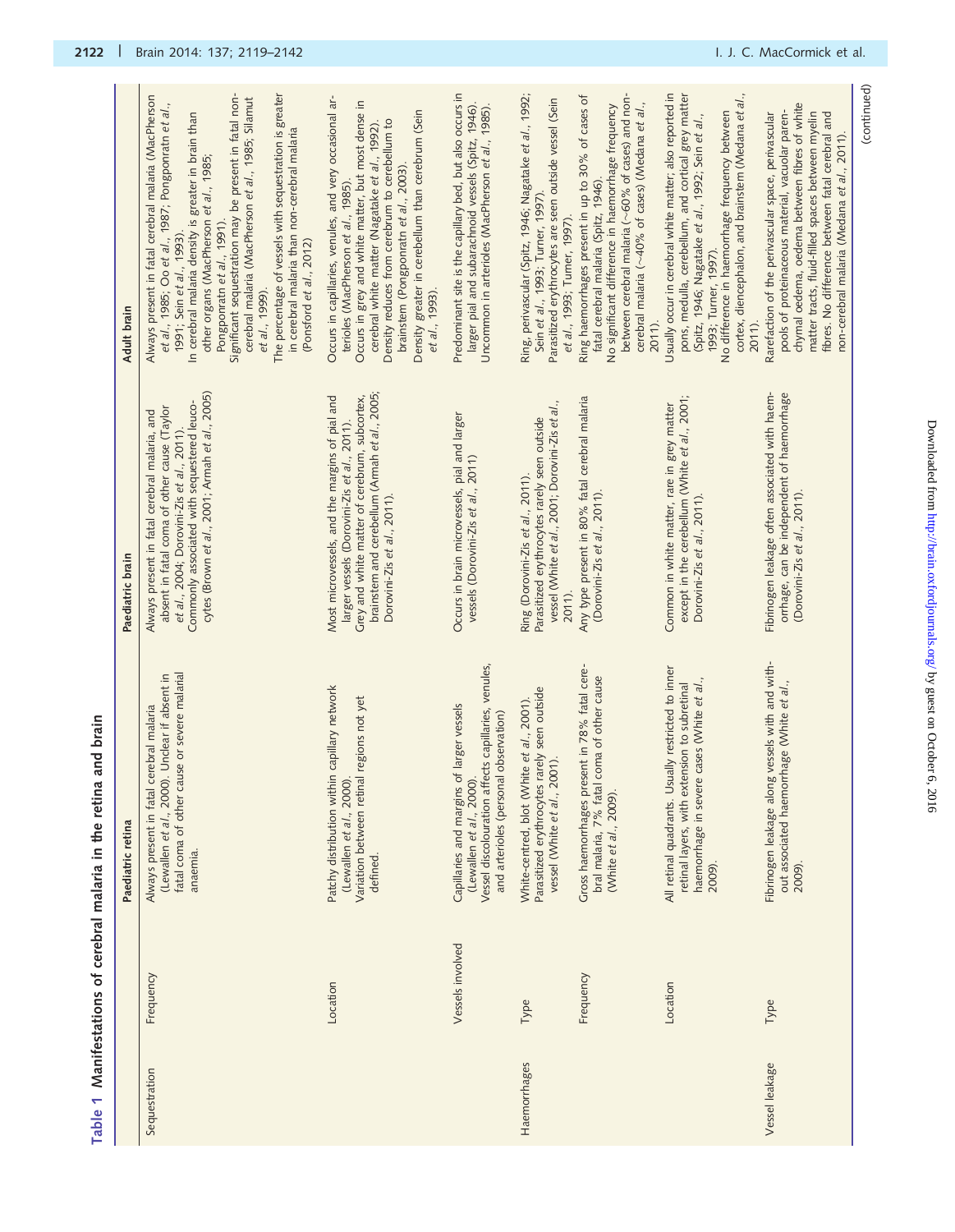|                                                          | Paediatric retina                                                                                                                                                                                                                                         | Paediatric brain                                                                                                                                                                                                                                                                         | Adult brain                                                                                                                                                                                                                                               |
|----------------------------------------------------------|-----------------------------------------------------------------------------------------------------------------------------------------------------------------------------------------------------------------------------------------------------------|------------------------------------------------------------------------------------------------------------------------------------------------------------------------------------------------------------------------------------------------------------------------------------------|-----------------------------------------------------------------------------------------------------------------------------------------------------------------------------------------------------------------------------------------------------------|
| Frequency                                                | malaria, 7% fatal coma of other cause (White<br>Average (SD) number of foci is 1.2 (2.6) in fatal<br>Fibrinogen leakage in 31 % cases fatal cerebral<br>cerebral malaria and 0.21 (1.1) in coma of<br>other cause (White et al., 2009).<br>et al., 2009). | Unclear how many cases of fatal cerebral malaria<br>(associated with haemorrhages) (Dorovini-Zis<br>Leakage greater in white than grey matter<br>have leakage of any type.<br>et al., 2011).                                                                                             | At least one type of oedema present in all cases of<br>Oedema between white matter tract fibres is most<br>both cerebral and non-cerebral malaria (Medana<br>common in: brainstem $>$ diencephalon $>$ cortex<br>(Medana et al., 2011).<br>et al., 2011). |
| .ocation/vessels<br>involved                             | Associated with vessels but not defined in terms<br>Angiographic fluorescein leakage predomin-<br>of retinal quadrants or vessel type (White<br>intly affects venules (Beare et al., 2009).<br>et al., 2009).                                             | brainstem and cerebellum (Dorovini-Zis et al.,<br>Cerebral white and grey matter, subcortex,<br>2011).                                                                                                                                                                                   | Brainstem, diencephalon, cerebral cortex (Medana<br>et al., 2011).                                                                                                                                                                                        |
| Regions vulnerable to presumed ischae-<br>mia on imaging | foveal avascular zone, horizontal raphe, and<br>Retinal whitening and capillary non-perfusion<br>retinal periphery. All are watershed regions<br>appears to be especially prominent at the<br>(Beare et al., 2009).                                       | Regions where MRI brain signal changes distin-<br>matter, posterior fossa (Potchen et al., 2012).<br>negative cerebral malaria (highest to lowest<br>odds ratio): basal ganglia, corpus callosum,<br>cerebral cortex, thalamus, cerebral white<br>guish between retinopathy-positive and | Regions reported to be involved: Brain stem, thalamus,<br>cerebellum, corpus callosum, cerebral white matter<br>(Yadav et al., 2008; Rasalkar et al., 2011).                                                                                              |

(PfEMP1), which is encoded by a family of var genes (reviewed in [Craig and Scherf, 2001](#page-19-0); Rowe et al[., 2009;](#page-22-0) Miller et al[., 2013](#page-21-0)). PfEMP1 undergoes antigenic variation, associated with differential sequestration between organs in children ([Montgomery](#page-21-0) et al., [2007](#page-21-0)). Of several host receptors, intercellular adhesion molecule 1 (ICAM1) has received most attention. ICAM1 is a cytokineinducible endothelial receptor normally involved in leucocyte rolling before firm endothelial adhesion, and is upregulated in brain vessels in fatal paediatric cerebral malaria (Brown et al[., 2001](#page-19-0); Armah et al[., 2005](#page-19-0)). Because sequestration results from adhesion between antigens and receptors, it is likely to be influenced by shear stress (Kaul et al[., 1991](#page-20-0); [Fedosov](#page-19-0) et al., 2011a, [b](#page-19-0)).

In fatal paediatric cerebral malaria, sequestration is seen in most microvessels of both grey and white matter of the cerebral hemispheres. Sequestration occurs on the margins of larger pial and subarachnoid vessels ([Dorovini-Zis](#page-19-0) et al., 2011), but a calibre threshold above which sequestration does not occur has not been described. Sequestration is thought to be most severe in capillaries and postcapillary venules—although only one study, in adults, has compared sequestration between vessel types [\(MacPherson](#page-20-0) et al., 1985).

Sequestration seems to be a fundamental component of cerebral malaria pathogenesis, but exact mechanisms linking it to tissue injury in cerebral malaria are unclear. Microvascular obstruction from sequestration leads to impaired perfusion, but also endothelial activation associated with apoptosis, reduced dilatory capacity, and a procoagulant state (Moxon et al[., 2009;](#page-21-0) [Rowe](#page-22-0) et al[., 2009](#page-22-0)). Parasitized erythrocytes bind to endothelial protein C receptor (Turner et al[., 2013](#page-22-0)). The associated loss of protein C receptor in cerebral vessels is likely to result in unmodified signalling through several molecular cascades leading to inflammation, loss of vascular barrier function, activation of platelets and production of fibrin (Moxon et al[., 2013\)](#page-21-0).

Endothelial dysfunction may also result from P. falciparumassociated reductions in nitric oxide (NO) synthesis and bioavailability (reviewed in Miller et al[., 2013\)](#page-21-0), and increased oxidative stress ([Griffiths](#page-20-0) et al., 2001; Narsaria et al., 2012), which can reduce erythrocyte deformability ([Dondorp](#page-19-0) et al., 1997, [2003\)](#page-19-0) and impair neurovascular coupling as well as control of vascular tone (reviewed in [Faraci, 2011\)](#page-19-0).

These points illustrate how tissue damage associated with sequestration may be caused through synergistic mechanisms, including (and probably not limited to) inflammation and coagulation, in addition to congestion of blood flow secondary to reductions in lumen diameter. Local coagulopathy and loss of endothelial barrier function are consistent with haemorrhage and brain swelling seen in the paediatric brain, and with quantifiable manifestations of malarial retinopathy.

### Haemorrhage

Histopathology reveals subtypes of cerebral malaria within fatal retinopathy-positive paediatric cerebral malaria. In Malawi 75% of cases coming to autopsy have sequestration with associated perivascular haemorrhages and intravascular microthrombi, wheras 25% have sequestration but no haemorrhages or other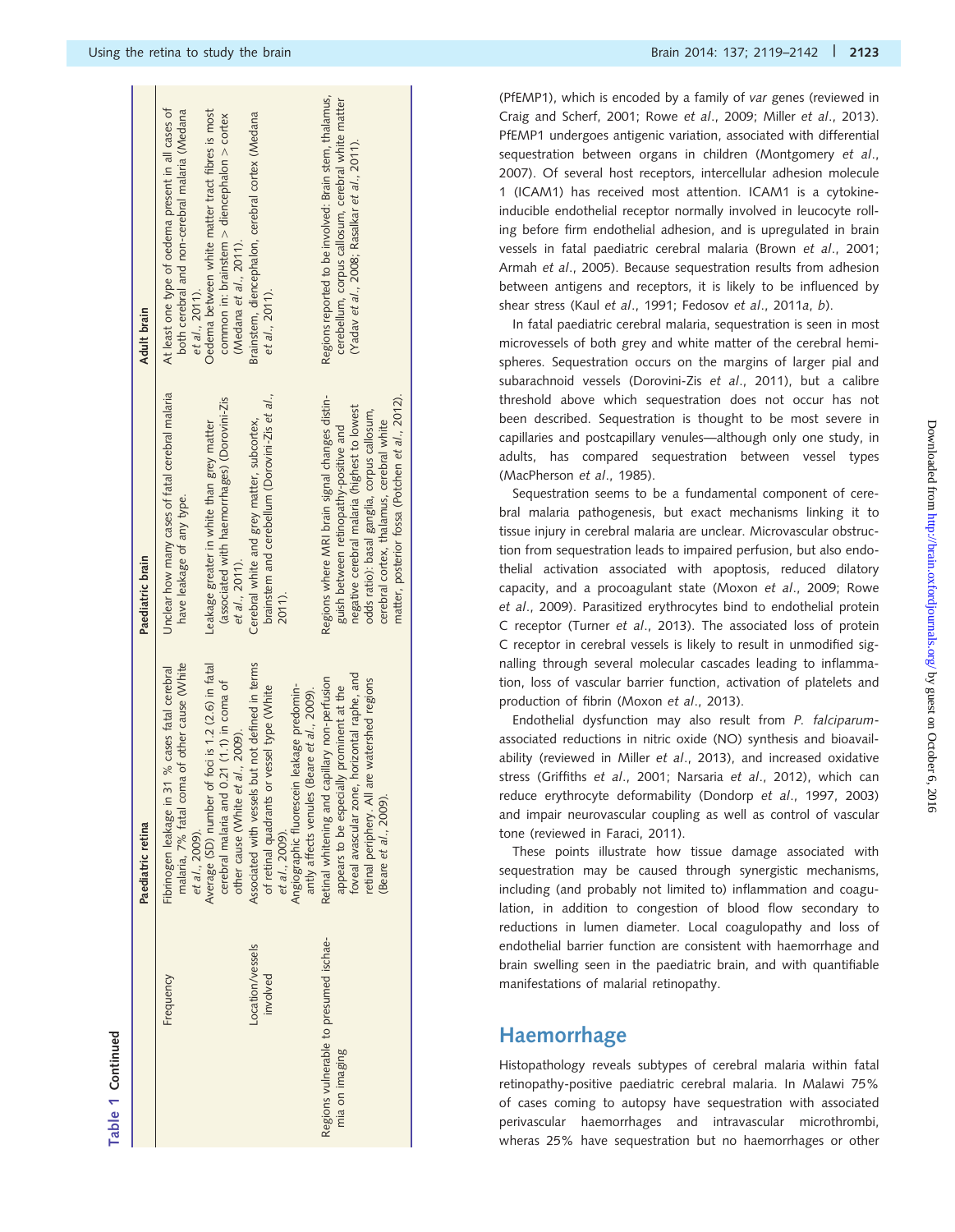perivascular pathology visible on routine haematoxylin and eosinstained sections [\(Dorovini-Zis](#page-19-0) et al., 2011).

Petechial haemorrhages on the cut surface of fresh brain correspond to microscopic ring haemorrhages. Ring haemorrhages occur frequently in the white matter of the cerebral hemispheres, and extend to the grey–white border. They are rare in cortical and subcortical grey matter, but occur throughout the cerebellum and brainstem (White et al[., 2001\)](#page-22-0). Diffuse axonal injury follows the same distribution [\(Dorovini-Zis](#page-19-0) et al., 2011).

In general, ring haemorrhages in paediatric cerebral malaria consist of extravasated uninfected erythrocytes; each haemorrhage is centred on a distended capillary containing infected erythrocytes and commonly a microthrombus [\(Dorovini-Zis](#page-19-0) et al[., 2011\)](#page-19-0).

#### Brain swelling and vessel leakage

Studies of paediatric cerebral malaria where retinopathy status was either unknown or a combination of retinopathy-positive and retinopathy-negative cases, have found raised opening pres-sure at lumbar puncture [\(Newton](#page-21-0) et al., 1991), clinical signs consistent with brain herniation (12/12 fatal cases, 17/49 survivors) (Newton et al[., 1994](#page-21-0)), papilloedema (Beare [et al](#page-19-0)., [2004\)](#page-19-0), and enlarged optic nerve sheath diameter ([Beare](#page-19-0) et al., [2012\)](#page-19-0).

Raised brain weight and extravasation of fibrinogen from microvessels occurs in histpathologically confirmed paediatric cerebral malaria, although these do not distinguish cerebral malaria from fatal coma of other cause. Leakage is most often associated with vascular pathology such as haemorrhage, but fibrinogen is also seen in cerebral grey matter where haemorrhages are absent [\(Dorovini-Zis](#page-19-0) et al., 2011). Focal loss of blood–brain barrier cell junction proteins (ZO1, occludin, vinculin) occurs adjacent to sequestration. The distribution of fibrinogen, IgG and C5b-9 in these cases did not indicate widespread leakage into brain tissue (Brown et al[., 2001\)](#page-19-0).

#### Brain imaging

Consistent with reports of raised intracranial pressure in clinically defined paediatric cerebral malaria, MRI in retinopathy-positive paediatric cerebral malaria reveals moderate to severe brain swelling in 47% (57/120) of cases. This is significantly more common than in paediatric cerebral malaria without retinopathy [7/32 cases, OR 3.2, 95% CI 1.3–8] [\(Potchen](#page-21-0) et al., 2012).

Discrete lesions are seen in basal ganglia, thalamus, corpus callosum, and cerebral grey and white matter. All are significantly more frequent in retinopathy-positive cerebral malaria than retinopathy-negative cases. Cortical abnormalities can be predominantly frontal or posterior. Lesions do not respect arterial watersheds ([Potchen](#page-21-0) et al., 2012), but may reflect territories of venous drainage (Meder et al[., 1994;](#page-21-0) [Andeweg, 1996\)](#page-19-0). Distribution of lesions according to venous territories is consistent with sequestration occurring primarily on the venous side of the microvasculature.

# Manifestations of cerebral malaria in the paediatric retina

Several clinical [\(Harding](#page-20-0) et al., 2006) and fluorescein angiographic features of malarial retinopathy (Beare et al[., 2009\)](#page-19-0) are illustrated in [Fig. 1.](#page-6-0) Standard images of all features are in [Harding](#page-20-0) et al., [\(2006\)](#page-20-0).

#### Sequestration in retinal vessels

Sequestration is distributed unevenly in capillaries and the margins of larger retinal vessels ([Lewallen](#page-20-0) et al., 2000). Sequestration and vessel discoloration tend to occur at vascular branch points ([Lewallen](#page-20-0) et al., 2000), where greater turbulence exists to disrupt laminar flow ([Nagaoka and Yoshida, 2006](#page-21-0)). It has been proposed that de-haemoglobinization of parasitized erythrocytes is responsible for the clinically observed white or orange discolouration of retinal vessels seen in paediatric cerebral malaria ([Lewallen](#page-20-0) et al., [2000\)](#page-20-0). Retinal vessels, particularly venules, can have a mottled appearance on fluorescein angiogram, which may represent sequestration (Beare et al[., 2009\)](#page-19-0). The discolouration and mottled appearance of retinal vessels in malarial retinopathy appears to be pathognomonic for paediatric severe malaria, but is reported in severe malarial anaemia as well as cerebral malaria [\(Beare](#page-19-0) et al., [2004\)](#page-19-0).

### Retinal vessel leakage

Fluorescein leakage is seen in  $\sim$  40% of cases with malarial retinopathy and indicates blood–retinal barrier disruption. It does not co-localize with vessel mottling (Beare et al[., 2009](#page-19-0)). [White](#page-22-0) et al. [\(2009\)](#page-22-0) reported leakage of fibrinogen from retinal vessels in 31% (11/35) of cases with cerebral malaria versus 7% (2/29) coma of other cause. Leakage was not reported in terms of vessel type, but fluorescein angiogram imaging suggests that leaking is predominantly from venules (Beare et al[., 2009\)](#page-19-0) [\(Fig. 1\)](#page-6-0). Again, this is consistent with cerebral malaria pathogenesis centring on capillaries and post-capillary venules.

#### Retinal whitening

Retinal whitening appears as discrete areas of pale discolouration of the retina [\(Fig. 1A](#page-6-0)), which correspond to areas of capillary non-perfusion seen on fluorescein angiogram. Retinal whitening and capillary non-perfusion seem to occur earliest and most severely in watershed regions such as the margin of the foveal avascular zone, horizontal raphe and retinal peripheries (Beare et al[., 2009\)](#page-19-0). In contrast to the scattered geometric lesions seen in the macula, whitening and capillary non-perfusion in the retinal periphery can occur in large tide-mark distributions that cut across arterioles and venules of varying sizes (Beare et al[., 2009](#page-19-0)) ([Fig. 1B](#page-6-0)).

Whitening is likely to be caused by oncotic cell swelling in response to reduced perfusion (Beare et al[., 2009](#page-19-0)). Other possible mechanisms include metabolic steal by large numbers of parasites (Hero et al[., 1997\)](#page-20-0), and occlusion caused by microthrombi ([White](#page-22-0) et al[., 2009\)](#page-22-0). These theories are not mutually exclusive.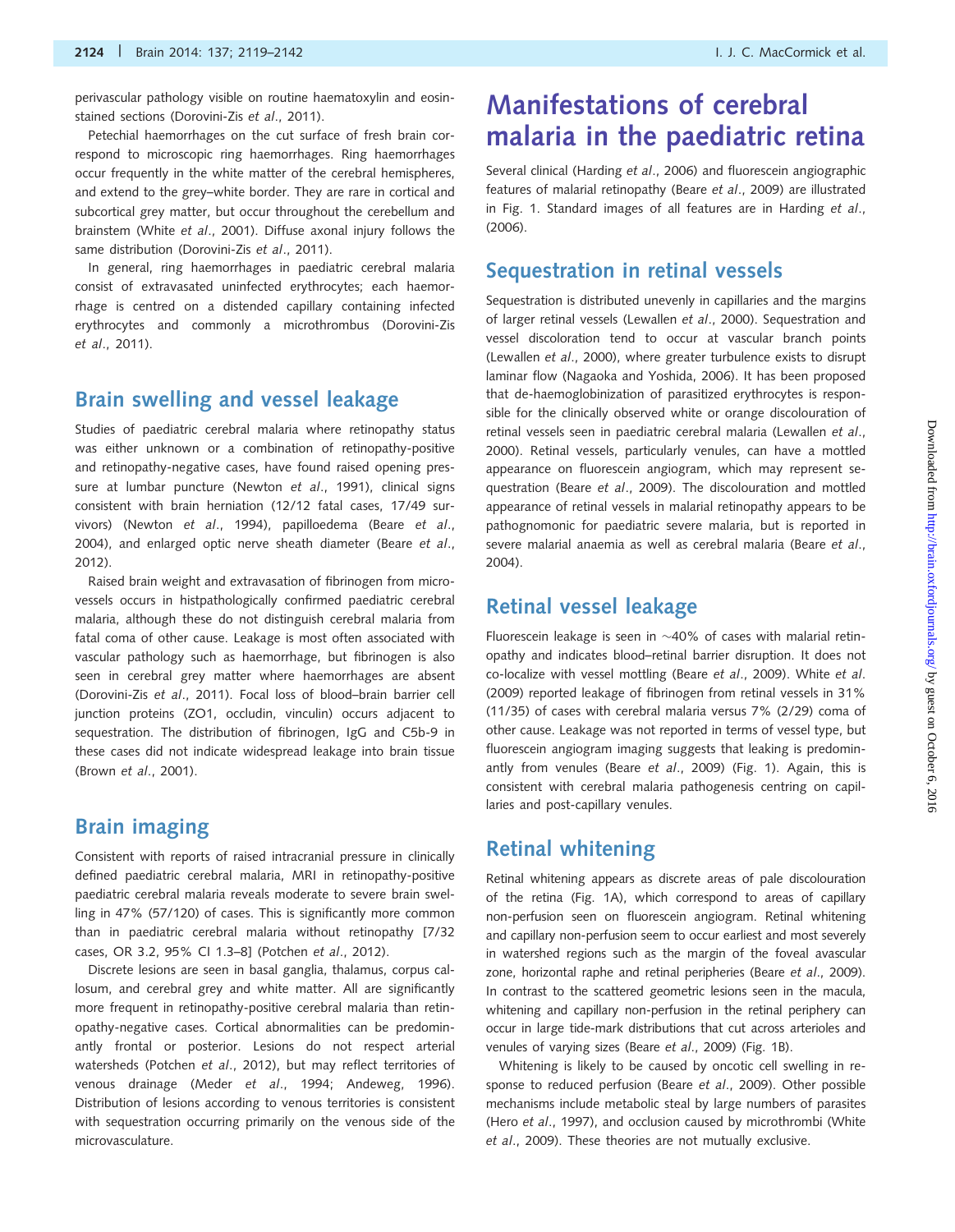<span id="page-6-0"></span>

Figure 1 The features of paediatric malarial retinopathy are: retinal haemorrhages (often white-centred), retinal whitening, and orange or white discolouration of vessels. Papilloedema is often seen but is not specific for cerebral malaria. Angiographic signs include capillary nonperfusion, vessel mottling, and leakage. (A) Colour retinal image showing white-centred haemorrhages and retinal whitening extending from the macula into the temporal periphery (horizontal raphe). (B) Fluorescein angiography shows severe capillary non-perfusion in the retinal periphery (marked in yellow). Capillary non-perfusion typically coincides with retinal whitening. (C) Leakage of fluorescein from retinal venules. (D) Vessel mottling can be seen on a magnified fluorescein angiogram image. Images are from different subjects.

Areas of pale retinal discolouration are seen in other retinal conditions including arterial occlusion, venous occlusion ([Browning,](#page-19-0) [2004](#page-19-0)), and Purtscher's retinopathy ([Agrawal and McKibbin,](#page-18-0) [2006](#page-18-0)). Mild whitening has also been reported in paediatric severe malaria without coma (Beare et al[., 2004](#page-19-0); [Burton](#page-19-0) et al., [2004](#page-19-0)). The severity and pattern of whitening seen in malarial retinopathy—around the fovea and extending into the horizontal raphe—appears to be specific to cerebral malaria. Whitening in retinal vein occlusion is associated with swelling of the inner nu-clear and outer plexiform layers of the retina (Sarda et al[., 2011](#page-22-0)). In paediatric cerebral malaria there is a significant inverse correlation between electroretinographic cone b-wave amplitude and severity of retinal whitening [\(Lochhead](#page-20-0) et al., 2010), indicating dysfunction of bipolar cells in the inner nuclear layer. The inner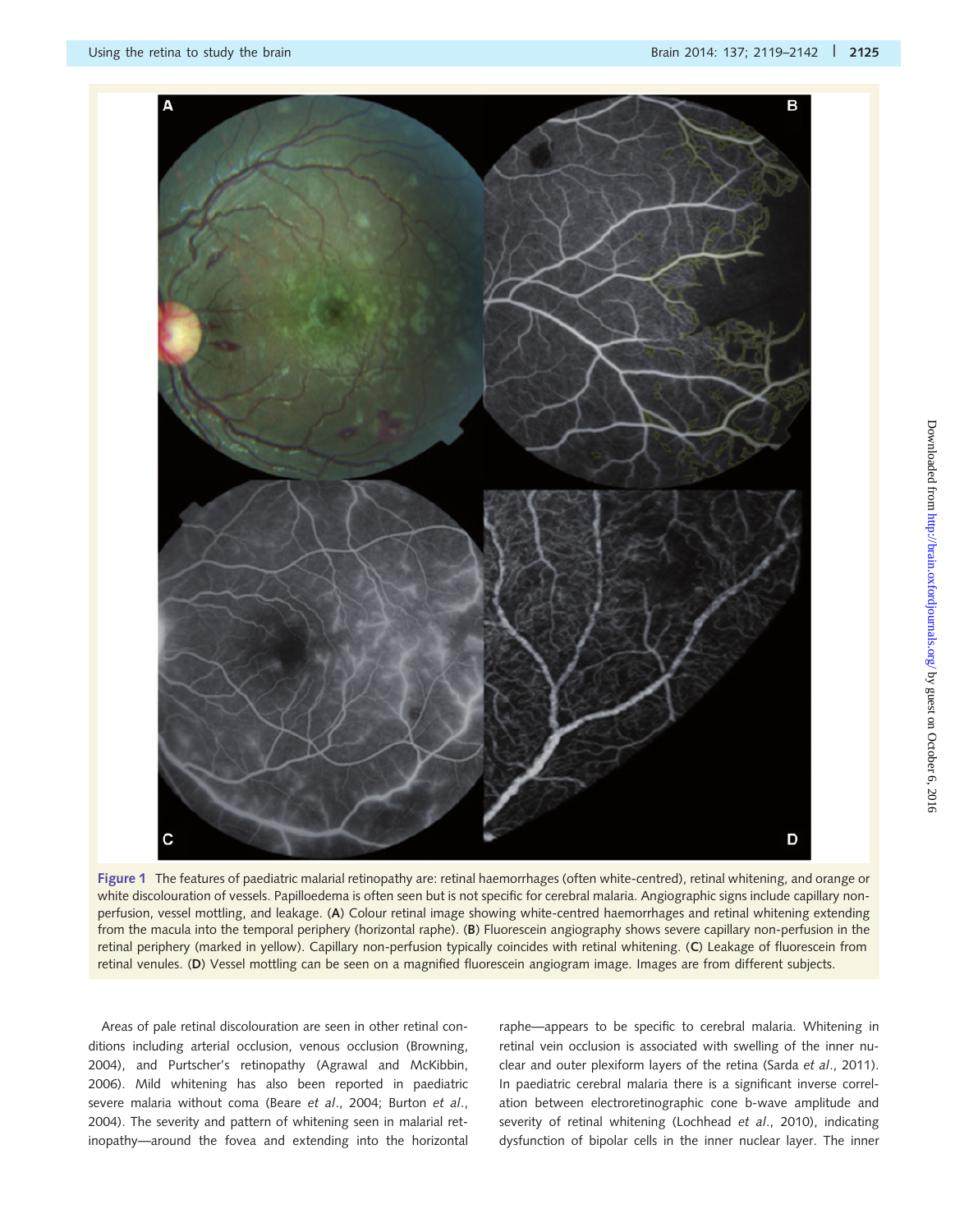nuclear and outer plexiform layers are supplied by the deep capillary plexus, which forms the superficial half of a watershed with the underlying choriocapillaris ([McLeod, 2010](#page-21-0)). This suggests that patterns of retinal whitening in cerebral malaria may correspond to venous congestion in areas with limited collateral drainage as well as high metabolic demand.

#### Retinal haemorrhages

The haemorrhages of malarial retinopathy are often whitecentred. Retinal vessel thrombi are more common in fatal paediatric cerebral malaria than in coma of other cause. Microthrombi are sometimes associated with haemorrhage, but often occur independently (White et al[., 2009\)](#page-22-0). White-centred haemorrhages also occur in bacterial endocarditis, leukaemia, and a range of other conditions in which capillary fragility and elevated venous pressure seem to be common factors (Duane et al[., 1980](#page-19-0); [Ling](#page-20-0) [and James, 1998](#page-20-0); [Zehetner and Bechrakis, 2011\)](#page-23-0). Retinal haemorrhages have also been observed in children with severe malarial anaemia without profound coma, and severity seems to increase with decreasing consciousness (Beare et al[., 2004\)](#page-19-0). In paediatric cerebral malaria, the number of retinal haemorrhages at autopsy correlates significantly with the number of brain haemorrhages (White et al[., 2001](#page-22-0)). Retinal haemorrhages usually involve the inner retinal layers, but can extend to all layers. Different locations within the retina give rise to the appearance of blot or flame haemorrhages. Subretinal haemorrhage with secondary retinal detachment is seen with unusually large retinal haemorrhages [\(White](#page-22-0) et al[., 2009](#page-22-0)).

# Manifestations of cerebral malaria: paediatric retina and brain compared

Several similarities exist between paediatric retina and brain vascular pathology ([Table 1](#page-3-0)).

Microvascular sequestration is a defining histopathological feature of paediatric cerebral malaria in both retina and brain, and is thought to be the principal cause of tissue injury in both sites. Whenever brain and retinal histology has been compared in cases of fatal paediatric cerebral malaria, brain sequestration is always associated with retinal sequestration [\(Lewallen](#page-20-0) et al., 2000; White et al[., 2009](#page-22-0)). On the other hand retinal vessel discolouration is not seen in fatal coma of other cause, implying absence of retinal sequestration in these cases (White et al[., 2009\)](#page-22-0). Sequestration appears to be patchy within microvascular networks of each organ, but is more widespread in brain than retina.

Whereas the density of sequestration in paediatric cerebral malaria appears to be roughly equal between cerebral white and grey matter, cerebellum and brainstem (Armah et al[., 2005\)](#page-19-0), the distribution and density of sequestration in the eye as a whole has not yet been formally evaluated. Pilot data from a small number of eyes from children with cerebral malaria suggest that both the percentage of parasitized vessels and the intensity of sequestration

are higher in the retina than in the adjacent choroid (Hiscott and Barrera, unpublished observations).

The intensity of tissue specific sequestration within the eye might be explained by the distribution of endothelial receptors in different vascular beds. ICAM1 is constitutively expressed by retinal vascular and choroidal endothelium at low levels [\(Duguid](#page-19-0) et al[., 1992\)](#page-19-0), and in the choriocapillaris expression is greatest at the macula (Mullins et al[., 2006\)](#page-21-0). Expression of retinal endothelial ICAM1 increases in infectious (Toxoplasma gondii) ([Smith](#page-22-0) et al., [2007\)](#page-22-0) and non-communicable diseases [\(Funatsu](#page-19-0) et al., 2005), and in response to vascular endothelial growth factor (Lu et al[., 1999\)](#page-20-0).

Physiological differences between retinal and choroidal vascular beds may also influence sequestration, as they differ significantly in terms of capillary width, blood flow volume and oxygen extraction. In isolated rat microvessels sequestration density is inversely related to venule diameter, suggesting flow velocity and shear rate may be important (Kaul et al[., 1991](#page-20-0)). Several authors suggest that microvascular architecture may contribute to differential sequestration rates in various organs [\(Spitz, 1946;](#page-22-0) [Nagatake](#page-21-0) et al[., 1992;](#page-21-0) Sein et al[., 1993](#page-22-0)).

White-centred and ring haemorrhages are common in the retina and brain, respectively. Presumably ring haemorrhages are spherical before histopathological sectioning, which like retinal imaging, provides a 2D view of the observed tissue. The haemorrhages of paediatric cerebral malaria generally affect inner retinal layers and cerebral white matter. In both sites long vessel segments are present, and these may be important in determining the localization of haemorrhages [\(Spitz, 1946](#page-22-0)). Clinically, haemorrhages in malarial retinopathy may occur without white centres (i.e. blot haemorrhages), or may develop white centres over time. At histopathology retinal haemorrhages often appear similar to ring haemorrhages—centred on a small thrombosed vessel with a halo of non-parasitized erythrocytes [\(White](#page-22-0) et al., [2009\)](#page-22-0). Variations in appearance result from the histological section and differences between retinal and cerebral cellular architecture.

Some areas of retina and brain appear to be affected more frequently by perfusion abnormalities than others. In the retina, fluorescein angiogram imaging suggests that watershed regions such as the horizontal raphe and margin of the foveal avascular zone are especially susceptible to capillary non-perfusion ([Beare](#page-19-0) et al[., 2009](#page-19-0)). In the brain, patterns of  $T_2$  and diffusion-weighted imaging signal changes on MRI [\(Potchen](#page-21-0) et al., 2012) could represent boundaries of venous territories. Analysis of venous watershed regions in retina and brain may identify vessel properties that are important for the microvascular pathogenesis of cerebral malaria.

# Haemorheology and neurovascular manifestations of cerebral malaria

Blood flow characteristics such as viscosity, haematocrit, and shear stress are relevant to paediatric cerebral malaria because they are likely to influence both the delivery of parasitized erythrocytes to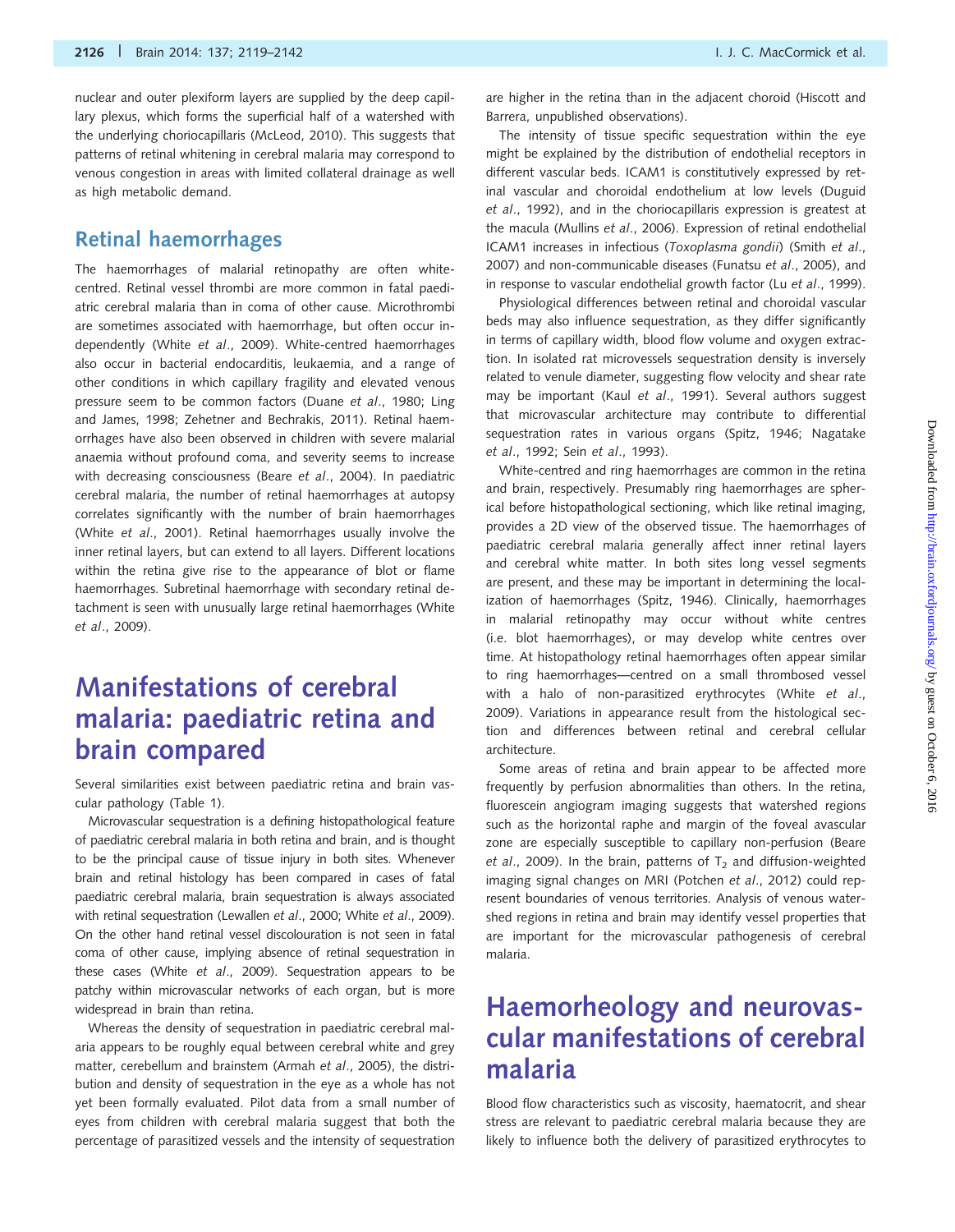<span id="page-8-0"></span>organ regions and the propensity for adherence to the endothelium and other erythrocytes. Shear stress strongly influences endothelial binding, for both leucocytes (Xu et al[., 2003;](#page-23-0) [Crane and](#page-19-0) [Liversidge, 2008\)](#page-19-0) and parasitized erythrocytes ([Fedosov](#page-19-0) et al., [2011](#page-19-0)b), and is related to the deformability of parasitized and uninfected erythrocytes in severe adult falciparum malaria. Admission erythrocyte deformability is reduced in adult severe malaria compared with uncomplicated cases, and is associated with mortality ([Dondorp](#page-19-0) et al., 1997). Platelet mediated auto-agglutination (clumping) of erythrocytes is also associated with severity of malaria in adults (Pain et al[., 2001;](#page-21-0) [Chotivanich](#page-19-0) et al., 2004)

The movement of blood in small vessels is complex and depends on the character of blood and the vascular network it flows through. Unlike water (a Newtonian fluid), blood is a suspension of cells in plasma, and is an example of a shear thinning non-Newtonian fluid. The movement of blood in small vessels therefore varies with viscosity, haematocrit, blood cell deformability, aggregation and interaction with the endothelium [\(Schmid](#page-22-0)Schö[nbein, 1999;](#page-22-0) [Baskurt and Meiselman, 2003;](#page-19-0) [Lipowsky,](#page-20-0) [2005](#page-20-0); [Popel and Johnson, 2005\)](#page-21-0).

Blood viscosity decreases with increasing shear rate (Fig. 2), and as shear rate is related to blood velocity and vessel width, blood moves more easily at greater velocities and in vessels of lower calibre [\(Baskurt and Meiselman, 2003\)](#page-19-0). Erythrocyte aggregation and deformation are major determinants of shear thinning ([Popel and Johnson, 2005](#page-21-0)), and both are altered in P. falciparum infection [\(Dondorp](#page-19-0) et al., 1997; Pain et al[., 2001;](#page-21-0) [Chotivanich](#page-19-0) et al[., 2004](#page-19-0); [Fedosov](#page-19-0) et al., 2011b). Erythrocyte stiffness is particularly important under high shear conditions, whereas nonstreamlined aggregates increase resistance at low shear rates that are insufficient to break bonds between erythrocytes [\(Baskurt and](#page-19-0) [Meiselman, 2003\)](#page-19-0). Consistent with this, experimentally induced rosetting of P. falciparum infected erythrocytes is seen in venules, but not arterioles where shear rates are likely to be higher ([Kaul](#page-20-0) et al[., 1991](#page-20-0)). Besides shear rate, viscosity depends on the volume fraction of erythrocytes in plasma (i.e. haematocrit). Rising haematocrit is associated with an exponential increase in viscosity.

#### Variable viscosity

Under normal conditions blood viscosity decreases as vessel width reduces. This phenomenon is known as the Fåhræus-Lindqvist effect, and is thought to result from migration of erythrocytes away from the vessel wall and into a central column—reducing resistance to flow by creating a lubricating cell-depleted layer next to the endothelium. Apparent viscosity reaches a minimum at an internal diameter of  $5-7 \mu m$  (close to erythrocyte dimensions:  $\sim$ 6–8 µm diameter, 2 µm thick) after which it rises steeply ([Popel](#page-21-0) [and Johnson, 2005\)](#page-21-0). Apparent viscosity is greater in vivo than in equivalent glass tubes of the same internal diameter, and this is thought to result from resistance to flow produced by an endothelial lining (the endothelial surface layer or glycocalyx) ([Pries](#page-21-0) et al[., 2000; Popel and Johnson, 2005\)](#page-21-0). Protrusion of endothelial cell pseudopods into the vessel lumen during endothelial activation can almost double capillary resistance to flow (Schmid-Schönbein, [1999](#page-22-0)), and sequestered erythrocytes, or associated inflammation, may produce a similar effect.



Figure 2 (A) Illustration of shear rate in parabolic (laminar) flow. Shear rate is a function (dy / dr) of flow velocity (y) and vessel width (r). At a given velocity shear rate is greater in narrow vessels than wide vessels. Blood is a shear thinning fluid, meaning that blood viscosity decreases with increasing shear rate. Shear stress is the product of viscosity and shear rate. (B) Phase separation with heterogeneous haematocrit in vessel branches. Variable haematocrit arises when erythrocytes are distributed unevenly as a result of phase separation. Erythrocytes flow in a central column surrounded by a cuff of plasma. The proportion of erythrocytes to plasma in vessel branches depends on branching angle, daughter vessel width, and daughter vessel flow rate. Daughter vessels branching at near 90 $^{\circ}$  have a relatively high proportion of plasma and therefore lower haematocrit than the parent vessel.

Erythrocytes are by far the most common suspended component of blood, and so under physiological conditions, local haematocrit and shear rate are the major determinants of apparent viscosity in microvessels ([Lipowsky, 2005\)](#page-20-0). Leucocytes make up a relatively small fraction of total blood volume  $(\sim1/600)$ . Nonetheless, as a typical inactivated neutrophil is  $\sim$ 8 µm wide, temporary obstruction of capillaries (internal diameter  $4-8 \mu m$ ) is common, and leucocytes can increase resistance to blood flow within an organ even without binding to endothelium, depending on leucocyte count, haematocrit and the capillary length of the organ involved. The effect is greater in organs with long capillary segments than in those with short segments such as the pulmonary circulation, and probably results from reductions in capillary erythrocyte velocity to match that of the slower leucocytes (Schmid-Schönbein, 1999). Leukocytes, which are relatively large and stiff, also strip the endothelial surface layer from capillary endothelium as they pass. This effect may persist into postcapillary venules and result in increased exposure of endothelial receptors such as ICAM1 [\(Popel and Johnson, 2005](#page-21-0)), presumably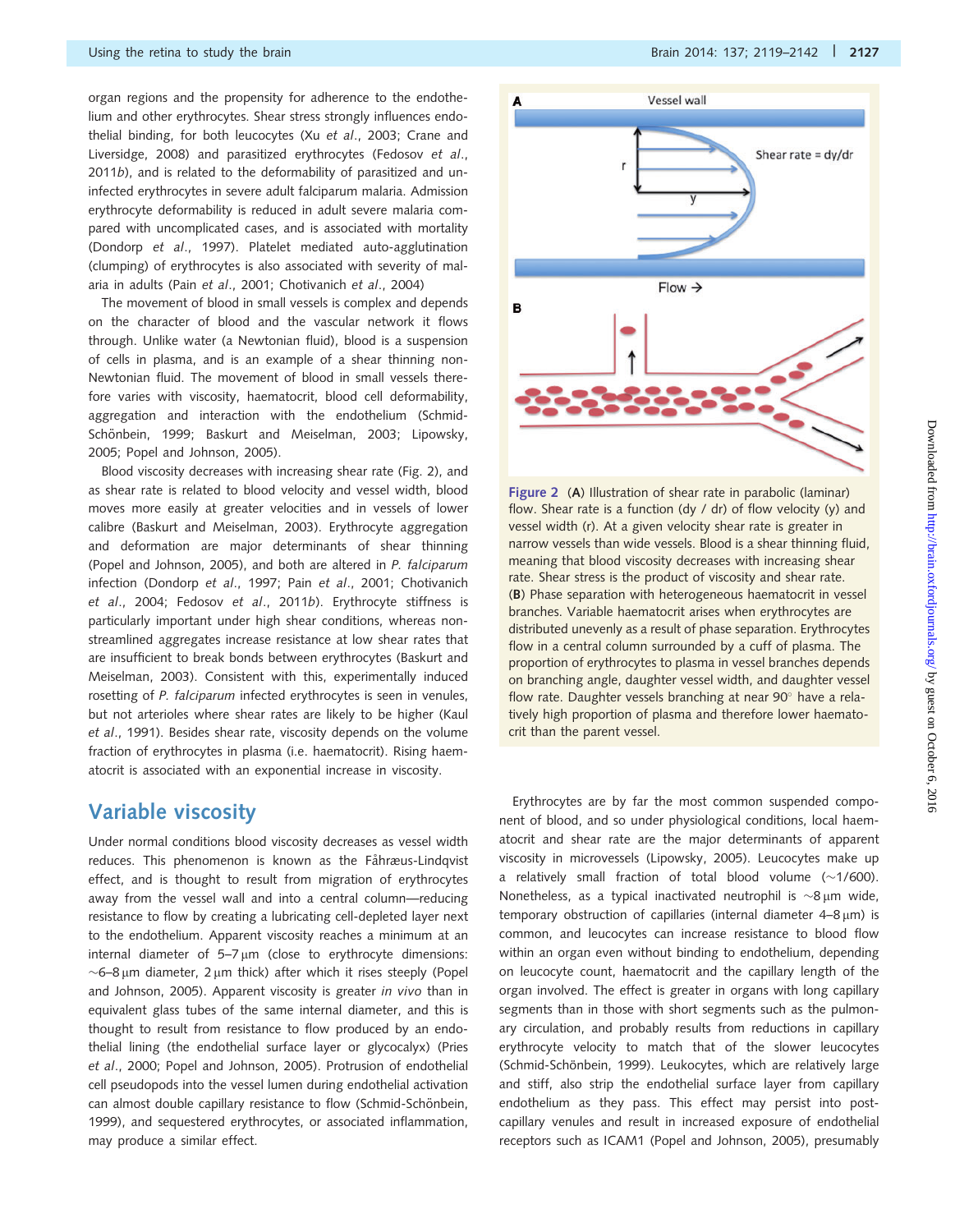facilitating endothelial binding and subsequent migration through the vessel wall. Parasitized erythrocytes are similar to leucocytes in that they are relatively stiff and bind to ICAM1 [\(Fedosov,](#page-19-0) et al., [2011](#page-19-0)a; Moxon et al[., 2011](#page-21-0)), and this may contribute to microvascular congestion, whereas exposure of capillary and postcapillary endothelial receptors as a result of stripping of the endothelial surface layer may be an important step in sequestration. Post-capillary venules may favour sequestration because shear stress is lower than in arterioles [\(Nagaoka and Yoshida, 2006\)](#page-21-0). Microvascular resistance is likely to be raised by high proportions of inflexible erythrocytes, sequestration and auto-agglutination, leading to reduced velocity, increased viscosity, and lower shear stress. Increased viscosity can have a dramatic effect on the retinal circulation, and ultimately lead to venous stasis or occlusion [\(Pournaras](#page-21-0) et al., 2008). Congestion and blockage of venules and capillaries secondary to high blood viscosity is therefore consistent with clinical signs of malarial retinopathy such as haemorrhage and capillary non-perfusion.

#### Variable haematocrit

Local microvascular haematocrit is not the same as systemic haematocrit. The haematocrit of blood flowing into a small tube is significantly less than that measured in the static effluent exiting the tube. This is known as the Fåhræus effect, and-as with the Fåhraeus–Lindqvist effect—is thought to result from the tendency of flowing erythrocytes to migrate axially to form a central column [\(Lipowsky, 2005](#page-20-0); [Popel and Johnson, 2005](#page-21-0)).

Microvessel haematocrit is not distributed evenly between vessels. When blood meets a bifurcation there is unequal division of erythrocytes into the daughter vessels. Distribution depends on parent vessel haematocrit, branching angle and daughter vessel flow rates. Flow rate is especially influential. This effect is known as phase separation and, again, is thought to result from the axial position of erythrocytes [\(Fig. 2\)](#page-8-0). As a result microvessel haematocrit is heterogeneous across a network [\(Popel and](#page-21-0) [Johnson, 2005;](#page-21-0) Hirsch et al[., 2012\)](#page-20-0), and can show great variation [\(Ganesan](#page-19-0) et al., 2010; Guibert et al[., 2010\)](#page-20-0). As haematocrit is a major determinant of blood viscosity, the concept of phase separation and heterogeneous haematocrit within microvascular networks is crucial to understanding the possible role of haemorheological factors in the retinal and cerebral manifestations of retinopathy-positive paediatric cerebral malaria.

#### Computational models of blood flow

The close relationship between haemorheology and microvascular architecture means that computational models of flow parameters can be extended from single vessels to entire networks. Models exist for mouse retina ([Ganesan](#page-19-0) et al., 2010) and primate cerebral cortex [\(Guibert](#page-20-0) et al., 2010). The mouse model predicts high regional haematocrit in the retinal periphery, but varying up to a factor of four, likely owing to phase separation. Predicted viscosity is greatest in capillaries and peri-capillary vessels, but can also vary significantly (by a factor of three) owing to heterogeneous local haematocrit. Shear stress is lower in venules than arterioles of the same size, and again reduces towards the peripheral retina for

vessels of a given width ([Ganesan](#page-19-0) et al., 2010). Distribution of more erythrocytes to the retinal periphery than to the posterior pole may be important physiologically, because oxygen delivery depends on blood viscosity as well as on haematocrit [\(Cho and](#page-19-0) [Cho, 2011](#page-19-0)). It may be that the macula benefits from greater oxygen transfer as a result of lower regional viscosity compared to the retinal periphery.

Estimations from the mouse are unlikely to correspond exactly to the human retina. However, the haemorheological principles behind the model may help to explain some features of malarial retinopathy. For example the peripheral retina may develop large zones of capillary non-perfusion that cut across arterioles and venules, while macular capillary non-perfusion tends to affect smaller patches of capillaries (Beare et al[., 2009\)](#page-19-0) [\(Fig. 1B](#page-6-0)). This may be because greater parasite delivery to the periphery promotes occlusion of wider vessels, compared to the macula, which has higher metabolic demands but lower microvascular haematocrit.

### The relationship between flow and microvascular networks in paediatric cerebral malaria

In summary, haemorheological factors may both influence and be influenced by P. falciparum. For example, organ regions with physiologically high microvascular viscosity and low shear stress may be especially susceptible to sequestration, while P. falciparum-associated erythrocyte stiffness, auto-agglutination and sequestration are likely to increase viscosity. As well as factors arising from blood itself, predisposition of microvascular regions to high or low haematocrit and viscosity depends on vessel network architecture. The combination of physiological heterogeneity within microvascular networks, which is influenced by network architecture, and pathological derangements of blood movement caused by P. falciparum, may help to explain manifestations of cerebral malaria in retina and brain. If so, common neurovascular network architecture could contribute to a biologically plausible rationale for inferring unseen cerebrovascular pathogenesis from the visible retina. Therefore we now compare retinal and cerebral microvasculature geometry and topology [\(Table 2](#page-10-0)).

# The retina

### Retinal microvasculature

The retina has a dual blood supply. The inner retinal circulation supplies the visible inner surface of the retina. The choroidal circulation, lying between the retinal pigment epithelium and sclera, supplies the outer retina, including the photoreceptors [\(Hayreh, 2010](#page-20-0)a; [McLeod,](#page-21-0) [2010\)](#page-21-0). Retinal and choroidal circulations have major differences in anatomy and physiology. The choroid is made up of an outer layer of large vessels (Haller's layer), a middle layer of smaller vessels (Satler's layer), and an innermost layer of capillaries (the choriocapillaris). The range of capillary width in the choriocapillaris is large compared to inner retina (3-50  $\mu$ m versus 3.5–6  $\mu$ m) [\(Anand-Apte and Hollyfield,](#page-18-0) [2010\)](#page-18-0). Although anatomical studies classically suggested that the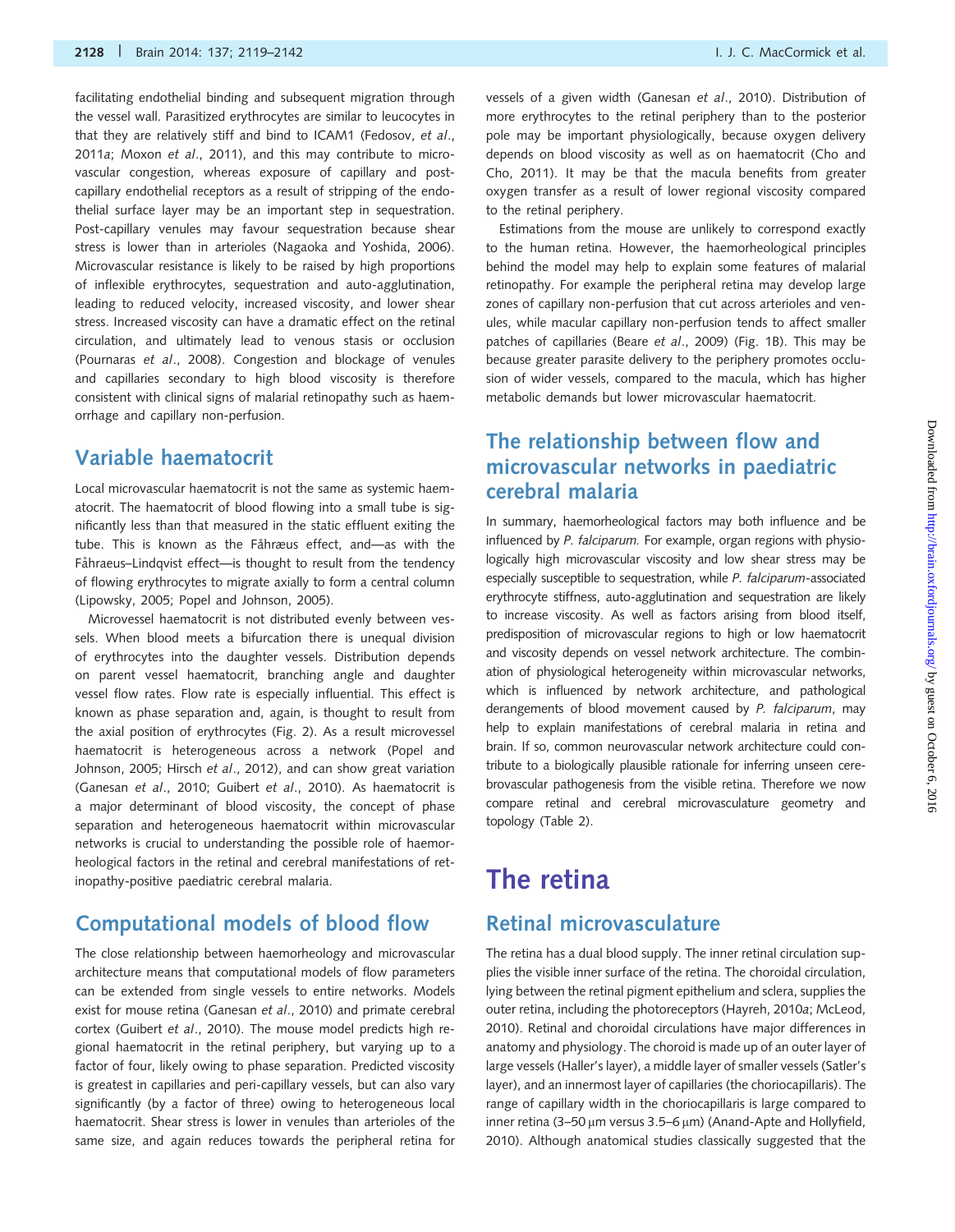| Area of<br>comparison | Similarities /<br>differences             | <b>Discussion</b>                                                                                                                                                                                                                                                                                                                                                                                                                                                                                                                                                                                                                                                                                                                                                                                                        |
|-----------------------|-------------------------------------------|--------------------------------------------------------------------------------------------------------------------------------------------------------------------------------------------------------------------------------------------------------------------------------------------------------------------------------------------------------------------------------------------------------------------------------------------------------------------------------------------------------------------------------------------------------------------------------------------------------------------------------------------------------------------------------------------------------------------------------------------------------------------------------------------------------------------------|
| Vascular<br>geometry  | <b>Similarities</b>                       | First and second generation retinal arterioles are $\sim$ 100-µm wide (Nagaoka and Yoshida, 2006), deep white<br>matter arterioles are 100 to 170-µm wide (Nonaka et al., 2003b), arterioles in the putamen are $\sim$ 100 to<br>150-μm wide (Nonaka et al., 1998).<br>Retinal perifoveal capillaries are $\sim$ 5.4-µm wide (Wang et al., 2011), cerebral grey matter capillaries are<br>$\sim$ 6.5-µm wide (Lauwers et al., 2008), capillaries in the putamen $\sim$ 5 to 7-µm wide (Wolfram-Gabel and<br>Maillot, 1994).<br>The largest retinal venules are 130-µm to 150-µm wide (Nagaoka and Yoshida, 2006), cerebral grey and white<br>matter venules range up to 125 µm (Duvernoy et al., 1981).<br>Retina (Pournaras et al., 2008), cerebral grey (Cassot et al., 2010) and white matter (Figs 7 and 9 in Nonaka |
|                       |                                           | et al., 2003b) all have $\sim$ 90 $^{\circ}$ branches from relatively long straight trunks. Caudate and putamen have<br>retrograde arteriolar branching. Basal ganglia venous branches join at right angles (Nonaka et al., 1998).                                                                                                                                                                                                                                                                                                                                                                                                                                                                                                                                                                                       |
|                       | <b>Differences</b>                        | First generation retinal arterioles are ~100-µm wide (Nagaoka and Yoshida, 2006), cerebral grey matter<br>penetrating arterioles are 20- to 65-µm wide (Duvernoy et al., 1981; Reina-de La Torre et al., 1998).<br>The largest retinal venules are 130- to 150-µm wide (Nagaoka and Yoshida, 2006), principal veins in the<br>putamen can be up to $\sim$ 500-µm wide (Wolfram-Gabel and Maillot, 1994).                                                                                                                                                                                                                                                                                                                                                                                                                 |
|                       |                                           | Retinal arteriolar and venular length between bifurcations is similar to the length of entire penetrating arterioles<br>or venules in grey matter.                                                                                                                                                                                                                                                                                                                                                                                                                                                                                                                                                                                                                                                                       |
| Vascular<br>topology  | <b>Similarities</b>                       | Strahler order in the macula is ~3.5, in cerebral grey matter it is 3 to 5 (Cassot et al., 2010; Yu et al., 2010).<br>Capillary density immediately around the human foveal avascular zone is similar to primate cortex (Tam et al.,<br>$2010$ ).                                                                                                                                                                                                                                                                                                                                                                                                                                                                                                                                                                        |
|                       | <b>Differences</b>                        | Human macular superficial and deep plexus have density 40% and 20% per unit area, whereas human grey<br>matter has density ~1.5 to 2% brain volume (Cassot et al., 2006; Lauwers et al., 2008; Mendis et al., 2010).<br>Arteriole/venule ratio in retina is 1:1, in cerebral grey matter it is 2:1, in basal ganglia it is up to 5:1 (Wolfram-<br>Gabel and Maillot, 1994; Cassot et al., 2010).                                                                                                                                                                                                                                                                                                                                                                                                                         |
| Watershed<br>regions  | <b>Similarities</b>                       | Both brain and retina have arterial and venous watershed regions.<br>Insufficient venous outflow can cause oedema, haemorrhage, and ischaemia in brain (Teksam et al., 2008) and<br>retina (Browning, 2004).                                                                                                                                                                                                                                                                                                                                                                                                                                                                                                                                                                                                             |
|                       | <b>Differences</b>                        | Retinal arteriolar and venular watersheds tend to have the same distribution, e.g. the edge of the foveal<br>avascular zone, and horizontal raphe. In the brain arteriolar and venular watersheds cover different ana-<br>tomical territories (Miyawaki and Statland, 2003a, b).<br>In the retina venous drainage almost always follows arterioles. Variation in cerebral venous drainage is common<br>in children (Widjaja and Griffiths, 2004).                                                                                                                                                                                                                                                                                                                                                                        |
| Metabolic<br>demand   | Similarities                              | Metabolic demand per unit tissue for retina and brain is comparable, and higher than any other organ<br>(Wong-Riley, 2010).<br>Both retina and brain depend on a constant supply of oxygen and glucose (Mckenna et al., 2006).                                                                                                                                                                                                                                                                                                                                                                                                                                                                                                                                                                                           |
|                       |                                           | Both inner retina and brain vessels have an arterio-venous $O_2$ difference of ~40–50% (McLeod, 2010; Seifert<br>and Secher, 2011).                                                                                                                                                                                                                                                                                                                                                                                                                                                                                                                                                                                                                                                                                      |
|                       |                                           | Retinal metabolism is greatest around the fovea and in retinal layers rich in synapses (Yu and Cringle, 2001;<br>Birol et al., 2007). Cerebral metabolism is greater in grey matter than white matter (Sokoloff, 2003).                                                                                                                                                                                                                                                                                                                                                                                                                                                                                                                                                                                                  |
|                       | <b>Differences</b>                        | Cerebral metabolic demand peaks in childhood: cerebral metabolic rate for $O_2$ is 4.3 to 6.2 ml $O_2/100$ g/min<br>(3 to 6 years, whole brain) (Kennedy and Sokoloff, 1957); cerebral metabolic rate for glucose is $>$ 30 $\mu$ mol/<br>100 g/min (1 to 2 years, calcarine cortex, transverse temporal cortex, lenticular nuclei) (Chugani et al., 1987).<br>It is not clear if retinal metabolic demand changes significantly after birth.                                                                                                                                                                                                                                                                                                                                                                            |
| <b>Blood flow</b>     | <b>Similarities</b><br><b>Differences</b> | Both retina and brain receive high blood flow volume per unit tissue.<br>Inner retinal blood flow volume is roughly half that of the adult brain (25:50 ml/100 g/min, inner retinal<br>circulation to total brain) (Kety and Schmidt, 1948; Madsen et al., 1993; Sokoloff, 2003; Pournaras et al.,<br>2008).<br>Cerebral blood flow is much higher in early childhood compared with adulthood (130 ml/100 g/min, age 2 to                                                                                                                                                                                                                                                                                                                                                                                                |
|                       |                                           | 4 years) (Wintermark et al., 2004).                                                                                                                                                                                                                                                                                                                                                                                                                                                                                                                                                                                                                                                                                                                                                                                      |
|                       |                                           | It is not clear if retinal blood flow undergoes similar changes in childhood.<br>Paediatric peak systolic cerebral blood flow velocity is $\sim$ 95 cm/s in the middle cerebral artery and $\sim$ 4.5 cm/s in<br>the central retinal artery (Geeraerts et al., 2005).                                                                                                                                                                                                                                                                                                                                                                                                                                                                                                                                                    |
|                       |                                           |                                                                                                                                                                                                                                                                                                                                                                                                                                                                                                                                                                                                                                                                                                                                                                                                                          |

#### <span id="page-10-0"></span>Table 2 Comparing vascular features between retina and brain that are likely to be important in cerebral malaria pathogenesis

choroid has multiple anastomoses, in vivo functional imaging reveals end-arterial segmental perfusion with associated watershed regions ([Hayreh, 1990, 2010](#page-20-0)b). In the macaque, choroidal blood flow volume is roughly 20 times greater than in the retina, and nine times greater than cerebral grey matter, per weight of tissue [\(Alm](#page-18-0) [and Bill, 1973](#page-18-0); [Hayreh 2010](#page-20-0)b). Wide capillaries and high volumetric flow rate may help to explain why the choriocapillaris is less susceptible to sequestration than inner retinal vessels (Hiscott and Barrera, unpublished observations).

# Geometry of the inner retinal circulation

The central retinal artery usually divides to produce four branches that extend from the optic disc into the four quadrants of the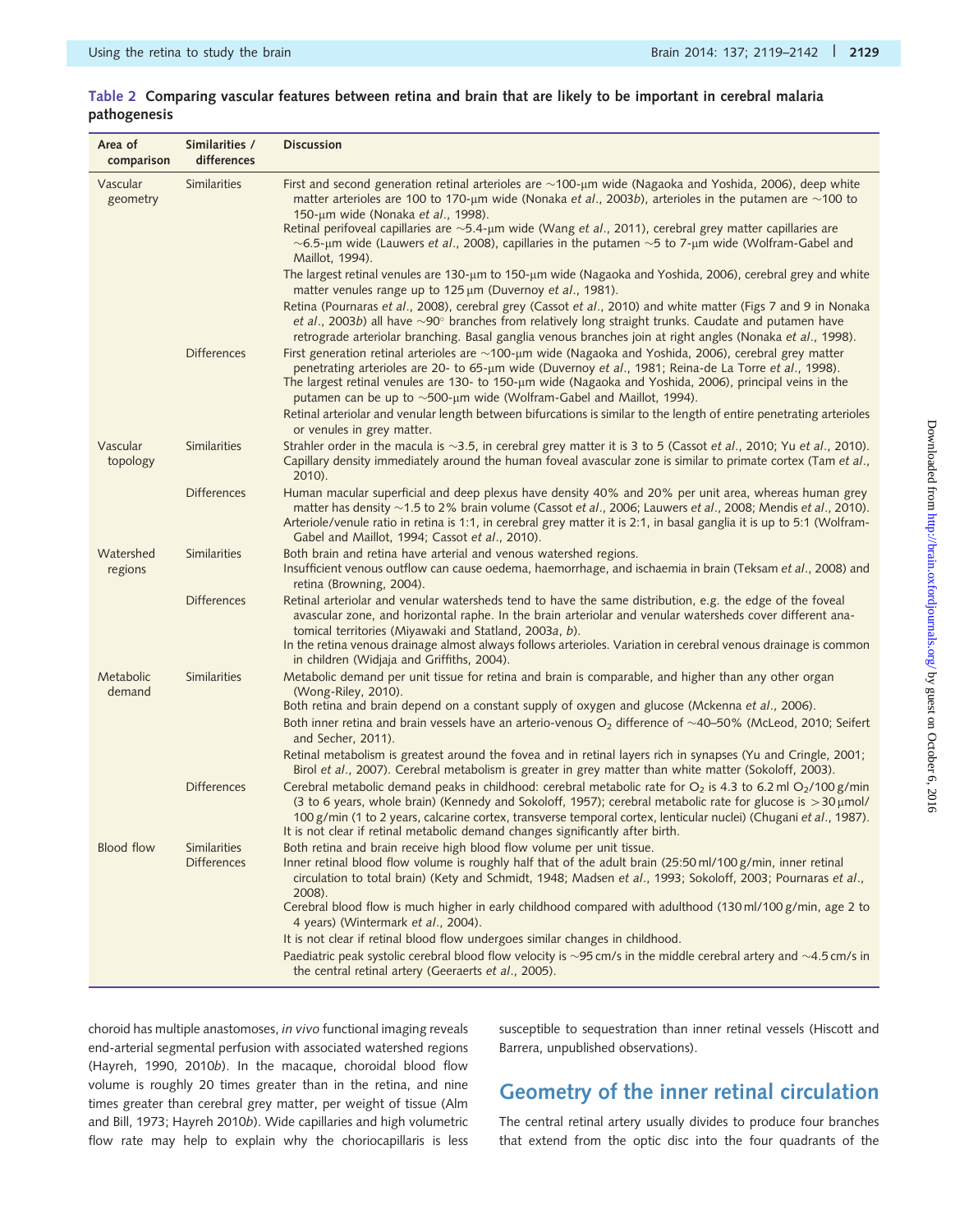<span id="page-11-0"></span>

Figure 3 Retinal vascular anatomy seen on fluorescein angiography during venous filling, showing arteriole and venule segments from the optic disc, the foveal avascular zone at the centre of the macula, and the horizontal raphe.

retina (Fig. 3). Further branching is either at right angles to the main trunk or dichotomous (i.e. two daughter branches at approximately right angles to each other) ([Berntson, 1995;](#page-19-0) [Pournaras](#page-21-0) et al., 2008).

In healthy adults the central retinal artery is  $\sim$  160  $\mu$ m wide ([Dorner](#page-19-0) *et al*[., 2002](#page-19-0)). First and second generation arterioles are  $\sim$ 100 $\,\rm \mu m$ wide, whereas first and second-generation venules are  $\sim$ 150 and 130 µm, respectively [\(Nagaoka and Yoshida, 2006](#page-21-0)). Retinal arteriolar cross sectional profiles tend to be circular, whereas venule lumens may be circular but tend to collapse (Feke et al[., 1989\)](#page-19-0).

Vascular segments extend close to the anterior limit of the retina, leaving a peripheral avascular zone  ${\sim}$ 1.5 mm wide. Each terminal arteriole gives rise to a network of 10 to 20 interconnected capillaries [\(Hayreh, 2010](#page-20-0)a). Capillary arrangement varies between retinal locations. In general there are two layers: a superficial plexus between the nerve fibre layer and ganglion cell layer, and a deep plexus between the inner nuclear and outer plexiform layers [\(McLeod, 2010\)](#page-21-0). Only one layer exists adjacent to the fovea and at the far periphery. The peripheral network is also relatively sparse. In the peripapillary region a third capillary layer extends radially from the optic disc for a distance of up to several millimetres [\(Hayreh, 2010](#page-20-0)a).

Capillaries are absent at the foveal avascular zone, and adjacent to retinal arterioles (Fig. 3). The foveal avascular zone is supplied by diffusion from the underlying choriocapillaris and in adults is  $\sim$ 400  $\upmu$ m wide and 350  $\upmu$ m high (Yu e $t$  al[., 2010\)](#page-23-0). Periarteriolar ca-pillary free zones are between 50 and 120 µm wide [\(Kuwabara and](#page-20-0) [Cogan, 1960](#page-20-0)). They reflect the combined radius of oxygen diffusion from both artery segment and adjacent capillaries. Capillary-free zones are narrower next to venules, reflecting the high oxygen

extraction ( $\sim$ 50%) of the retinal circulation and reducing oxygen diffusion radius from post-capillary venules [\(McLeod, 2010](#page-21-0)).

Draining venules rise obliquely from the capillary plexuses to the nerve fibre layer and combine to form vascular patterns similar to retinal arterioles. Venules are generally slightly wider than arterioles, with shorter distances between bifurcations, narrower branching angles and less tortuosity (Hughes et al[., 2009\)](#page-20-0). Postcapillary venules interdigitate with precapillary arterioles in an alternating pattern [\(Bek and Jensen, 1993\)](#page-19-0); this can become strikingly apparent in malarial retinopathy when leakage affects venules more than arterioles (Beare et al[., 2009\)](#page-19-0) [\(Fig. 1](#page-6-0)C). Venules follow arterioles to converge at the optic disc, where they drain into the central retinal vein. Venous blood from the inner retina then flows into the cavernous sinus, either directly or by way of the superior ophthalmic vein. There are no valves ([Hayreh, 2010](#page-20-0)a; [Semmer](#page-22-0) et al., 2010).

Some information exists about vessel geometry in children ([Table 3](#page-12-0)). Paediatric central retinal artery equivalent and central retinal vein equivalent are calculated values based on the widths of first generation retinal vessels, and seem to be similar to adult values. Arteriolar bifurcation angle (the angle subtended between two branches from a parent arteriole) seems to be greater in children than adults, as does arteriolar length to diameter ratio. It is not clear how these differences might affect sequestration.

#### The macula

The macula is a unique region within the CNS situated temporally to the optic disc and specialized for fine resolution colour vision.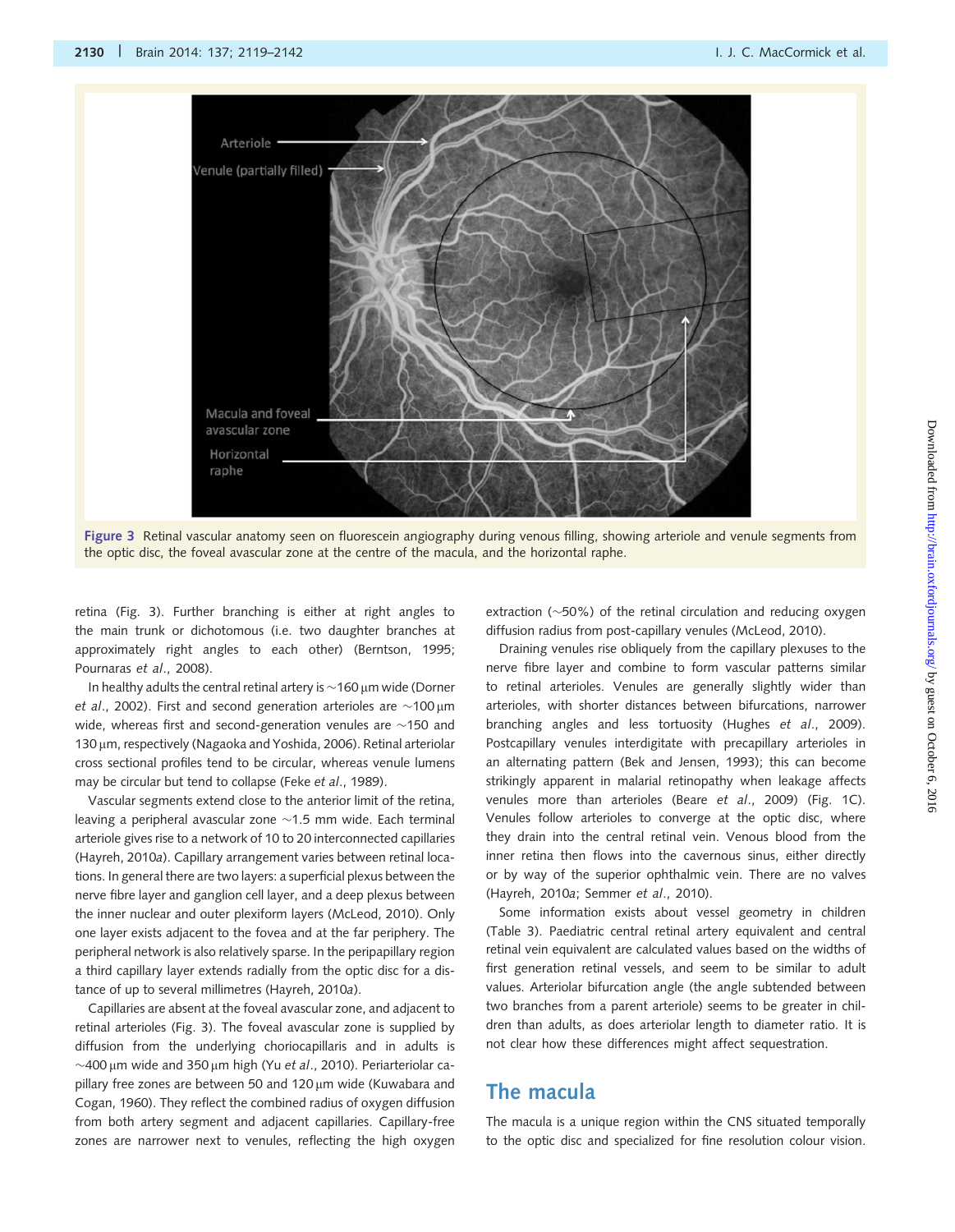| Measurement                              | Children                         |                     |                                                                                         |                                                                   | Adults     |      |                                                              |                     |
|------------------------------------------|----------------------------------|---------------------|-----------------------------------------------------------------------------------------|-------------------------------------------------------------------|------------|------|--------------------------------------------------------------|---------------------|
|                                          | Age                              | n                   | Value                                                                                   | Reference                                                         | Age        | n    | Value                                                        | Reference           |
| Central retinal artery<br>equivalent     | $y - 6 - 7$<br>$\frac{8}{9}$     | 266<br>760          | 156.4 (155.4-157.3) um; mean<br>$(14.82)$ $\mu$ m; mean $(SD)$<br>$(95%$ CI)<br>168.41  | Cheung et al., 2007<br>Sun et al., 2009                           | 43-86 y    | 4231 | mean (SD) (range)<br>$(98.1 - 223.4)$ µm;<br>165.29 (15.42)  | Lee et al., 2004    |
| 0.5-1.0 DD from optic<br>disc margin     | $4-6y$                           | 385<br>1612<br>1608 | 159.08 µm (mean of groups)<br>163.2 (14.0) µm; mean (SD)<br>163.3-166.9 µm (range)      | Rochtchina et al., 2008<br>Taylor et al., 2007<br>Li et al., 2011 |            |      |                                                              |                     |
| Central retinal vein<br>equivalent       | $y$ 6- $\angle$<br>$\frac{8}{2}$ | 266<br>760          | 225.4 (224.1-226.8) um; mean<br>247.48 (18.99) µm; mean (SD)<br>$(95%$ CI)              | Cheung et al., 2007<br>Sun et al., 2009                           | 43-86 y    | 4231 | $(165.1 - 352.9)$ µm;<br>mean (SD) (range)<br>242.08 (22.86) | Lee et al., 2004    |
| 0.5-1.0 DD from optic<br>disc margin     | $4-6y$<br>$\frac{8}{2}$          | 385<br>1612<br>1608 | um (mean of groups)<br>18.3) µm; mean (SD)<br>228.8-234.8 µm (range)<br>222.12<br>227.3 | Rochtchina et al., 2008<br>Taylor et al., 2007<br>Li et al., 2011 |            |      |                                                              |                     |
| Arteriolar bifurcation angle             | 12 <sub>y</sub>                  | 263                 | (mean of groups)<br>78.63°                                                              | Tapp et al., 2007                                                 | 45-75 y    | 167  | 69.5° (64.5-78.3°);                                          | Hughes et al., 2009 |
| Arteriolar simple tortuosity             | 12 <sub>y</sub>                  | 263                 | mean of groups)<br>0.025(                                                               | Tapp et al., 2007                                                 | $45 - 75y$ | 167  | $0.004(0.0002 - 0.11)$ ;<br>median (range)<br>median (range) | Hughes et al., 2009 |
| Arteriolar length to diam-<br>eter ratio | 12 y                             | 263                 | 13.1 (mean of groups)                                                                   | Tapp et al., 2007                                                 | 45-75y     | 167  | 9.8 (3.5); mean (SD)                                         | Hughes et al., 2009 |

Table 3

Retinal vessel geometry in children and adults

Retinal vessel geometry in children and adults

Several subregions exist within the macula, for which adult vessel topology has been described (Yu et al[., 2010](#page-23-0)). Macular arterioles and venules are paired, with an average of nine pairs converging radially towards the fovea. Only three pairs enter the fovea itself to supply the terminal capillary ring marking the edge of the foveal avascular zone. Macular capillaries arise at right angles from parent arterioles and venules (Yu et al[., 2010](#page-23-0))—an arrangement consistent with significant phase separation and variation in viscosity. Mean perifoveal capillary width has been measured at 5.4 um using ultra-high resolution optical coherence tomography (Wang et al[., 2011](#page-22-0)). These capillaries are slightly narrower than capillaries in post-mortem sections of human temporal cortex  $(6.5 \,\text{\upmu m})$  [\(Lauwers](#page-20-0) et al., 2008).

#### The retinal periphery

At the far periphery arterioles form looping arcades with adjacent venules, which may also be traversed by bridging vessels. Trypsin digest reveals peripheral loops with a diameter greater than capillaries at the posterior pole (up to  $30 \mu m$  versus  $5 \mu m$ ). This arrangement varies between quadrants within eyes, and between individuals ([Spitznas and Bornfeld, 1977](#page-22-0)). If retinal haematocrit is indeed concentrated towards the periphery, these vessels may facilitate flow of blood with relatively higher viscosity than found at the macula. These vascular features are visible in fluorescein angiogram images in paediatric subjects ([Penman](#page-21-0) et al., 1994), though the optical properties of the eye mean that appearances on fluorescein angiogram are likely to be magnified compared to histopathology. In malarial retinopathy normal arteriovenous loops should not be confused with capillary non-perfusion in the far periphery.

# Topology of inner retinal vessels

Topological measurements exist for the human macula and fovea. Using the generation number and Strahler taxonomy schemes, average macular branching generation for both arterioles and venules is  $\sim$ 11.5, and average Strahler vessel order is  $\sim$ 3.5. This indicates a high number of bifurcations from each arteriole and venule within a relatively short vessel segment length (Yu [et al](#page-23-0)., [2010](#page-23-0)). Strahler order in human cerebral grey matter is 3 to 5 (Cassot et al[., 2010\)](#page-19-0).

Macular capillary density 1500  $\mu$ m from the centre of the foveal avascular zone is  $\sim$ 40% in the superficial capillary network and 20% in the deep network, calculated as percentage of sample area filled by vessel segments [\(Mendis](#page-21-0) et al., 2010).

The relatively sparse capillary network encircling the foveal avascular zone has been quantified as total capillary length/sample area. Average density ranges from 30 to 34 mm/mm<sup>2</sup> (Tam et al[., 2010](#page-22-0)). Direct comparison of 2D retinal area with 3D brain volume is difficult, but capillary density in the human brain has been measured at  $\sim$ 250 mm/mm<sup>3</sup> (visual cortex) [\(Bell and Ball, 1985](#page-19-0)).

### Watershed regions

Excepting arteriovenous loops in the far periphery, the absence of arterial, venous, and arteriovenous anastomoses means that there

<span id="page-12-0"></span> $\mathbf{1}$   $\mathbf{1}$   $\mathbf{1}$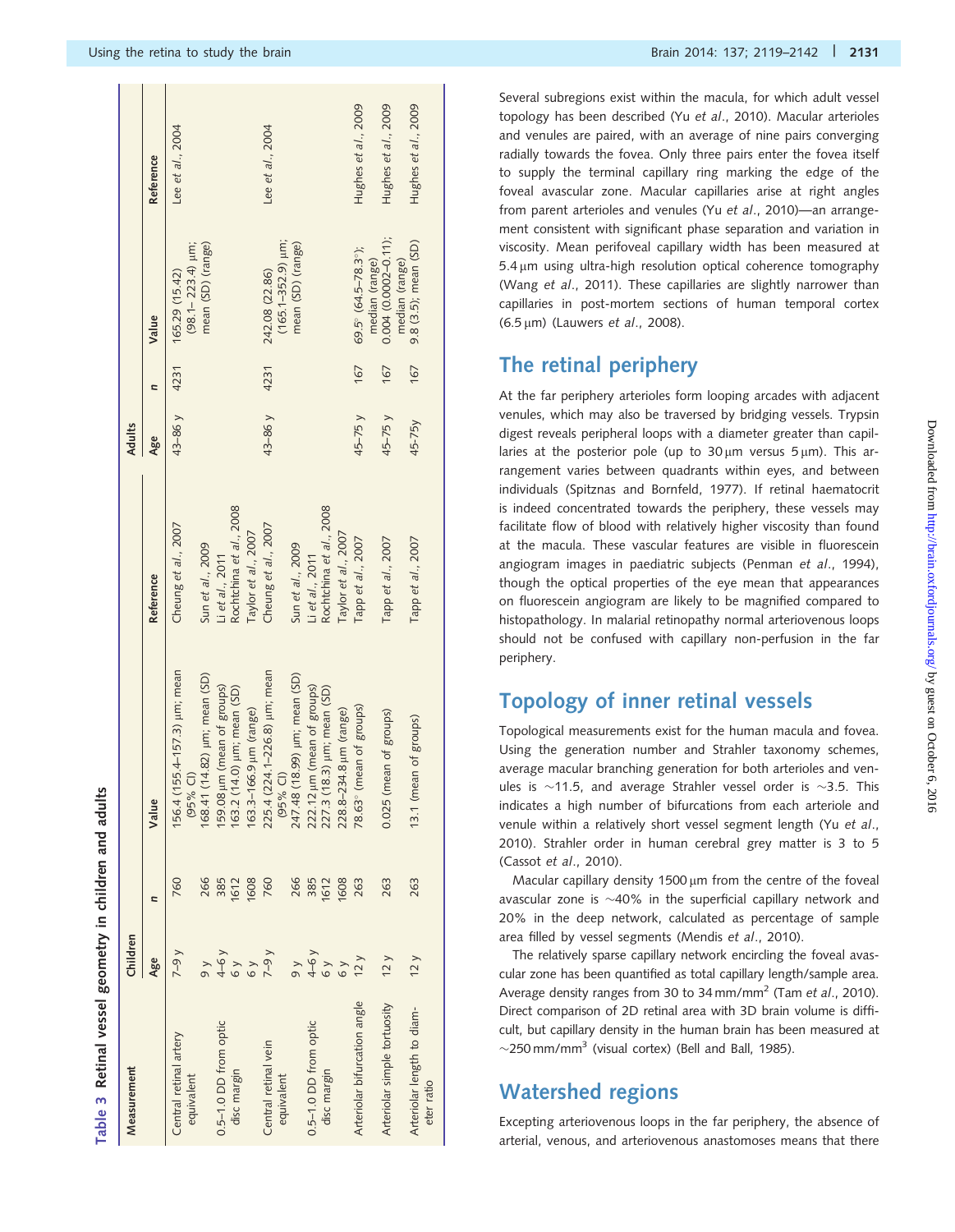are several watershed zones in the inner retinal circulation [\(Fig. 3\)](#page-11-0). These exist between:

- (i) Terminal vessels of each of the four arcades, most notably the superior and inferior temporal branches where they form the horizontal raphe;
- (ii) Vessels of the retina and vessels of the ciliary body at the anterior limit of the retina; and
- (iii) The deep capillary plexus and choriocapillaris throughout the retina, because there is no communication between the inner retina and the choriocapillaris. As the foveal avascular zone is supplied solely by the choriocapillaris this watershed is demarcated clinically in central retinal artery occlusion as the edge of the classic 'cherry red spot'.

It is important to note that arterial and venous watersheds in the retina are identical, because of pairing of arterioles and venules. This is not the case in the brain, where arterial and venous territories are different.

#### Retinal metabolism and blood flow

The retina is considered by many to be the most metabolically active tissue in the body ([Wong-Riley, 2010](#page-23-0); Kur et al[., 2012\)](#page-20-0). High demands may put it at greater risk of ischaemia in cerebral malaria. Perifoveal oxygen consumption at the dark-adapted macaque is 4.9 ml/100 g/min (Birol et al[., 2007\)](#page-19-0). Retinal oxygen consumption in man is estimated at  $9.7$  ml  $O<sub>2</sub>/100$  ml retina/min [\(Anderson and Saltzman, 1964](#page-18-0)) or  $\sim$ 10ml O<sub>2</sub>/100 g retina/min (assuming retinal specific gravity of 1.0425) (Stefánsson et al., [1987\)](#page-22-0), compared with  $\sim$ 3 ml/100 g/min for brain ([Kety and](#page-20-0) [Schmidt, 1948; Madsen](#page-20-0) et al., 1993; [Sokoloff, 2003\)](#page-22-0). In the macaque, retinal glucose consumption is among the highest in the CNS ([Sperber and Bill, 1985\)](#page-22-0). Estimates of energy expenditure based on ATP used per neuron suggest the human retina may consume  $\sim$ 11.75 mW/g, and the human brain  $\sim$ 10.5 mW/g (assuming retinal weight =  $0.4$  g, retinal energy =  $4.7$  mW; brain weight = 1400 g, brain energy = 14.6 W) [\(Sarpeshkar, 2010](#page-22-0)).

Only a small proportion of blood from the ophthalmic artery goes to the inner retinal circulation. The value often reported is  $\sim$ 4% [\(Williamson and Harris, 1994](#page-22-0); [Pournaras](#page-21-0) e $t$  al., 2008). It is not clear if this figure is from human or animal studies, but for comparison [Alm and Bill \(1973\)](#page-18-0) found that retinal flow in the macaque makes up  $\sim$ 3.3% of blood to the retina and uvea combined  $(\sim]27/811$  mg/min). Consequently, inner retinal blood flow volume is a small fraction of ocular flow, which is itself a small fraction of blood flow in the internal carotid artery.

In non-human mammals, the retinal layers with highest metabolic rate are the inner segments of the photoreceptors, the outer plexiform layer, and the deeper region of the inner plexiform layer [\(Yu and Cringle, 2001\)](#page-23-0). Oxygen reaches these layers by diffusion from the choriocapillaris (photoreceptor inner segments), and deep capillary plexus (outer plexiform and deep inner plexiform layers) [\(McLeod, 2010](#page-21-0)). In the macaque, demand for oxygen is highest at the perifovea (Birol et al[., 2007](#page-19-0)), and is likely to decrease towards the periphery where photoreceptor density is substantially lower (Jonas et al[., 1992](#page-20-0)). Patterns of metabolic demand may influence

the susceptibility of neuronal tissue to the effects of sequestration, and resulting manifestations of malarial retinopathy. Retinal whitening is common in the highly metabolically active perifovea.

Measurements of human mean blood flow volume in the inner retinal circulation have been made using laser Doppler flowmetry, and vary between studies from  $\sim$ 30 to 80 µl/min/retina (reviewed in [Pournaras et al., 2008\)](#page-21-0), which is  $\sim$ 9 to 25 µl/100 mg/min, assuming a human retinal weight of 326 mg [\(Feke et al., 1989\)](#page-19-0). The wide range may result from methodological differences. For comparison, inner retinal blood flow in the macaque, measured by radioactive microspheres, is  $\sim$ 18 µl/100 mg/min (assuming specific gravity of blood = 1.06 and macaque retinal weight of  $128 \text{ mg}$ ) ([Alm and Bill, 1973](#page-18-0); [Feke et al., 1989\)](#page-19-0).

In humans retinal blood flow volume is likely to be approximately half that of the brain, by tissue weight (i.e. 25:50 ml/ 100 g/min, inner retinal circulation to total brain) ([Sokoloff,](#page-22-0) [2003;](#page-22-0) [Pournaras](#page-21-0) et al., 2008).

Mean perifoveal capillary flow velocity ranges from 1.37 to 3.3 mm/s. Leucocyte movement is pulsatile, and velocity in perifoveal vessels  $7-11 \mu m$  wide is  $\sim 1.4 \text{ mm/s}$  [\(Pournaras](#page-21-0) et al., [2008\)](#page-21-0). Rather than passing equally through all capillary segments perifoveal leucocytes seem to follow preferred pathways ([Tam](#page-22-0) et al[., 2011\)](#page-22-0). Similar patterns may exist for the movement of parasitized erythrocytes.

Estimated shear stress in healthy adults is highest in first generation arterioles (mean 54.0 dyne/cm<sup>2</sup>), 20% lower in second-generation arterioles, and 50% lower in both first and second-generation venules ([Nagaoka and Yoshida, 2006](#page-21-0); [Nagaoka](#page-21-0) et al., 2009).

# The brain

The circulation of the brain is substantially more complex than that of the retina. We give a brief overview before focusing in more detail on three brain areas typically involved in acute paediatric retinopathy-positive cerebral malaria: the basal ganglia, cerebral grey matter and cerebral white matter. All are affected significantly more often in children with retinopathy-positive cerebral malaria than in paediatric patients with cerebral malaria without retinopathy ([Potchen](#page-21-0) et al., 2012). Retinopathy could therefore reasonably be associated with vascular disease processes in these areas, if microvascular characteristics are similar in both organs.

### Cerebral vasculature architecture and watershed regions

Carotid and basilar arteries supply the variably anastomotic Circle of Willis, which sends off branches including the anterior, middle and posterior cerebral arteries. Arterial territories are exclusive and vary between individuals [\(Miyawaki and Statland, 2003](#page-21-0)a). As in the retina, arterial territories become apparent clinically in thrombo-embolic arterial occlusion when infarction occurs up to the watershed of that arterial territory.

Unlike the retina where arterioles and venules cover identical territories, cerebral venous drainage does not parallel the arterial supply. Several classifications exist (reviewed by [Nowinski, 2012\)](#page-21-0), but essentially venous drainage can be understood in terms of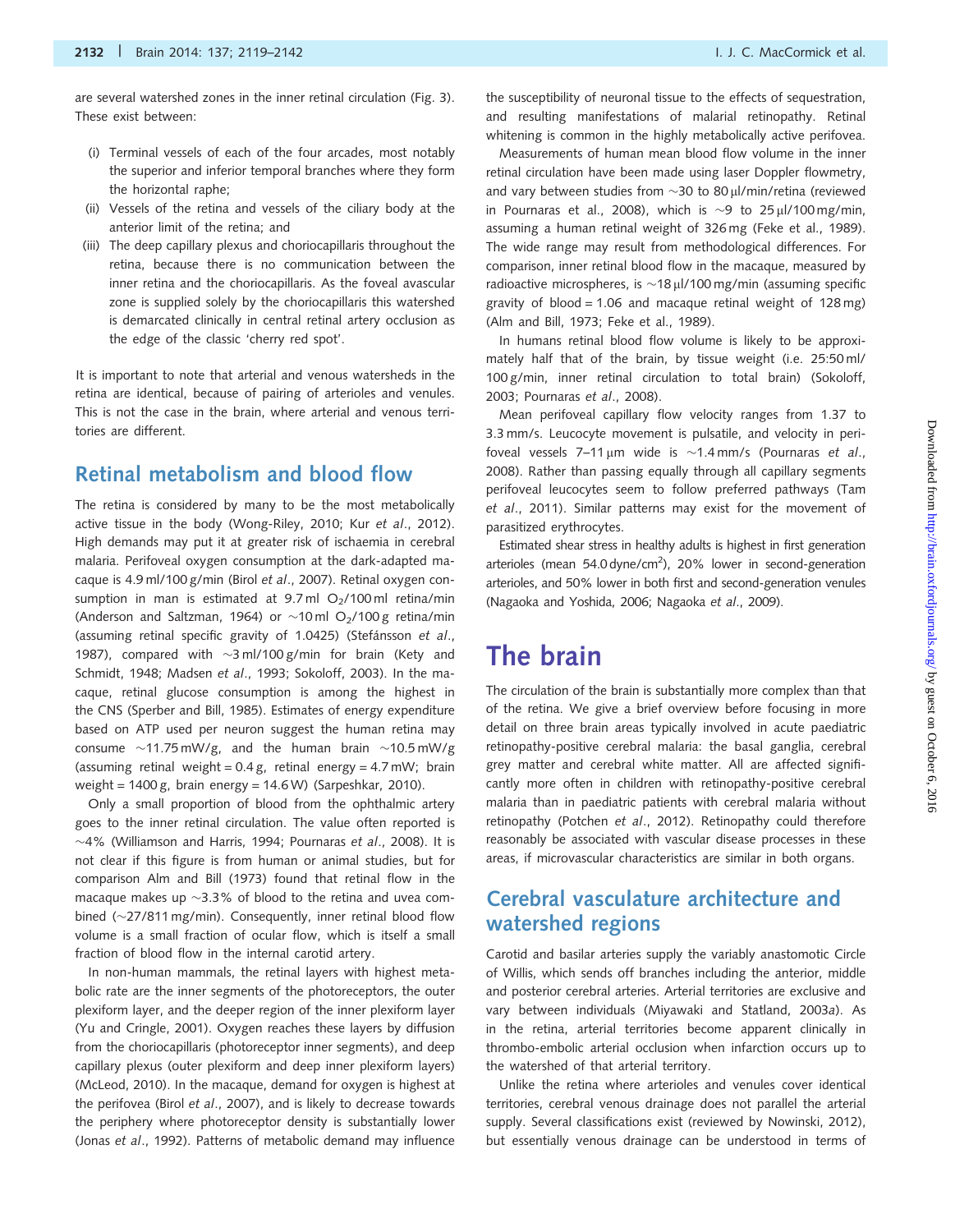superficial and deep venous systems (Ono et al[., 1984](#page-21-0); Oka [et al](#page-21-0)., [1985](#page-21-0)). Although venous anastomoses exist within each system, there is no physiological anastomosis between superficial and deep systems [\(Andeweg, 1996](#page-19-0), [1999\)](#page-19-0). They join at the torcula (confluens sinuum), where the straight sinus (draining the deep system) meets the superior sagittal sinus and transverse sinus (draining the superficial system) ([Miyawaki and Statland, 2003](#page-21-0)b). Anatomy is variable but the superficial venous system includes several cortical veins and sinuses that drain the exterior cortex, ranging in average width from  $\sim$ 0.5 to 5.0mm (Oka *[et al](#page-21-0).*, [1985](#page-21-0)). The deep system drains subcortical and periventricular structures such as the insular cortex and basal ganglia. The watershed between the superficial and deep venous systems lies between the periventricular and subcortical white matter ([Andeweg, 1996\)](#page-19-0). Ultimately venous blood leaves the cranial vault through the internal jugular or spinal veins, and a small number of emissary veins.

Major venous channels show significant variation [\(Miyawaki and](#page-21-0) [Statland, 2003](#page-21-0)b). In a magnetic resonance venography series of healthy children the inferior sagittal sinus was not seen in 54%. The right or left of the following were absent in many cases (% cases absent): vein of Trolard ( $\sim$ 80%), vein of Labbe (-50%), superficial petrosal sinus (66%), and inferior petrosal sinus ( $\sim$ 33%) ([Widjaja and Griffiths, 2004\)](#page-22-0). Lack of major collateral channels would make associated brain regions more vulnerable to venous congestion in paediatric cerebral malaria. Variation in venous drainage could help to explain patterns of MRI signal changes in acute retinopathy-positive paediatric cerebral malaria in the same way that venous territories within the superficial system appear to influence the distribution of radiographic lesions in paediatric cerebral venous thrombosis (Meder et al[., 1994;](#page-21-0) [Teksam](#page-22-0) et al[., 2008\)](#page-22-0).

#### Vascular anatomy of the basal ganglia

The basal ganglia comprise several interrelated nuclei with different neuronal structures, vascular architectures, and embryological origins. The arterial supply of the basal ganglia arises mainly from the middle cerebral artery with some contributions from the anterior cerebral artery and anterior choroidal artery. Branches from the anterior cerebral and anterior choroidal arteries supply the head of the caudate nucleus and globus pallidus ([Akima, 1993](#page-18-0)). Ten to 20 lenticulostriate arteries from the middle cerebral artery enter the putamen, where they spread out in a fan shape and divide into two to three branches, each  $\sim$ 100 to 150µm wide. These form capillary networks within the putamen and cross the internal capsule to supply the caudate nucleus ([Nonaka](#page-21-0) et al., [1998](#page-21-0)).

The vasculature of the putamen and caudate nucleus is distinct from that of the globus pallidus, internal and external capsules. Branching arterioles ( $\sim$ 50µm wide) of the putamen may reflect back and coil around the parent vessel before branching further. Precapillary arterioles of the putamen are  $\sim$ 20µm wide [\(Wolfram-](#page-23-0)[Gabel and Maillot, 1994](#page-23-0)). Retrograde arteriolar branching is seen but it is not clear if this is a feature of old age or is universally present (Nonaka et al[., 1998\)](#page-21-0). If the latter they could produce heterogeneous viscosity from phase separation in children. In the globus pallidus, arterioles tend to be fewer and straighter, with no coiling. The end arteriolar branches ( $\sim$ 40  $\mu$ m wide) form arteriolar anastomoses as well as a capillary net [\(Wolfram-Gabel and](#page-23-0) [Maillot, 1994](#page-23-0)).

The capillary networks of the putamen and caudate nucleus have a similar density to the cerebral grey matter (600–650 capillaries per mm<sup>2</sup> in a 30 to 40  $\mu$ m mesh), whereas the capillary density of the internal capsule approximates that of the cerebral white matter. The globus pallidus has capillary density between these extremes (200–350 per mm<sup>2</sup> in a 60–80  $\mu$ m mesh) [\(Wolfram-Gabel and Maillot, 1994;](#page-23-0) Nonaka et al[., 1998](#page-21-0)). Capillary density seems to be proportional to the density of syn-apses ([Akima, 1993\)](#page-18-0). Capillaries of the putamen are  $\sim$ 5–7 $\mu$ m wide [\(Wolfram-Gabel and Maillot, 1994\)](#page-23-0).

Venules and veins throughout the basal ganglia are generally wider than the arterial vessels, and smaller veins meet larger ves-sels at right angles [\(Nonaka](#page-21-0) et al., 1998). In the putamen, five arterioles are typically arranged around a single central 'principal' vein, which together form a vascular unit. These veins can be large (~500 μm wide) ([Wolfram-Gabel and Maillot, 1994](#page-23-0)). The high ratio of arterioles to veins suggests a similarity to cerebral cortical vessels, and an important difference with the retina where arterioles and venules are paired. Congestion of a principal vein is likely to have a disproportionate impact on perfusion. This may be relevant to cerebral malaria since sequestration is thought to occur in venules to a greater extent than arterioles, although it is not clear how often congestion occurs in venules up to  $500 \mu m$  wide.

### Vascular anatomy of the cerebral grey matter

Branches from the anterior, middle, and posterior cerebral arteries produce a network of pial arterioles on the cerebral surface. Cortical arterioles ( $\sim$ 20 to 90  $\mu$ m wide) branch from the pial vessels and travel on the brain surface for  $\sim$ 150 to 750 $\,\rm \mu m$  before turning  $90^\circ$  to penetrate the cortex [\(Reina-de La Torre](#page-22-0) et al., [1998](#page-22-0)).

There are no capillaries on the brain surface, and the absence of artero-venous anastomoses at this point means that all arterial blood is forced into penetrating cortical arterioles and the capil-laries of the cerebral cortex [\(Duvernoy](#page-19-0) et al., 1981).

Penetrating cortical arterioles reach depths of 150  $\mu$ m to  ${\sim}$ 3 mm and have widths between  $\sim$ 20 and 65 µm. They branch to form capillaries and pre-capillary arterioles at several levels parallel with the brain surface. Mean arteriolar branching angle is 112 to 126 $^{\circ}$ , depending on daughter vessel diameter (Cassot et al[., 2010](#page-19-0)). Some pre-capillary branches are recurrent [\(Duvernoy](#page-19-0) et al., [1981](#page-19-0); [Reina-de La Torre](#page-22-0) et al., 1998).

The topology of cortical vessel segments can be thought of in terms of 'tree-like' penetrating vessels and 'net-like' capillaries [\(Lauwers](#page-20-0) et al., 2008). The tree-like arteriolar and venular segments have a long parent vessel 'trunk' from which smaller branches emanate (Cassot et al[., 2010\)](#page-19-0), and are suited to rapid movement of blood, whereas the capillary net is homogeneous and space-filling—suited to nutrient exchange [\(Lorthois and](#page-20-0) [Cassot, 2010](#page-20-0)). Cortical penetrating arterioles and venules have a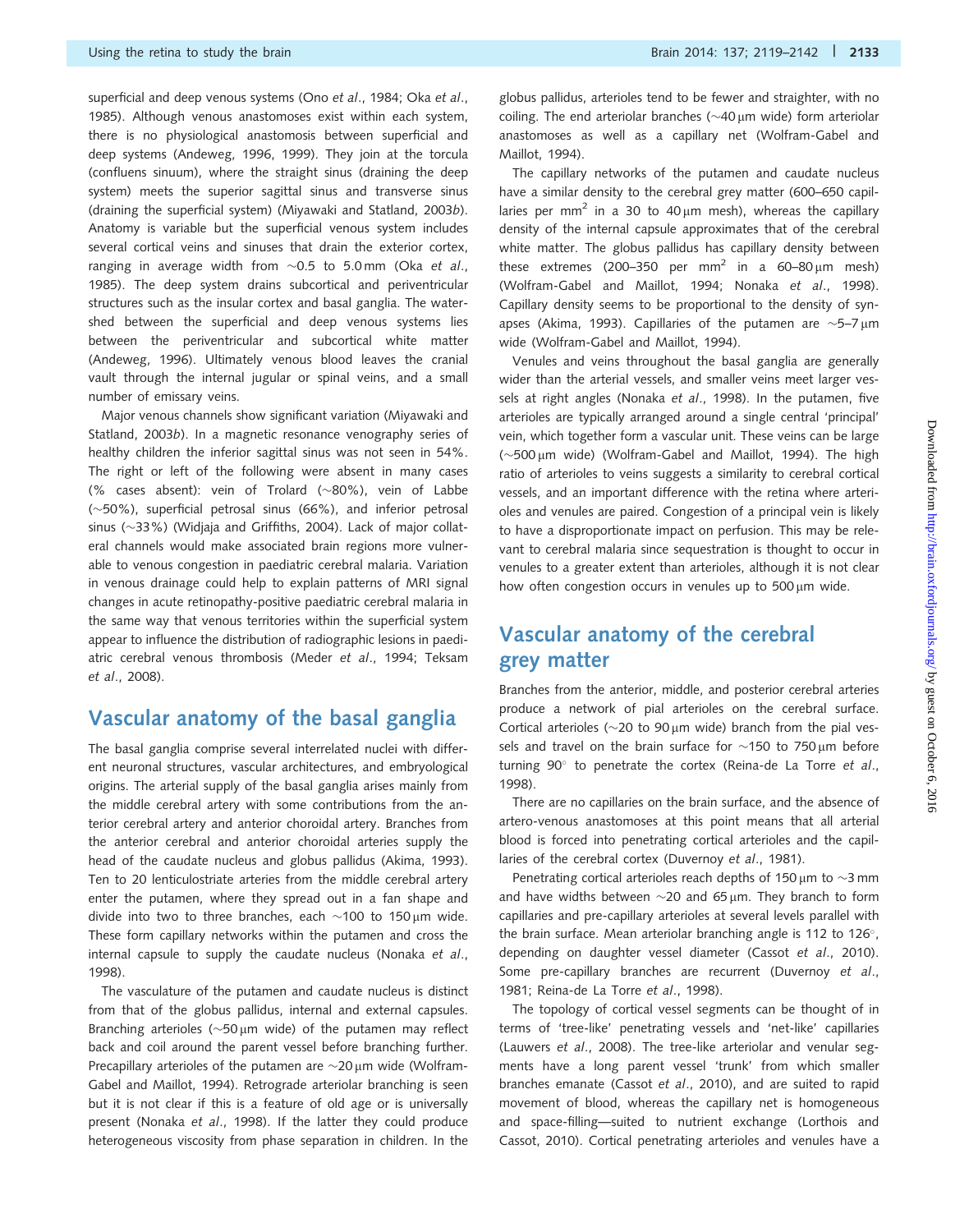Strahler branching order from 3 to 5 between surface pial vessels and the capillary network (Cassot et al[., 2010](#page-19-0)). Unlike capillaries of the inner retina, it seems there are no boundaries between capillaries arising from different arterioles.

Average total vascular density in temporal cortex is  $\sim$  500 mm/ mm<sup>3</sup>, of which capillaries contribute  $\sim$ 50% (Cassot et al[., 2006\)](#page-19-0). This is consistent with human visual cortex, which has an average capillary density of  $\sim$ 250 mm/mm $^3$  ([Bell and Ball, 1985](#page-19-0)). Narrow artero-venous anastomoses may exist at the capillary junction, but it is difficult to distinguish these from larger capillaries [\(Duvernoy](#page-19-0) et al[., 1981](#page-19-0)).

Ascending cortical venules have  $\sim$ 50% more branches than arterioles; mean branching angle is 118 to 129 $^{\circ}$  [\(Cassot](#page-19-0) et al., [2010\)](#page-19-0). Ascending veins include principal veins (Group V5), which arise from subcortical white matter, and are 120–125  $\mu$ m wide. The diameter of venules decreases as vessel origin becomes more superficial, ranging from 65  $\mu$ m (Group V4) to 20  $\mu$ m (Group VI) [\(Duvernoy](#page-19-0) et al., 1981). Once ascending venules reach the cortical surface they make a  $90^{\circ}$  turn to converge on surface venules ( $\sim$ 130 µm wide). The surface venous network is anastomotic with channels up to  $180 \mu m$  wide, but has fewer anastomoses than the arteriolar network, and some lobules have no surface venous anastomoses. This drains into larger veins adherent to the arachnoid dura [\(Duvernoy](#page-19-0) et al., 1981). The largest veins (1.3 to 3.3 mm) cross the subdural space to meet sinuses incorporated into the dura mater (Oka et al[., 1985\)](#page-21-0). There are no venous anastomoses in the cerebral grey matter, and only rare reports of arteriovenous anastomoses [\(Duvernoy](#page-19-0) et al., 1981).

#### Occlusion of cortical vessels

The absence of anastomoses between penetrating vessels means that penetrating cortical arterioles and ascending venules represent a physiological bottleneck. Experimental occlusion of penetrating arterioles in rat cortex leads to severe reduction in blood flow velocity in vessels at least seven branches downstream from the occlusion ([Nishimura](#page-21-0) et al., 2010).

In the rat, ascending venules are twice as prevalent as penetrating arterioles, and this is likely to explain the relatively low extent of flow disruption after ascending venule occlusion ([Nguyen](#page-21-0) et al., [2011\)](#page-21-0). In contrast human grey matter penetrating arterioles outnumber venules on average by 2:1 (Cassot et al[., 2010\)](#page-19-0), and principal veins are sometimes surrounded by several rings of arterioles. The tissue volume of such vascular units is variable [\(Duvernoy](#page-19-0) et al., 1981). The general implication is that, as in the basal ganglia, a low ratio of venules to arterioles in human cortex may mean venous congestion in cerebral malaria disrupts flow to disproportionately large areas of tissue.

#### Vascular anatomy of the cerebral white matter

The cerebral white matter is supplied by penetrating arterioles from the pial arteriolar network, which remain unbranched within the cerebral grey matter until its deepest layer. These arterioles enter the subcortical white matter perpendicular to the brain surface. Vessels express branches at  $\sim$ 90 $^{\circ}$  from the main

trunk—five to ten, depending on trunk length. Only a proportion of arterioles reach the periventricular zone, where they arborize. A few form arteriolar anastomoses (Nonaka et al[., 2003](#page-21-0)a,b). Penetrating arterioles have an internal diameter of 30 to  $40 \mu m$ in subcortical white matter, compared to 40 to 60  $\mu$ m in the grey matter [\(Nonaka](#page-21-0) et al., 2003a), and 100 to 170  $\mu$ m in deep white matter [\(Nonaka](#page-21-0) et al., 2003b).

There has been disagreement about whether the deep white matter also receives arterioles from ventricular sources ([Van den](#page-19-0) [Bergh and Vander Eecken, 1968](#page-19-0)). Moody et al[. \(1990\), Nelson](#page-21-0) et al[. \(1991\)](#page-21-0) and Nonaka et al[. \(2003](#page-21-0)b) found no evidence of periventricular arterioles directed towards the brain surface.

Cerebral white matter is drained by superficial medullary veins and deep medullary veins. The former drain subcortical white matter into superficial cerebral veins on the brain surface, and the latter drain periventricular white matter into subependymal veins at the lateral ventricle [\(Hassler, 1966](#page-20-0); Meder et al[., 1994;](#page-21-0) [Andeweg,](#page-19-0) [1996](#page-19-0); Nonaka et al[., 2003](#page-21-0)b). Superficial medullary veins are thought to drain the external 1–2 cm of white matter [\(Meder](#page-21-0) et al[., 1994\)](#page-21-0), and the deep medullary veins the remainder ([Hassler, 1966; Hooshmand](#page-20-0) et al., 1974). Trans-cerebral veins connecting superficial and deep venous systems have been reported ([Huang and Wolf, 1964; Hassler, 1966;](#page-20-0) Meder et al[., 1994;](#page-21-0) [Nakamura](#page-21-0) et al., 1994; [Schaller, 2004\)](#page-22-0), but may be artefactual as functional anastomoses between superficial and deep venous systems are not consistent with patterns of injury seen after deep venous system obstruction [\(Hassler, 1966](#page-20-0); [Andeweg, 1999](#page-19-0)). The predominance of haemorrhages in white matter is consistent with relatively long venous drainage pathways [\(Spitz, 1946](#page-22-0)).

#### Cerebral blood flow and metabolism

Like the retina the brain is highly metabolically active (reviewed in [Wong-Riley, 2010](#page-23-0)), and depends on a constant supply of oxygen and glucose [\(Mckenna](#page-20-0) et al., 2006).

Normal cerebral blood flow characteristics vary with age and between brain regions ([Kety, 1950](#page-20-0); [Ide and Secher, 2000\)](#page-20-0). Abnormal cerebral blood flow in the middle cerebral arteries has been reported in cases of paediatric cerebral malaria with seizure or raised intracranial pressure ([Newton](#page-21-0) et al., 1996).

Total cerebral blood flow and metabolism changes dramatically during childhood [\(Kety, 1956; Kennedy and Sokoloff, 1957;](#page-20-0) Kinnala et al[., 1996](#page-20-0); [Takahashi](#page-22-0) et al., 1999; [Wintermark](#page-23-0) et al., [2004;](#page-23-0) [Mckenna](#page-20-0) et al., 2006). Cerebral blood flow increases rapidly during the first year of life (Varela et al[., 2012](#page-22-0)) and flow volume peaks at 55% cardiac output between age 2 to 4 ( $\sim$ 130 ml/100 g/ min) before declining to adult values [\(Wintermark](#page-23-0) et al., 2004). In comparison the brain of a resting adult receives  $\sim$ 16.5% cardiac output [\(Kety, 1950\)](#page-20-0), or  $\sim$  50 ml/100 g/min ([Kety and Schmidt,](#page-20-0) [1948; Madsen](#page-20-0) et al., 1993; [Sokoloff, 2003](#page-22-0)).

Cerebral metabolic rate for oxygen is also highest from 3 to 6 years, ranging from 4.3 to 6.2 ml  $O_2/100$  g/min ([Kennedy and](#page-20-0) [Sokoloff, 1957](#page-20-0)). The average of 5.25 ml would be  $>50\%$  total body oxygen ([Mckenna](#page-20-0) et al., 2006). Adult resting cerebral metabolic rate for  $O_2$  is  $\sim$ 3 ml/100 g/min [\(Kety and Schmidt, 1948;](#page-20-0) [Madsen](#page-20-0) et al., 1993; [Sokoloff, 2003](#page-22-0)), and accounts for  $\sim$ 20% of total body oxygen consumption ([Kety, 1950\)](#page-20-0). Cerebral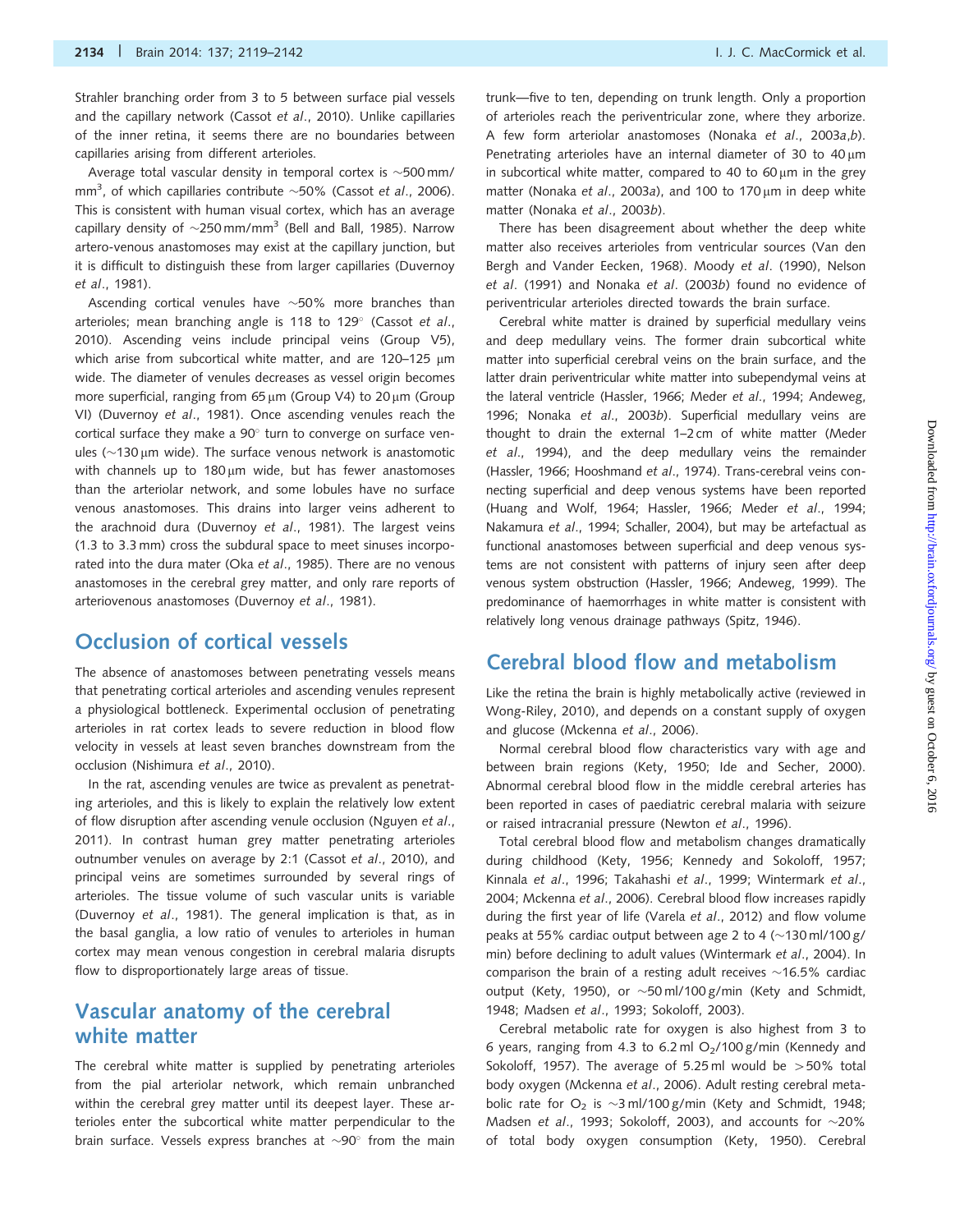Using the retina to study the brain Brain Brain 2014: 137; 2119–2142 | 2135

arteriovenous oxygen difference is  ${\sim}40\%$  in adults ([Seifert and](#page-22-0) [Secher, 2011](#page-22-0)), comparable to retinal oxygen extraction of  $\sim$ 50% ([McLeod, 2010\)](#page-21-0). The developmental curve for cerebral metabolic rate for glucose follows a similar trajectory to cerebral blood flow, though with a more gradual decline to adult values at around age 17 ([Chugani](#page-19-0) et al., 1987; Kinnala et al[., 1996](#page-20-0); [Chugani, 1998\)](#page-19-0).

The highest regional peak in cerebral blood flow is in the calcarine cortex (area V1, 155 ml/100 g/min, 29 months). Basal ganglia, temporal, frontal, and occipital cortices have lower peaks (~125 to 140 ml/100 g/min) ([Wintermark](#page-23-0) et al., 2004). The highest regional peak in the cerebral metabolic rate for glucose at this age is in the calcarine cortex, transverse temporal cortex, and lenticular nuclei (all  $>$ 30 µmol/100 g/min between 1 and 2 years) ([Chugani](#page-19-0) et al., 1987).

#### Flow in cerebral microvessels

Data on capillary flow dynamics in human brain are scarce, although many studies on animal models exist [\(Hudetz](#page-20-0) et al., [1996](#page-20-0); [Vovenko, 1999;](#page-22-0) [Jespersen and Ostergaard, 2011](#page-20-0)). Capillary flow velocity is between 0.6 and 2.4 mm/s in rat cortex (Hudetz et al[., 1996\)](#page-20-0), which overlaps the lower range of velocities in human perifoveal vessels [\(Pournaras](#page-21-0) et al., 2008).

Guibert et al[. \(2010\)](#page-20-0) have modelled blood flow in primate cortex, which has a ratio of arterioles to venules similar to human brain. They found that local haematocrit could vary by approximately a factor of two owing to phase separation. Brain haematocrit measured by dual tracer single-photon emission computed tomography in adult humans is  $\sim$ 76% systemic haematocrit (Sakai et al[., 1985](#page-22-0)). Blood is thought to make up  $\sim$ 3–5% of brain volume, and three quarters of this is venous [\(An and Lin, 2002](#page-18-0)). Blood volume is greater in grey ( $\sim$ 5 ml/100 g) than white matter  $(\sim]2 \text{ ml}/100 \text{ g}$ ) ([Kuppusamy](#page-20-0) et al., 1996) consistent with greater capillary density in grey matter.

# Retina and brain compared: implications for studying neurovascular pathogenesis

Retina and brain microvasculature have much in common, including circulation-tissue barriers and local control over blood flow (Patton et al[., 2005\)](#page-21-0). After reviewing microvascular haemorheology and the microvasculature of retina and brain regions, it seems that sequestration-induced injury could be influenced by several characteristics [\(Table 2\)](#page-10-0).

#### Vessel branching

Retinal vessels are relatively long and straight, with right-angled or dichotomous branches. This is also true of cerebral grey matter, white matter and basal ganglia—although brain-specific features are also present. Haemodynamic models suggest near 90° arteriolar branching produces significant variation in haematocrit and viscosity [\(Ganesan](#page-19-0) et al[., 2010;](#page-19-0) [Guibert](#page-20-0) et al., 2010) and therefore may be important in distributing parasitized erythrocytes and fostering sequestration. Right-angled venular confluences may also provide opportunities for sequestration since cells may continue to roll along the endothelium when moving from a smaller to larger vessel before joining the axial flow stream, potentially stripping the endothelial surface layer and exposing ICAM1 (Schmid-Schö[nbein, 1999;](#page-22-0) [Popel and Johnson,](#page-21-0) [2005\)](#page-21-0). Local variation in haematocrit and viscosity associated with branching architecture may explain why retinal vessels full of parasitized erythrocytes can be found immediately adjacent to vessels unaffected by sequestration ([Lewallen](#page-20-0) et al., 2000).

### Arteriole to venule ratio

Both basal ganglia and cerebral grey matter have more arterioles than venules, whereas in the retina, arterioles and venules are paired. A high ratio of arterioles to venules in the absence of anastomoses may make these brain regions more vulnerable than the retina to the effects of post-capillary venous congestion with parasitized erythrocytes.

### Venous drainage and watershed regions

Retina and brain both have vascular watersheds that are amenable to imaging. Although retinal arterial and venous watersheds are identical, retinal arterioles and venules can be distinguished using fluorescein angiogram. In the brain, arterial supply and venous drainage occur over different territories, and radiological changes to these anatomical regions can be assessed using MRI. Retinal capillary non-perfusion is most common in watershed regions, and brain lesions may also follow patterns of venous drainage into superficial and deep systems, especially those of the cerebral white matter (Meder et al[., 1994](#page-21-0); [Andeweg, 1996](#page-19-0)). Sequestration is thought to mainly involve capillaries and post-capillary venules, and retinal white-centred haemorrhages occur in other conditions involving venous congestion (Duane et al[., 1980\)](#page-19-0). These points suggest comparison of retinal and cerebral venous watersheds in cerebral malaria is reasonable, and perhaps that the severity of non-perfusion in retinal watersheds might reflect the degree of  $T<sub>2</sub>$  or diffusion-weighted imaging abnormalities in the cerebral white matter in acute cerebral malaria [\(Fig. 4](#page-17-0)). The consequences of venous congestion are much greater in brain than retina. For example, swelling of the splenium, or posterior cerebrum ([Potchen](#page-21-0) et al[., 2012](#page-21-0)) could compress the vein of Galen against the tentorium, potentially obstructing outflow from the deep venous system and rapidly raising intracranial pressure ([Andeweg, 1999\)](#page-19-0).

### Blood flow and metabolism

Adult inner retinal blood flow is roughly half that of the brain. To our knowledge there are no data available on developmental changes to retinal blood flow during childhood. However, cerebral blood flow varies dramatically during childhood development, peaking within the age range typically admitted with paediatric cerebral malaria in high transmission areas (Snow et al[., 1997](#page-22-0); [Wintermark](#page-23-0) et al[., 2004\)](#page-23-0). The median age at admission with cerebral malaria in high transmission areas appears to coincide with the childhood peak in total cerebral blood flow and metabolism. For example, the mean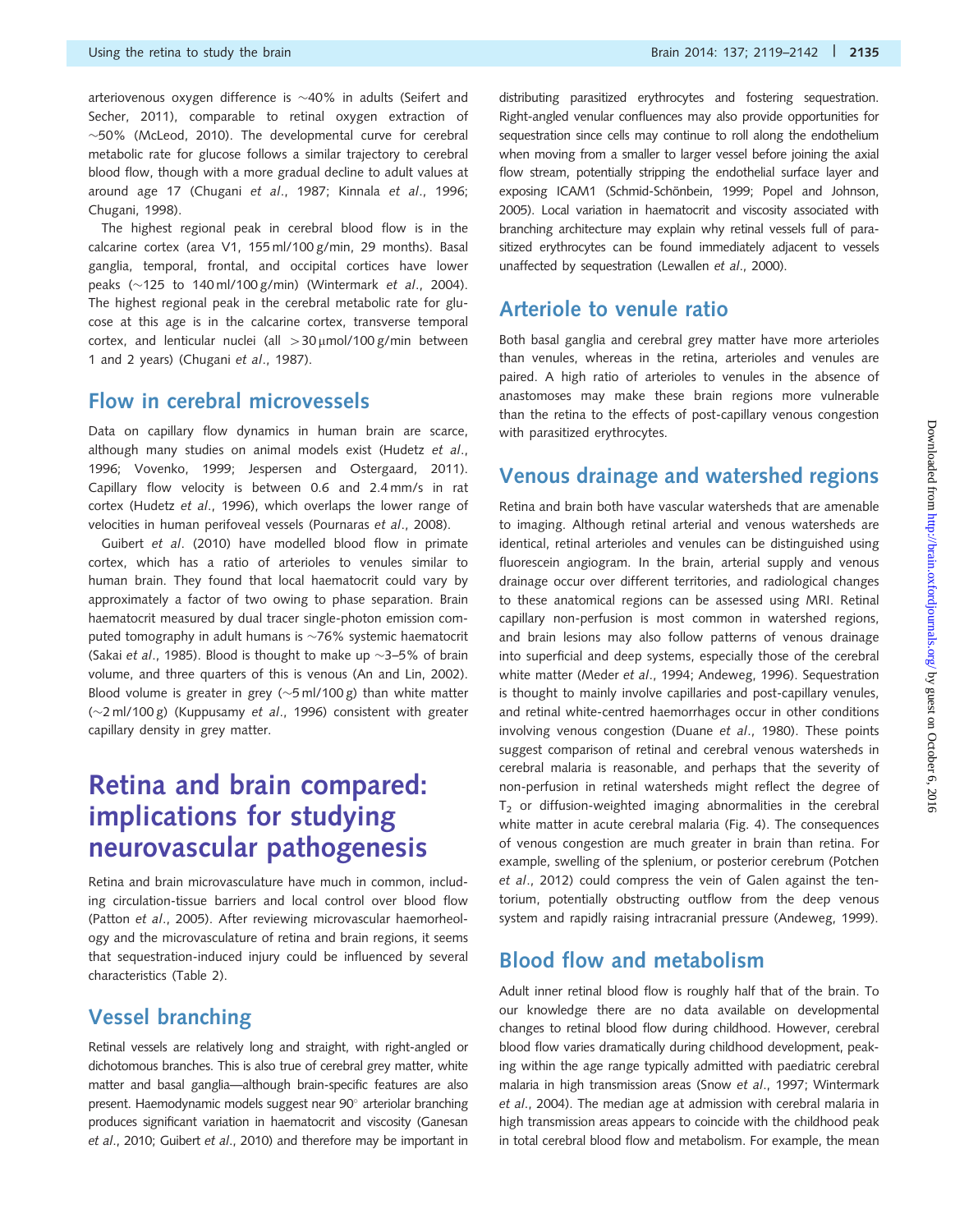<span id="page-17-0"></span>



age of children admitted to the paediatric research ward in Blantyre, Malawi, ranged from  ${\sim}3$  to 4 years between 2001–10 [\(Roca-Feltrer](#page-22-0) et al[., 2012\)](#page-22-0). Snow et al[. \(1997\)](#page-22-0) found the median (IQR) age at admission with cerebral malaria was low in high transmission areas and increased with falling endemicity—ranging from from 2 (1.5– 6.5) years (hyperholoendemic), 4 (3–5) (mesoendemic), to 6.5 (4–7) years (hypoendemic). A similar pattern is found using residential altitude as a proxy for transmission intensity ([Reyburn](#page-22-0) et al., [2005\)](#page-22-0). As suggested by others (Billig et al[., 2012\)](#page-19-0) high metabolic demands may make the paediatric brain more vulnerable to the effects of sequestration than other paediatric organs, and in the context of high transmission predispose to early cerebral complications rather than the acute renal failure or pulmonary oedema seen in adults [\(Thanachartwet](#page-22-0) et al., 2013).

Retina and brain are comparable in that they both have very high metabolic demands, and in early childhood the brain may be more susceptible than the retina (and other organs) to the effects of dysfunctional microvascular flow. However cerebral malaria is only one manifestation of severe malaria in children, and it is not clear how high paediatric cerebral metabolic rate for  $O<sub>2</sub>$  in isolation could influence which children develop cerebral malaria, and which develop severe malarial anaemia or metabolic acidosis.

### Complicating factors

The clinical picture of paediatric cerebral malaria is complicated by the presence of multiple interrelated insults in addition to sequestration, including anaemia, hypoglycaemia, and metabolic acidosis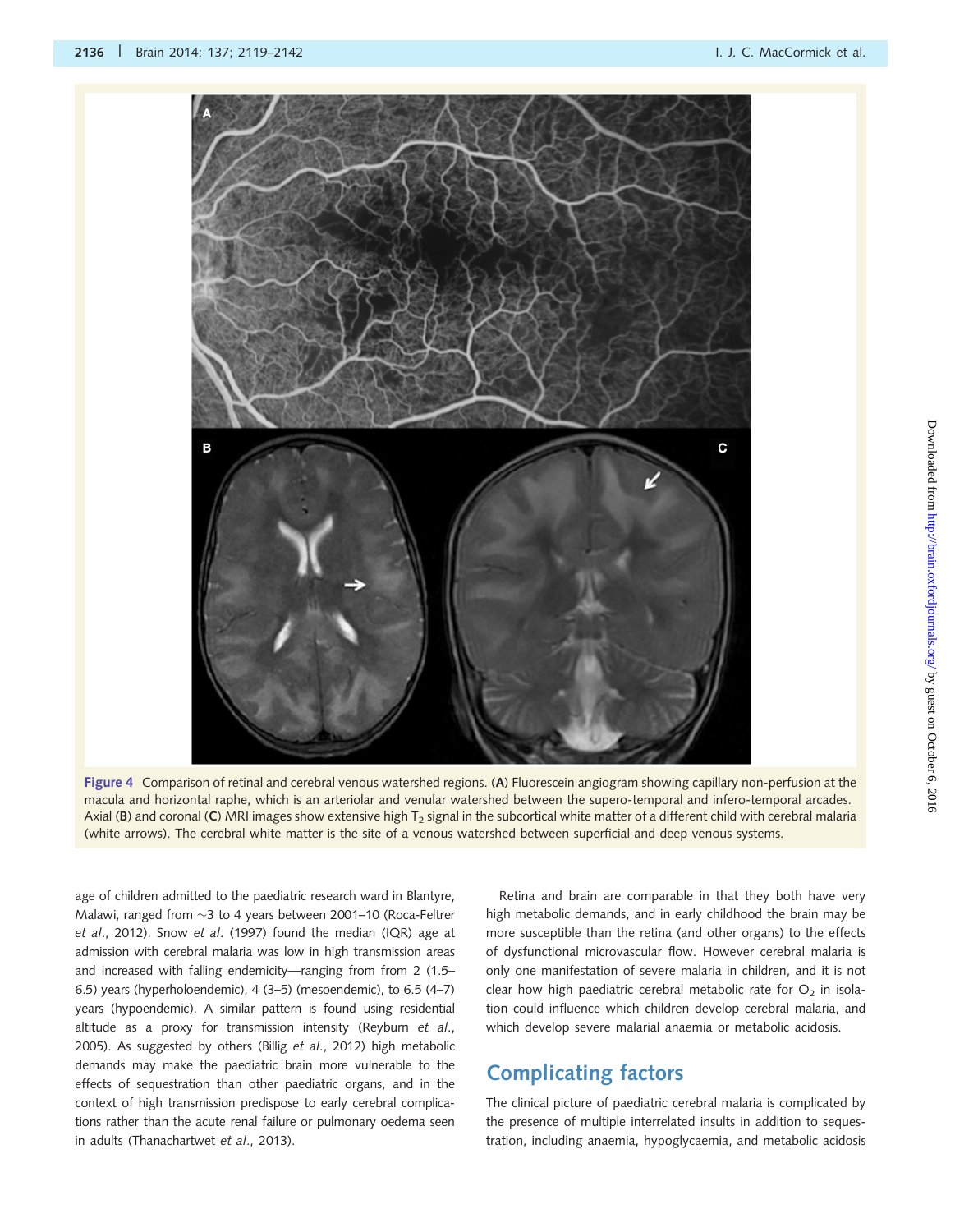<span id="page-18-0"></span>([WHO, 2000\)](#page-22-0). HIV is known to upregulate ICAM1 (Stins [et al](#page-22-0)., [2003](#page-22-0)) and infection may complicate cerebral malaria pathogenesis (reviewed in [Hochman and Kim, 2012](#page-20-0)). In addition to systemic insults, seizures are common ([Birbeck](#page-19-0) et al., 2010) and could inflict brain injury without corresponding damage to the retina. Retinal signs could indicate a high tide mark of tissue injury common to particular regions of both retina and brain, which may or may not reach a threshold needed to induce coma, and thereafter trigger additional brain damage from other mechanisms, such as seizure. Alternatively, one or more co-insults may be necessary for development of the cerebral malaria phenotype, as malarial retinopathy is also seen in children with severe malarial anaemia without coma, albeit much less severely (Beare et al[., 2004\)](#page-19-0).

# **Conclusions**

Description of the whole brain in terms of greater or lesser similarity to the whole retina is difficult, and probably inappropriate. Rather, analysis of data from retina and brain should take account of anatomical variation within both organs, as neither retina nor brain are homogeneous units. Both have regions where microvasculature may, or may not, be comparable in specific respects that are relevant to a given neurovascular disease.

Retina and brain are similar in ways relevant to paediatric cerebral malaria. Similar vascular pathology suggests both organs experience similar disease processes. Similarities in terms of vessel network architecture, imaging abnormalities in venous watersheds, and high metabolic demand suggest that both organs may be vulnerable to sequestration for the same reasons. These factors may influence delivery of parasitized erythrocytes, the flow conditions necessary for sequestration, and the vulnerability of tissue to ischaemia associated with venous congestion or occlusion. If so, the impact of congestion on common venous anatomy may explain the distribution of MRI brain and retinal fluorescein angiogram lesions in paediatric cerebral malaria.

The retina and brain also have differences. Arteriovenous ratios vary between brain regions, while in the retina arterioles and venules are paired. Cerebral arterial and venous watersheds are different, while retinal watersheds overlap. The paediatric brain has a metabolic peak in early childhood, which is likely to raise cerebral metabolic demands significantly above retinal demands in the age range typically affected by cerebral malaria.

Considering these similarities and differences, a biologically plausible analogy can be made between the retinal periphery, or horizontal raphe, and the cerebral white matter, because these regions have similar vascular architecture. All receive blood from long vessels with near  $90^\circ$  branches, and so may contain blood with disproportionately high microvascular haematocrit and viscosity. The presence of venous watersheds gives little option for collateral drainage from these areas in the event of venous congestion. Given this background, similar degrees of coexistent injury to these retinal and brain areas in a population of children with retinopathy-positive cerebral malaria would suggest that retinal capillary non-perfusion and leakage could be surrogates for brain ischaemia and swelling, and might provide a useful tool to understand cerebral vascular pathogenesis.

Our review has limitations. Only three brain regions are compared with the retina, and comparable data are not available for all geometrical or topological variables at each site. We have resorted to measurements from adults where paediatric data are not available, and we have not attempted comparison of retinal or cerebral microvascular architecture with other organs in which sequestration is minimal or absent. We have not compared paediatric and adult malarial retinopathy—this deserves a separate review.

We have identified significant similarities and differences in retinal and cerebrovascular architecture, blood flow and metabolic demand. These comparisons inform new interpretations of retinal and cerebral data in retinopathy-positive paediatric cerebral malaria by incorporating information on haemorheology and vascular architecture from multiple regions of the CNS. Increasingly comprehensive comparisons of human neurovasculature will provide greater insights into how far retinal vessel changes reflect neurovascular pathology. Mapping the contours of warranted analogy between retina and brain has the potential to strengthen the biological rationale of retinal imaging in neurology, inform interpretation of neurovascular data, and stimulate further hypotheses—for retinopathy-positive paediatric cerebral malaria in particular, and for neurovascular disease in general.

# Acknowledgements

Thanks to Dr Vittoria Lutje for help searching for relevant literature, and special thanks to Dr Karl Seydel for many stimulating conversations about malaria over the last 2 years.

# Funding

This work was supported by The Wellcome Trust [Grant number 092668/Z/10/Z, Core grant number 084679/Z/08/Z].

# References

- Abu Sayeed A, Maude RJ, Hasan MU, Mohammed N, Hoque MG, Dondorp AM, et al. Malarial retinopathy in Bangladeshi adults. Am J Trop Med Hyg 2011; 84: 141–7.
- Agrawal A, McKibbin MA. Purtscher's and Purtscher-like retinopathies: a review [Review]. Surv Ophthalmol 2006; 51: 129–36.
- Akima M. A morphological study on the microcirculation of the central nervous system. Selective vulnerability to hypoxia. Neuropathology 1993; 13: 99–112.
- Alm A, Bill A. Ocular and optic nerve blood flow at normal and increased intraocular pressures in monkeys (Macaca irus): a study with radioactively labelled microspheres including flow determinations in brain and some other tissues. Exp Eye Res 1973; 15: 15–29.
- An H, Lin W. Cerebral venous and arterial blood volumes can be estimated separately in humans using magnetic resonance imaging. Magn Reson Med 2002; 48: 583–8.
- Anand-Apte B, Hollyfield JG. Developmental Anatomy of the Retinal and Choroidal Vasculature. In: Dartt DA, editor. Encyclopedia of the eye. Oxford: Academic Press 2010.
- Anderson B, Saltzman HA. Retinal oxygen utilization measured by hyperbaric blackout. Arch Ophthalmol 1964; 72: 792–5.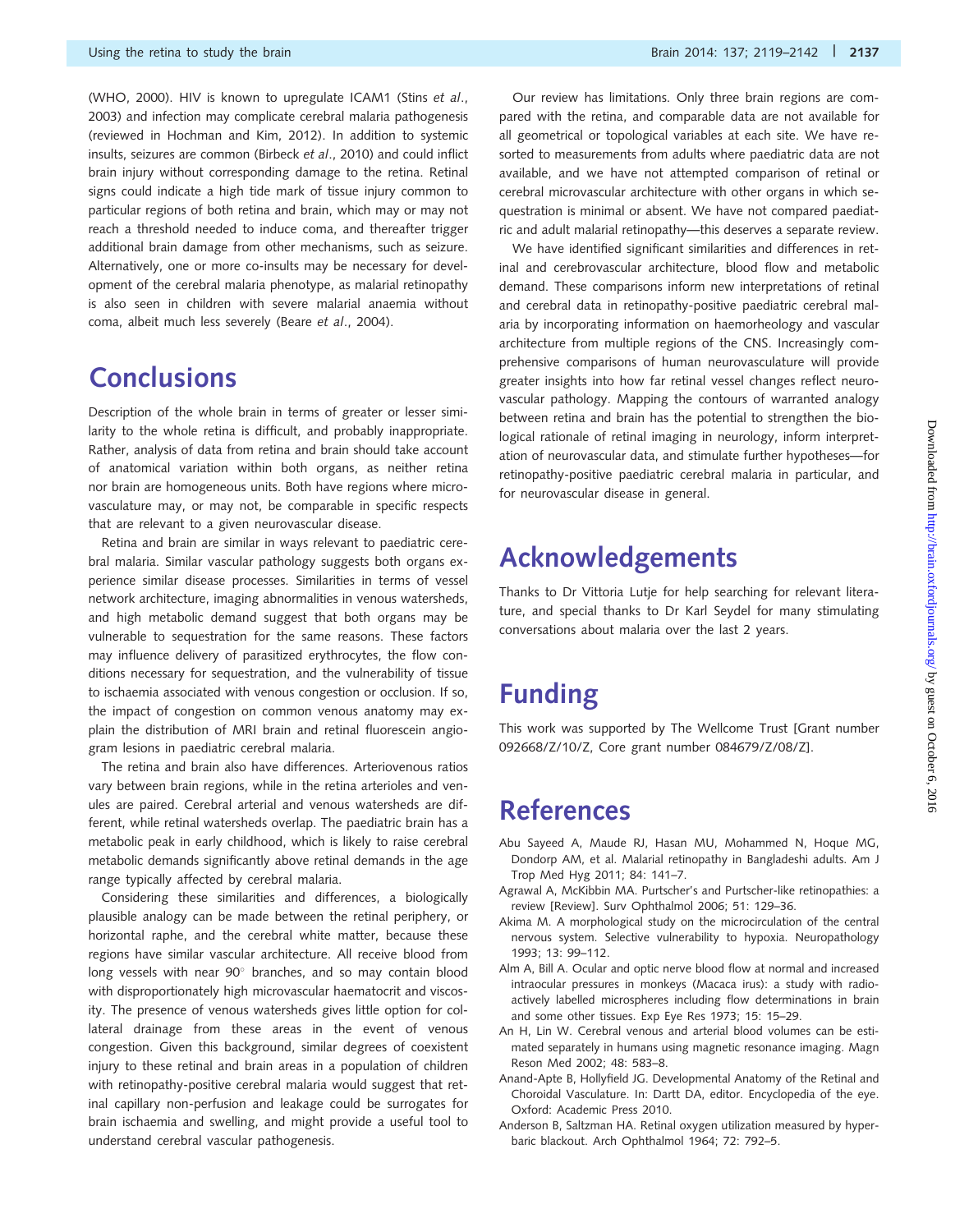- <span id="page-19-0"></span>Andeweg J. The anatomy of collateral venous flow from the brain and its value in aetiological interpretation of intracranial pathology [Review]. Neuroradiology 1996; 38: 621–628.
- Andeweg J. Consequences of the anatomy of deep venous outflow from the brain [Review]. Neuroradiology 1999; 41: 233–41.
- Armah H, Dodoo AK, Wiredu EK, Stiles JK, Adjei AA, Gyasi RK, et al. High-level cerebellar expression of cytokines and adhesion molecules in fatal, paediatric, cerebral malaria. Ann Trop Med Parasitol 2005; 99: 629–47.
- Baskurt OK, Meiselman HJ. Blood rheology and hemodynamics [Review]. Semin thromb hemost 2003; 29: 435–50.
- Beare NA, Southern C, Chalira C, Taylor TE, Molyneux ME, Harding SP. Prognostic significance and course of retinopathy in children with severe malaria. Arch Ophthalmol 2004; 122: 1141–7.
- Beare NA, Glover SJ, Lewallen S, Taylor TE, Harding SP, Molyneux ME. Prevalence of raised intracranial pressure in cerebral malaria detected by optic nerve sheath ultrasound. Am J Trop Med Hyg 2012; 87: 985–8.
- Beare NA, Harding SP, Taylor TE, Lewallen S, Molyneux ME. Perfusion abnormalities in children with cerebral malaria and malarial retinopathy. J Infect Dis 2009; 199: 263–271.
- Beare NA, Lewallen S, Taylor TE, Molyneux ME. Redefining cerebral malaria by including malaria retinopathy. Future Microbiol 2011; 6: 349–55.
- Bek T, Jensen PK. Three-dimensional structure of human retinal vessels studied by vascular casting. Acta Ophthalmol (Copenh) 1993; 71: 506–13.
- Bell MA, Ball MJ. Laminar variation in the microvascular architecture of normal human visual cortex (area 17). Brain Res 1985; 335: 139–43.
- Van den Bergh R, Van der Eecken H. Anatomy and embryology of cerebral circulation. Prog Brain Res 1968; 30: 1–25.
- Berntson GM. The characterization of topology: a comparison of four topological indices for rooted binary trees. J Theor Biol 1995; 177: 271–81.
- Billig EMW, O'Meara WP, Riley EM, McKenzie FE. Developmental allometry and paediatric malaria. Malar J 2012; 11: 64.
- Birbeck GL, Molyneux ME, Kaplan PW, Seydel KB, Chimalizeni YF, Kawaza K, et al. Blantyre Malaria Project Epilepsy Study (BMPES) of neurological outcomes in retinopathy-positive paediatric cerebral malaria survivors: a prospective cohort study. Lancet 2010; 9: 1173–81.
- Birol G, Wang S, Budzynski E, Wangsa-Wirawan ND, Linsenmeier RA. Oxygen distribution and consumption in the macaque retina. Am J Physiol Heart Circ Physiol 2007; 293: H1696–704.
- Bronzan RN, Taylor TE, Mwenechanya J, Tembo M, Kayira K, Bwanaisa L, et al. Bacteremia in Malawian children with severe malaria: prevalence, etiology, HIV coinfection, and outcome. J Infect Dis 2007; 195: 895–904.
- Brown H, Rogerson S, Taylor T, Tembo M, Mwenechanya J, Molyneux M, et al. Blood-brain barrier function in cerebral malaria in Malawian children. Am J Trop Med Hyg 2001; 64: 207–13.
- Browning DJ. Patchy ischemic retinal whitening. Ophthalmology 2004; 111: 606–7.
- Burton K, Nyong O, John W, Inkoom E, Pinder M, Bailey R. Retinopathy in Gambian children admitted to hospital with malaria. Trop Doct 2004; 34: 1–4.
- Cassot F, Lauwers F, Fouard C, Prohaska S, Lauwers-Cances V. A novel three-dimensional computer-assisted method for a quantitative study of microvascular networks of the human cerebral cortex. Microcirculation 2006; 13: 1–18.
- Cassot F, Lauwers F, Lorthois S, Puwanarajah P, Cances-Lauwers V, Duvernoy H. Branching patterns for arterioles and venules of the human cerebral cortex. Brain Res 2010; 1313: 62–78.
- Cheung N, Islam FMA, Saw Seang M, Shankar A, De Haseth K, Mitchell P, et al. Distribution and associations of retinal vascular caliber with ethnicity, gender, and birth parameters in young children. Invest Ophthalmol Vis Sci 2007; 48: 1018–24.
- Cho YI, Cho DJ. Hemorheology and microvascular disorders [Review]. Korean Circ J 2011; 41: 287–95.
- Chotivanich K, Sritabal J, Udomsangpetch R, Newton P, Stepniewska KA, Ruangveerayuth R, et al. Platelet-induced autoagglutination of Plasmodium falciparum-infected red blood cells and disease severity in Thailand. J Infect Dis 2004; 189: 1052–5.
- Chugani HT. A critical period of brain development: studies of cerebral glucose utilization with PET. Prev Med 1998; 27: 184–8.
- Chugani HT, Phelps ME, Mazziotta JC. Positron emission tomography study of human brain functional development. Ann Neurol 1987;  $22.487 - 97.$
- Cogan DG, Kuwabara T. Comparison of retinal and cerebral vasculature in trypsin digest preparations. Br J Ophthalmol 1984; 68: 10–12.
- Craig A, Scherf A. Molecules on the surface of the Plasmodium falciparum infected erythrocyte and their role in malaria pathogenesis and immune evasion [Review]. Mol Biochem Parasitol 2001; 115: 129–43.
- Crane IJ, Liversidge J. Mechanisms of leukocyte migration across the blood-retina barrier [Review]. Semin Immunopathol 2008; 30: 165–77.
- Dondorp AM, Angus BJ, Hardeman MR, Chotivanich KT, Silamut K, Ruangveerayuth R, et al. Prognostic significance of reduced red blood cell deformability in severe falciparum malaria. Am J Trop Med Hyg 1997; 57: 507–11.
- Dondorp AM, Omodeo-Sale` F, Chotivanich K, Taramelli D, White NJ. Oxidative stress and rheology in severe malaria [Review]. Redox Rep 2003; 8: 292–4.
- Dondorp AM, Lee SJ, Faiz MA, Mishra S, Price R, Tjitra E, et al. The relationship between age and the manifestations of and mortality associated with severe malaria. Clin Infect Dis 2008; 47: 151–7.
- Dorner GT, Polska E, Garhöfer G, Zawinka C, Frank B, Schmetterer L. Calculation of the diameter of the central retinal artery from noninvasive measurements in humans. Curr Eye Res 2002; 25: 341–5.
- Dorovini-Zis K, Schmidt K, Huynh H, Fu W, Whitten Richard O, Milner D, et al. The neuropathology of fatal cerebral malaria in malawian children. Am J Pathol 2011; 178: 2146–58.
- Doubal FN, Hokke PE, Wardlaw JM. Retinal microvascular abnormalities and stroke: a systematic review [Review]. J Neurol Neurosurg Psychiatry 2009; 80: 158–65.
- Doubal FN, MacGillivray TJ, Patton N, Dhillon B, Dennis MS, Wardlaw JM. Fractal analysis of retinal vessels suggests that a distinct vasculopathy causes lacunar stroke. Neurology 2010; 74: 1102–7.
- Duane TD, Osher RH, Green WR. White centered hemorrhages: their significance. Ophthalmology 1980; 87: 66–9.
- Duguid IG, Boyd AW, Mandel TE. Adhesion molecules are expressed in the human retina and choroid. Curr Eye Res 1992; 11 (Suppl): 153–9.
- Duvernoy HM, Delon S, Vannson JL. Cortical blood vessels of the human brain. Brain Res Bull 1981; 7: 519–79.
- Faraci FM. Protecting against vascular disease in brain [Review]. Am J Physiol Heart Circ Physiol 2011; 300: H1566–82.
- Fedosov DA, Caswell B, Karniadakis GE. Wall shear stress-based model for adhesive dynamics of red blood cells in malaria. Biophys J 2011a; 100: 2084–93.
- Fedosov DA, Caswell B, Suresh S, Karniadakis GE. Quantifying the biophysical characteristics of Plasmodium-falciparum-parasitized red blood cells in microcirculation. Proc Natl Acad Sci USA 2011b; 108: 35–9.
- Feke GT, Tagawa H, Deupree DM, Goger DG, Sebag J, Weiter JJ. Blood flow in the normal human retina. Invest Ophthalmol Vis Sci 1989; 30: 58–65.
- Funatsu H, Yamashita H, Sakata K, Noma H, Mimura T, Suzuki M, et al. Vitreous levels of vascular endothelial growth factor and intercellular adhesion molecule 1 are related to diabetic macular edema. Ophthalmology 2005; 112: 806–16.
- Ganesan P, He S, Xu H. Analysis of retinal circulation using an imagebased network model of retinal vasculature. Microvasc Res 2010; 80: 99–109.
- Geeraerts T, Devys J-M, Berges O, Dureau P, Plaud B. Sevoflurane effects on retrobulbar arteries blood flow in children. Br J Anaesth 2005; 94: 636–41.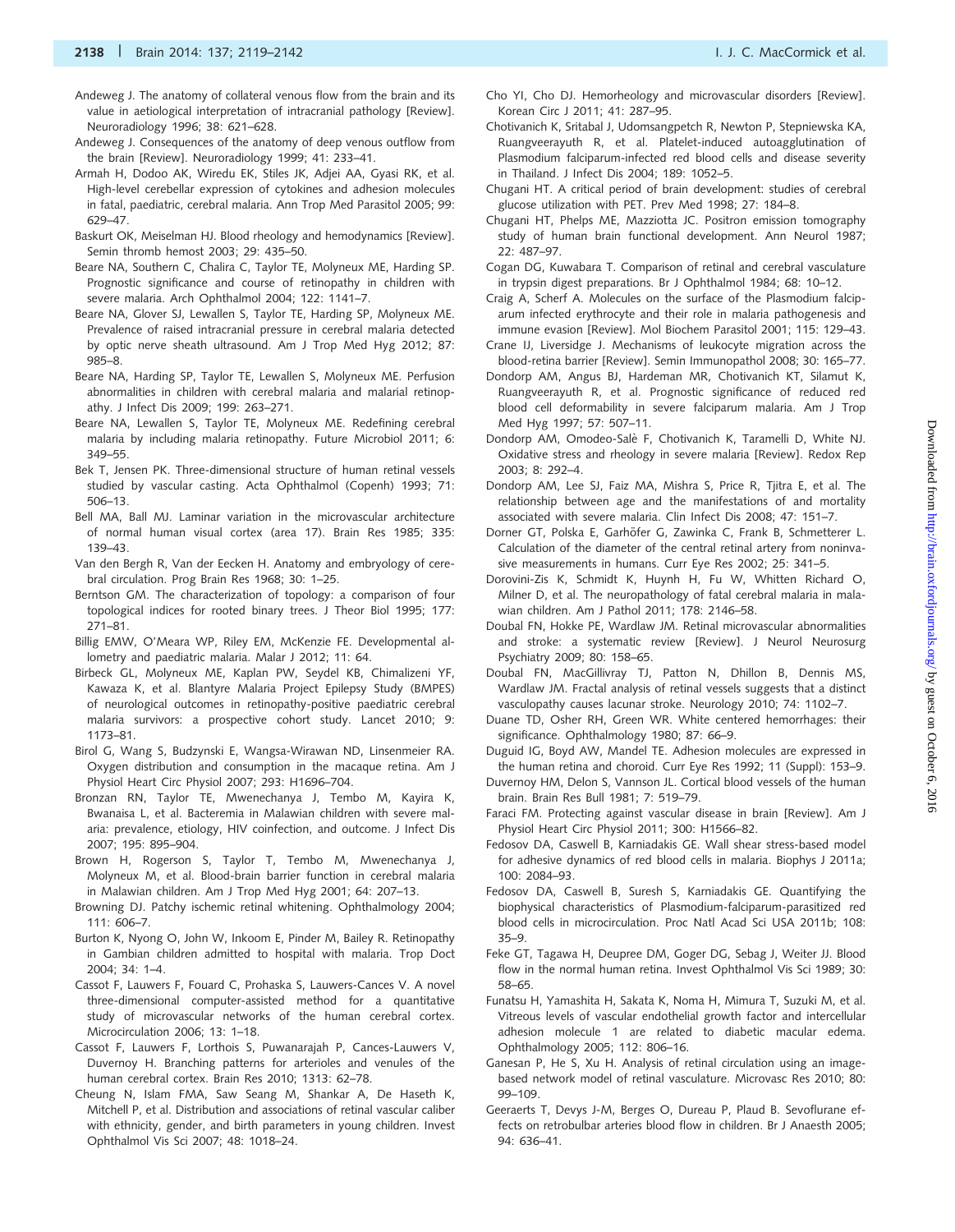- <span id="page-20-0"></span>Griffiths MJ, Ndungu F, Baird KL, Muller DP, Marsh K, Newton CR. Oxidative stress and erythrocyte damage in Kenyan children with severe Plasmodium falciparum malaria. Br J Haematol 2001; 113: 486–91.
- Guibert R, Fonta C, Plouraboué F. Cerebral blood flow modeling in primate cortex. J Cereb Blood Flow Metab 2010; 30: 1860–73.
- Harding SP, Lewallen S, Beare NA, Smith A, Taylor TE, Molyneux ME. Classifying and grading retinal signs in severe malaria [Review]. Trop Doct 2006; 36 (Suppl 1): 1–13.
- Hassler O. Deep cerebral venous system in man. A microangiographic study on its areas of drainage and its anastomoses with the superficial cerebral veins. Neurology 1966; 16: 505–11.
- Hayreh SS. In vivo choroidal circulation and its watershed zones [Review]. Eye (Lond) 1990; 4: 273–89.
- Hayreh SS. Physiological anatomy of the retinal vasculature. In: Dartt DA, editor. Encyclopedia of the eye. Elsevier; 2010a. p. 431–8.
- Hayreh SS. Physiological anatomy of the choroidal vasculature. In: Dartt DA, editor. Encyclopedia of the Eye. Elsevier; 2010b. p. 418–430.
- Hero M, Harding SP, Riva CE, Winstanley PA, Peshu N, Marsh K. Photographic and angiographic characterization of the retina of Kenyan children with severe malaria. Arch Ophthalmol 1997; 115: 997–1003.
- Van der Heyde HC, Nolan J, Combes V, Gramaglia I, Grau GE. A unified hypothesis for the genesis of cerebral malaria: sequestration, inflammation and hemostasis leading to microcirculatory dysfunction [Review]. Trends Parasitol 2006; 22: 503–8.
- Hirsch S, Reichold J, Schneider M, Székely G, Weber B. Topology and hemodynamics of the cortical cerebrovascular system [Review]. J Cereb Blood Flow Metab 2012; 32: 952–67.
- Hochman S, Kim K. The impact of HIV coinfection on cerebral malaria pathogenesis [Review]. J Neuroparasitology 2012; 3: 1–29.
- Hooshmand I, Rosenbaum AE, Stein RL. Radiographic anatomy of normal cerebral deep medullary veins: criteria for distinguishing them from their abnormal counterparts. Neuroradiology 1974; 7: 75–84.
- Huang YP, Wolf BS. Veins of the white matter of the cerebral hemispheres (the medullary veins). Am J Roentgenol Radium Ther Nucl Med 1964; 92: 739–55.
- Hudetz AG, Fehér G, Kampine JP. Heterogeneous autoregulation of cerebrocortical capillary flow: evidence for functional thoroughfare channels? Microvasc Res 1996; 51: 131–6.
- Hughes AD, Wong Tien Y, Witt N, Evans R, Thom SA, Klein BE, et al. Determinants of retinal microvascular architecture in normal subjects. Microcirculation 2009; 16: 159–66.
- Ide K, Secher NH. Cerebral blood flow and metabolism during exercise [Review]. Prog Neurobiol 2000; 61: 397–414.
- Idro R, Jenkins NE, Newton CRJ. Pathogenesis, clinical features, and neurological outcome of cerebral malaria [Review]. Lancet Neurol 2005; 4: 827–40.
- International Conference on Harmonisation. ICH Topic E9 Statistical Principles for Clinical Trials. 1998. URL: [http://www.ich.org/prod](http://www.ich.org/products/guidelines/efficacy/efficacy-single/article/statistical-principles-for-clinical-trials.html) [ucts/guidelines/efficacy/efficacy-single/article/statistical-principles-for](http://www.ich.org/products/guidelines/efficacy/efficacy-single/article/statistical-principles-for-clinical-trials.html)[clinical-trials.html](http://www.ich.org/products/guidelines/efficacy/efficacy-single/article/statistical-principles-for-clinical-trials.html) [29 May 2013 date last accessed].
- Jespersen SN, Ostergaard L. The roles of cerebral blood flow, capillary transit time heterogeneity, and oxygen tension in brain oxygenation and metabolism. J Cereb Blood Flow Metab 2011; 32: 264–77.
- Jonas JB, Schneider U, Naumann GO. Count and density of human retinal photoreceptors. Graefes Arch Clin Exp Ophthalmol 1992; 230: 505–10.
- Kaul D. K, Roth EF, Nagel RL, Howard RJ, Handunnetti SM. Rosetting of Plasmodium falciparum-infected red blood cells with uninfected red blood cells enhances microvascular obstruction under flow conditions. Blood 1991; 78: 812–9.
- Kennedy C, Sokoloff L. An adaptation of the nitrous oxide method to the study of the cerebral circulation in children;normal values for cerebral blood flow and cerebral metabolic rate in childhood. J Clin Invest 1957; 36: 1130–7.
- Kety SS. Blood flow and metabolism of the human brain in health and disease. Trans Stud Coll Physicians Phila 1950; 18: 103–8.
- Kety SS. Human cerebral blood flow and oxygen consumption as related to aging. J Chronic Dis 1956; 3: 478–86.
- Kety SS, Schmidt CF. The nitrous oxide method for the quantitative determination of cerebral blood flow in man: theory, procedure and normal values. J Clin Invest 1948; 27: 476–83.
- Kinnala A, Suhonen-Polvi H, Aärimaa T, Kero P, Korvenranta H, Ruotsalainen U, et al. Cerebral metabolic rate for glucose during the first six months of life: an FDG positron emission tomography study. Arch Dis Child Fetal Neonatal Ed 1996; 74: F153–7.
- Kuppusamy K, Lin W, Cizek GR, Haacke EM. In vivo regional cerebral blood volume: quantitative assessment with 3D T1-weighted pre- and postcontrast MR imaging. Radiology 1996; 201: 106–12.
- Kur J, Newman E a, Chan-Ling T. Cellular and physiological mechanisms underlying blood Flow regulation in the Retina and Choroid in health and disease [Review]. Prog Retin Eye Res 2012; 31: 377–406.
- Kuwabara T, Cogan DG. Studies of retinal vascular patterns. I. Normal architecture. Arch Ophthalmol 1960; 64: 904–11.
- Lauwers F, Cassot F, Lauwers-Cances V, Puwanarajah P, Duvernoy H. Morphometry of the human cerebral cortex microcirculation: general characteristics and space-related profiles. Neuroimage 2008; 39: 936–48.
- Lee KE, Klein BEK, Klein R, Knudtson MD. Familial aggregation of retinal vessel caliber in the beaver dam eye study. Invest Ophthalmol Vis Sci 2004; 45: 3929–33.
- Lewallen S, Harding SP, Ajewole J, Schulenburg WE, Molyneux ME, Marsh K, et al. A review of the spectrum of clinical ocular fundus findings in P. falciparum malaria in African children with a proposed classification and grading system. Trans R Soc Trop Med Hyg 1999; 93: 619–22.
- Lewallen SA, White VA, Whitten RO, Gardiner J, Hoar B, Lindley J, et al. Clinical-histopathological correlation of the abnormal retinal vessels in cerebral malaria. Arch Ophthalmol 2000; 118: 924–8.
- Lewallen Susan, Bronzan RN, Beare NA, Harding SP, Molyneux ME, Taylor TE. Using malarial retinopathy to improve the classification of children with cerebral malaria. Trans R Soc Trop Med Hyg 2008; 102: 1089–94.
- Li LJ, Cheung CY-L, Liu Y, Chia A, Selvaraj P, Lin X-Y, et al. Influence of blood pressure on retinal vascular caliber in young children. Ophthalmology 2011; 118: 1459–65.
- Ling R, James B. White-centred retinal haemorrhages (Roth spots). Postgrad Med J 1998; 74: 581–2.
- Lipowsky HH. Microvascular rheology and hemodynamics [Review]. Microcirculation 2005; 12: 5–15.
- Lochhead J, Movaffaghy A, Falsini B, Harding S, Riva C, Molyneux M. The effects of hypoxia on the ERG in paediatric cerebral malaria. Eye 2010; 24: 259–64.
- Lorthois S, Cassot F. Fractal analysis of vascular networks: insights from morphogenesis. J Theor Biol 2010; 262: 614–33.
- Lu M, Perez VL, Ma N, Miyamoto K, Peng HB, Liao JK, et al. VEGF increases retinal vascular ICAM-1 expression in vivo. Invest Ophthalmol Vis Sci 1999; 40: 1808–12.
- Mackenzie S. Retinal haemorrhages and melanaemia as symptoms of ague. Medical Times and Gazette. London, 1877; 23 June: 663–5.
- MacPherson GG, Warrell MJ, White NJ, Looareesuwan S, Warrell DA. Human cerebral malaria. A quantitative ultrastructural analysis of parasitized erythrocyte sequestration. Am J Pathol 1985; 119: 385–401.
- Madsen PL, Holm S, Herning M, Lassen NA. Average blood flow and oxygen uptake in the human brain during resting wakefulness: a critical appraisal of the Kety-Schmidt technique. J Cereb Blood Flow Metab 1993; 13: 646–55.
- Maude RJ, Beare NAV, Abu Sayeed A, Chang CC, Charunwatthana P, Faiz MA, et al. The spectrum of retinopathy in adults with Plasmodium falciparum malaria. Trans R Soc Trop Med Hyg 2009; 103: 665–71.
- Mckenna MC, Gruetter R, Sonnewald U, Waagepetersen HS, Schousboe A. Energy metabolism of the brain. In: Seigel GJ,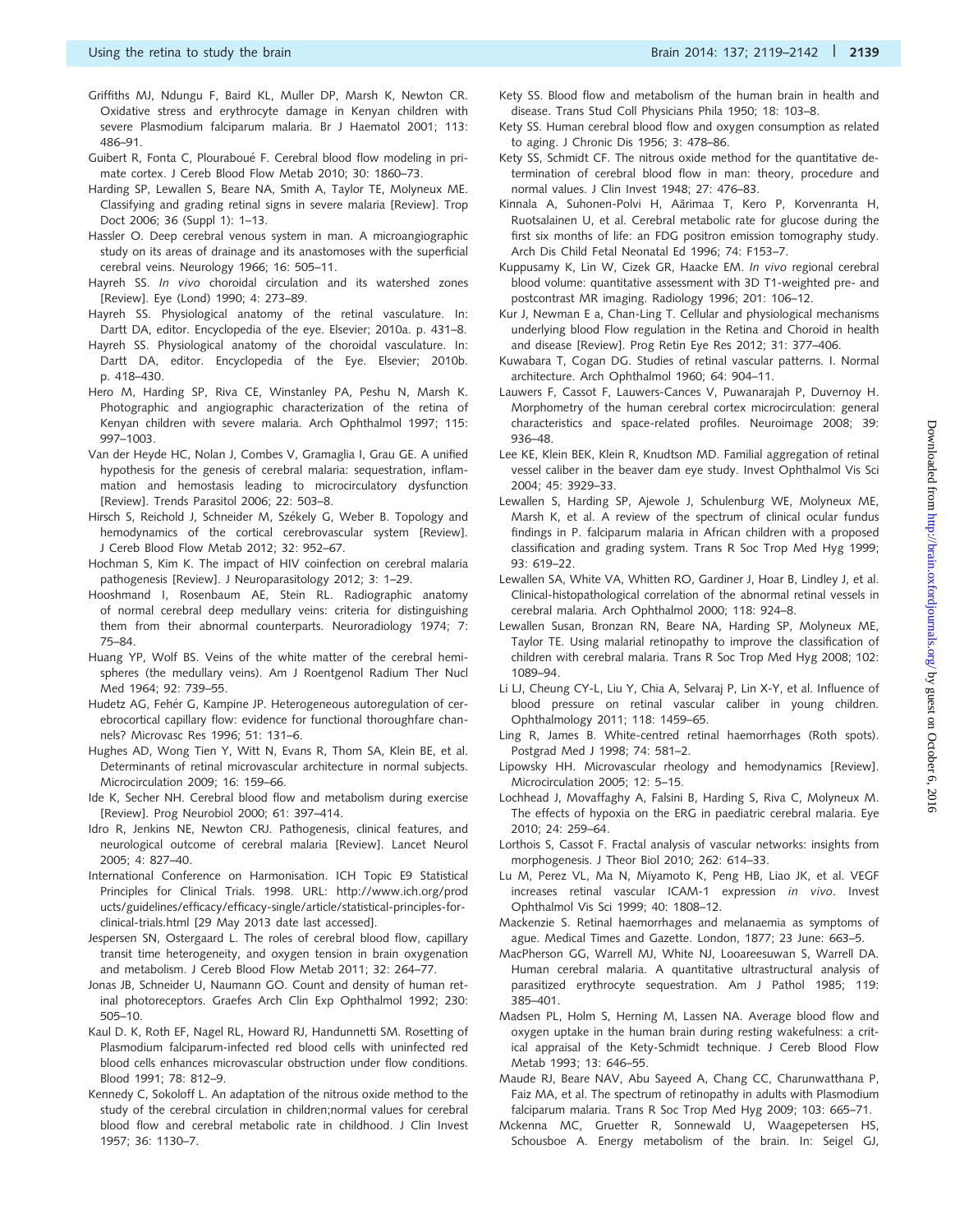<span id="page-21-0"></span>Albers RW, Brady ST, Price DL, editors. Basic neurochemistry: molecular, cellular and medical aspects. Amsterdam: Elsevier; 2006. p. 535.

- McLeod D. Krogh cylinders in retinal development, panretinal hypoperfusion and diabetic retinopathy [Review]. Acta Ophthalmol 2010; 88: 817–35.
- Medana IM, Day NPJ, Sachanonta N, Mai NT, Dondorp AM, Pongponratn E, et al. Coma in fatal adult human malaria is not caused by cerebral oedema. Malar J 2011; 10: 267.
- Meder JF, Chiras J, Roland J, Guinet P, Bracard S, Bargy F. Venous territories of the brain [Review]. J Neuroradiol 1994; 21: 118–33.
- Mendis KR, Balaratnasingam C, Yu P, Barry CJ, McAllister IL, Cringle Stephen J, et al. Correlation of histologic and clinical images to determine the diagnostic value of fluorescein angiography for studying retinal capillary detail. Invest Ophthalmol Vis Sci 2010; 51: 5864–9.
- Miller LH, Ackerman HC, Su X-Z, Wellems TE. Malaria biology and disease pathogenesis: insights for new treatments [Review]. Nat Med 2013; 19: 156–67.
- Miyawaki E, Statland J. Cerebral blood vessels: arteries. In: Aminoff MJ, Daroff RB, editors. Encyclopedia of the Neurological Sciences. New York: Academic Press; 2003a. p. 584–591.
- Miyawaki E, Statland J. Cerebral blood vessels: veins and venous sinuses. In: Aminoff MJ, Daroff RB, editors. Encyclopedia of the Neurological Sciences. New York: Academic Press; 2003b. p. 591–594.
- Molyneux ME, Taylor TE, Wirima JJ, Borgstein A. Clinical features and prognostic indicators in paediatric cerebral malaria: a study of 131 comatose Malawian children. Q J Med 1989; 71: 441–59.
- Montgomery J, Mphande FA, Berriman M, Pain A, Rogerson SJ, Taylor Terrie E, et al. Differential var gene expression in the organs of patients dying of falciparum malaria. Mol Microbiol 2007; 65: 959–67.
- Moody DM, Bell MA, Challa VR. Features of the cerebral vascular pattern that predict vulnerability to perfusion or oxygenation deficiency: an anatomic study. AJNR Am J Neuroradiol 1990; 11: 431–9.
- Moxon CA, Grau GE, Craig AG. Malaria: modification of the red blood cell and consequences in the human host [Review]. Br J Haematol 2011; 154: 670–9.
- Moxon CA, Heyderman RS, Wassmer SC. Dysregulation of coagulation in cerebral malaria [Review]. Mol Biochem Parasitol 2009; 166: 99–108.
- Moxon CA, Wassmer SC, Milner DA, Chisala N V, Taylor TE, Seydel KB, et al. Loss of endothelial protein C receptors links coagulation and inflammation to parasite sequestration in cerebral malaria in African children. Blood 2013; 22: 842–51.
- Mullins RF, Skeie JM, Malone EA, Kuehn MH. Macular and peripheral distribution of ICAM-1 in the human choriocapillaris and retina. Mol Vis 2006; 12: 224–35.
- Nagaoka T, Sato E, Takahashi A, Sogawa K, Yokota H, Yoshida A. Effect of aging on retinal circulation in normotensive healthy subjects. Exp Eye Res 2009; 89: 887–91.
- Nagaoka T, Yoshida A. Noninvasive evaluation of wall shear stress on retinal microcirculation in humans. Invest Ophthalmol Vis Sci 2006; 47: 1113–9.
- Nagatake T, Hoang VT, Tegoshi T, Rabbege J, Ann TK, Aikawa M. Pathology of falciparum malaria in Vietnam. Am J Trop Med Hyg 1992; 47: 259–64.
- Nakamura Y, Okudera T, Hashimoto T. Vascular architecture in white matter of neonates: its relationship to periventricular leukomalacia. J Neuropathol Exp Neurol 1994; 53: 582–9.
- Narsaria N, Mohanty C, Das BK, Mishra SP, Prasad R. Oxidative stress in children with severe malaria. J Trop Pediatr 2011; 58: 147–50.
- Nelson MD, Gonzalez-Gomez I, Gilles FH. Dyke Award. The search for human telencephalic ventriculofugal arteries. AJNR Am J Neuroradiol 1991; 12: 215–22.
- Newton CR, Kirkham FJ, Winstanley PA, Pasvol G, Peshu N, Warrell DA, et al. Intracranial pressure in African children with cerebral malaria. Lancet 1991; 337: 573–6.
- Newton CR, Marsh K, Peshu N, Kirkham FJ. Perturbations of cerebral hemodynamics in Kenyans with cerebral malaria. Pediatr Neurol 1996; 15: 41–9.
- Newton CR, Peshu N, Kendall B, Kirkham FJ, Sowunmi A, Waruiru C, et al. Brain swelling and ischaemia in Kenyans with cerebral malaria. Arch Dis Child 1994; 70: 281–7.
- Newton CR, Taylor TE, Whitten RO. Pathophysiology of fatal falciparum malaria in African children [Review]. Am J Trop Med Hyg 1998; 58: 673–83.
- Nguyen J, Nishimura N, Fetcho RN, Iadecola C, Schaffer CB. Occlusion of cortical ascending venules causes blood flow decreases, reversals in flow direction, and vessel dilation in upstream capillaries. J Cereb Blood Flow Metab 2011; 1–12.
- Nishimura N, Rosidi NL, Iadecola C, Schaffer CB. Limitations of collateral flow after occlusion of a single cortical penetrating arteriole. J Cereb Blood Flow Metab 2010; 30: 1914–27.
- Nonaka H, Akima M, Hatori T, Nagayama T, Zhang Z, Ihara F. The microvasculature of the cerebral white matter: arteries of the subcortical white matter. J Neuropathol Exp Neurol 2003a; 62: 154–61.
- Nonaka H, Akima M, Hatori T, Nagayama T, Zhang Z, Ihara F. Microvasculature of the human cerebral white matter: arteries of the deep white matter. Neuropathology 2003b; 23: 111–8.
- Nonaka H, Akima M, Nagayama T, Hatori T. The fundamental architecture of the microvasculature of the basal ganglia and changes in senility. Neuropathology 1998; 18: 47–54.
- Nowinski WL. Proposition of a new classification of the cerebral veins based on their termination [Review]. Surg Radiol Anat 2012; 34: 107–14.
- Oka K, Rhoton AL, Barry M, Rodriguez R. Microsurgical anatomy of the superficial veins of the cerebrum. Neurosurgery 1985; 17: 711–48.
- Ono M, Rhoton AL, Peace D, Rodriguez RJ. Microsurgical anatomy of the deep venous system of the brain. Neurosurgery 1984; 15: 621–57.
- Oo MM, Aikawa M, Than T, Aye TM, Myint PT, Igarashi I, et al. Human cerebral malaria: a pathological study. J Neuropathol Exp Neurol 1987; 46: 223–31.
- Pain A, Ferguson DJ, Kai O, Urban BC, Lowe B, Marsh K, et al. Plateletmediated clumping of Plasmodium falciparum-infected erythrocytes is a common adhesive phenotype and is associated with severe malaria. Proc Natl Acad Sci USA 2001; 98: 1805–10.
- Patton N, Aslam T, Macgillivray T, Pattie A, Deary IJ, Dhillon B. Retinal vascular image analysis as a potential screening tool for cerebrovascular disease: a rationale based on homology between cerebral and retinal microvasculatures [Review]. J Anat 2005; 206: 319–48.
- Patton N, Aslam TM, MacGillivray T, Deary IJ, Dhillon B, Eikelboom RH, et al. Retinal image analysis: concepts, applications and potential [Review]. Prog Ret Eye Res 2006; 25: 99–127.
- Penman A, Talbot JF, Chuang EL, Bird AC, Serjeant GR. Peripheral retinal vasculature in normal Jamaican children. Br J Ophthalmol 1994; 78: 615–7.
- Pongponratn E, Riganti M, Punpoowong B, Aikawa M. Microvascular sequestration of parasitized erythrocytes in human falciparum malaria: a pathological study. Am J Trop Med Hyg 1991; 44: 168–75.
- Pongponratn E, Turner GDH, Day NPJ, Phu NH, Simpson JA, Stepniewska K, et al. An ultrastructural study of the brain in fatal Plasmodium falciparum malaria. Am J Trop Med Hyg 2003; 69: 345–59.
- Ponsford MJ, Medana IM, Prapansilp P, Hien TT, Lee SJ, Dondorp AM, et al. Sequestration and microvascular congestion are associated with coma in human cerebral malaria. J Infect Dis 2012; 205: 663–71.
- Popel AS, Johnson PC. Microcirculation and hemorheology [Review]. Annu Rev Fluid Mech 2005; 37: 43–69.
- Potchen MJ, Kampondeni SD, Seydel KB, Birbeck GL, Hammond CA, Bradley WG, et al. Acute brain MRI findings in 120 Malawian children with cerebral malaria: new insights into an ancient disease. AJNR Am J Neuroradiol 2012; 33: 1740–6.
- Pournaras CJ, Rungger-Brändle E, Riva Charles E, Hardarson SH, Stefansson E. Regulation of retinal blood flow in health and disease [Review]. Prog Retin Eye Res 2008; 27: 284–330.
- Pries AR, Secomb TW, Gaehtgens P. The endothelial surface layer [Review]. Pflugers Arch 2000; 440: 653–66.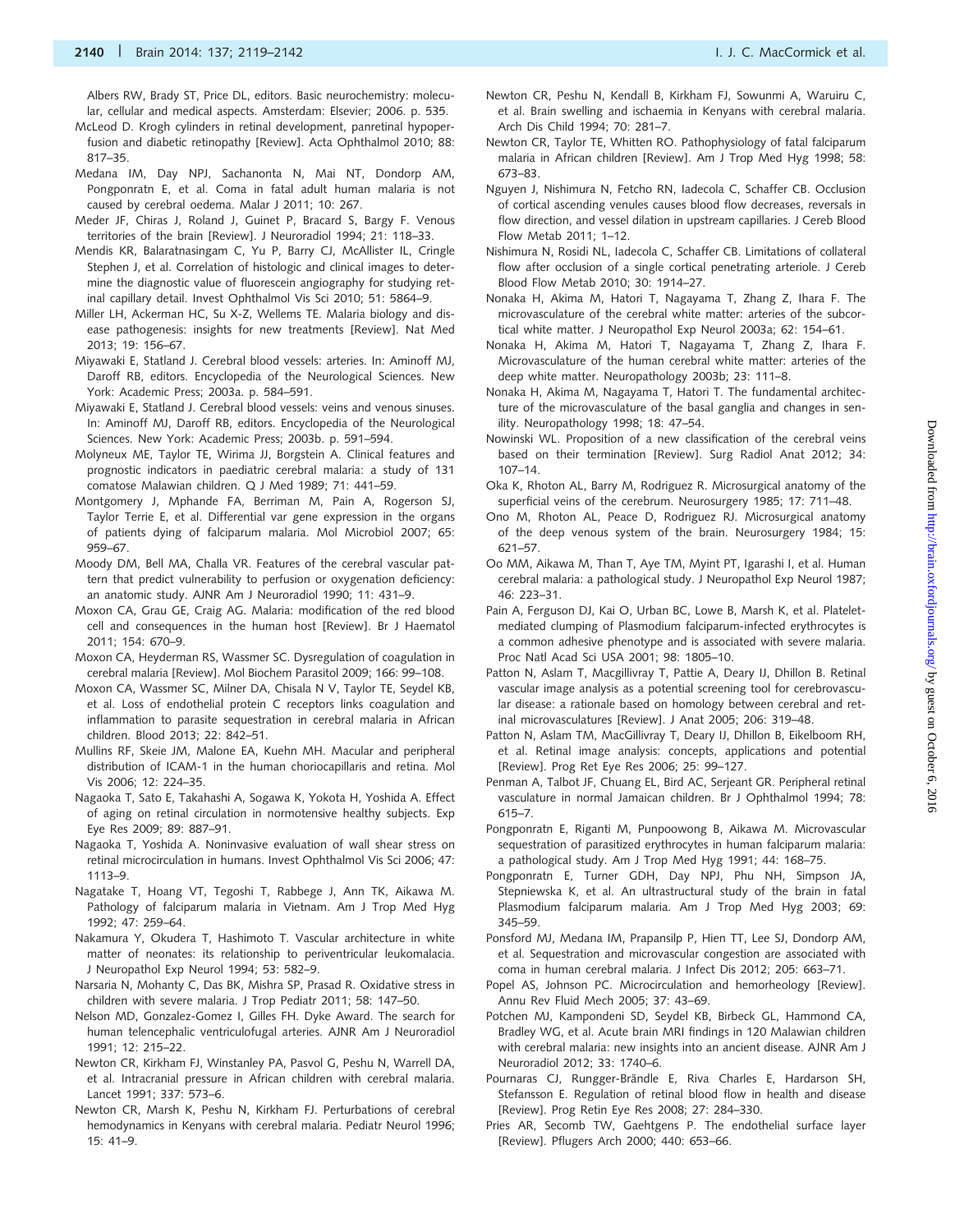- <span id="page-22-0"></span>Rasalkar DD, Paunipagar BK, Sanghvi D, Sonawane BD, Loniker P. Magnetic resonance imaging in cerebral malaria: a report of four cases. Br J Radiol 2011; 84: 380–5.
- Reina-de La Torre F, Rodriguez-baeza A, Sahuquillo-Barris J. Morphological characteristics and distribution pattern of the arterial vessels in human cerebral cortex: a scanning electron microscope study. Anat Rec 1998; 251: 87–96.
- Reyburn H, Mbatia R, Drakeley C, Bruce J, Carneiro I, Olomi R, et al. Association of transmission intensity and age with clinical manifestations and case fatality of severe Plasmodium falciparum malaria. JAMA 2005; 293: 1461–70.
- Roca-Feltrer A, Kwizombe CJ, Sanjoaquin MA, Sesay SS, Faragher B, Harrison J, et al. Lack of decline in childhood malaria, Malawi, 2001-2010. Emerg Infect Dis 2012; 18: 272–8.
- Rochtchina E, Wang JJ, Taylor B, Wong TY, Mitchell P. Ethnic variability in retinal vessel caliber: a potential source of measurement error from ocular pigmentation? The Sydney Childhood Eye Study. Invest Ophthalmol Vis Sci 2008; 49: 1362–6.
- Rowe JA, Claessens A, Corrigan RA, Arman M. Adhesion of Plasmodium falciparum-infected erythrocytes to human cells: molecular mechanisms and therapeutic implications. Expert Rev Mol Med 2009; 11: e16.
- Sakai F, Nakazawa K, Tazaki Y, Ishii K, Hino H, Igarashi H, et al. Regional cerebral blood volume and hematocrit measured in normal human volunteers by single-photon emission computed tomography. J Cereb Blood Flow Metab 1985; 5: 207–13.
- Sarda V, Nakashima K, Wolff B, Sahel JA, Paques M. Topography of patchy retinal whitening during acute perfused retinal vein occlusion by optical coherence tomography and adaptive optics fundus imaging. Eur J Ophthalmol 2011; 21: 653–6.
- Sarpeshkar R. Ultra low power bioelectronics: fundamentals, biomedical applications, and bio-inspired systems. Cambridge: Cambridge University press; 2010. p. 748.
- Schaller B. Physiology of cerebral venous blood flow: from experimental data in animals to normal function in humans [Review]. Brain Res Brain Res Rev 2004; 46: 243–60.
- Schmid-Schönbein GW. Biomechanics of microcirculatory blood perfusion [Review]. Annu Rev Biomed Eng 1999; 1: 73–102.
- Seifert T, Secher NH. Sympathetic influence on cerebral blood flow and metabolism during exercise in humans [Review]. Prog Neurobiol 2011;  $95.406 - 26.$
- Sein KK, Maeno Y, Thuc H V, Anh TK, Aikawa M. Differential sequestration of parasitized erythrocytes in the cerebrum and cerebellum in human cerebral malaria. Am J Trop Med Hyg 1993; 48: 504–11.
- Semmer AE, McLoon LK, Lee MS. Orbital vascular anatomy. In: Dartt DA, editor. Encyclopedia of the Eye. Elsevier; 2010. p. 241–251.
- Silamut K, Phu NH, Whitty C, Turner GD, Louwrier K, Mai NT, et al. A quantitative analysis of the microvascular sequestration of malaria parasites in the human brain. Am J Pathol 1999; 155: 395–410.
- Smith JR, Choi D, Chipps TJ, Pan Y, Zamora DO, Davies MH, et al. Unique gene expression profiles of donor-matched human retinal and choroidal vascular endothelial cells. Invest Ophthalmol Vis Sci. 2007; 48: 2676–84.
- Snow RW, Omumbo JA, Lowe B, Molyneux CS, Obiero JO, Palmer A, et al. Relation between severe malaria morbidity in children and level of Plasmodium falciparum transmission in Africa. Lancet 1997; 349: 1650–4.
- Sokoloff L. Cerebral metabolism and blood flow. In: Aminoff MJ, Daroff RB, editors. Encyclopedia of the Neurological Sciences. New York: Academic Press; 2003. p. 609–617.
- Sperber GO, Bill A. Blood flow and glucose consumption in the optic nerve, retina and brain: effects of high intraocular pressure. Exp Eye Res 1985; 41: 639–53.
- Spitz S. The pathology of acute falciparum malaria. Mil Surg 1946; 99: 555–72.
- Spitznas M, Bornfeld N. The architecture of the most peripheral retinal vessels. Albrecht Von Graefes Arch Klin Exp Ophthalmol 1977; 203: 217–29.
- Stefánsson E, Wilson CA, Lightman SL, Kuwabara T, Palestine AG, Wagner HG. Quantitative measurements of retinal edema by specific gravity determinations. Invest Ophthalmol Vis Sci 1987; 28: 1281–9.
- Stins MF, Pearce D, Di Cello F, Erdreich-Epstein A, Pardo CA, Sik Kim K. Induction of intercellular adhesion molecule-1 on human brain endothelial cells by HIV-1 gp120: role of CD4 and chemokine coreceptors. Lab Invest 2003; 83: 1787–98.
- Sun C, Ponsonby A, Wong Tien Y, Brown SA, Kearns LS, Cochrane J, et al. Effect of birth parameters on retinal vascular caliber: the Twins Eye Study in Tasmania. Hypertension 2009; 53: 487–93.
- Takahashi T, Shirane R, Sato S, Yoshimoto T. Developmental changes of cerebral blood flow and oxygen metabolism in children. AJNR Am J Neuroradiol 1999; 20: 917–22.
- Tam J, Martin JA, Roorda A. Noninvasive visualization and analysis of parafoveal capillaries in humans. Invest Ophthalmol Vis Sci 2010; 51: 1691–8.
- Tam J, Tiruveedhula P, Roorda A. Characterization of single-file flow through human retinal parafoveal capillaries using an adaptive optics scanning laser ophthalmoscope. Biomed Opt Express 2011; 2: 781–93.
- Tapp RJ, Williams C, Witt N, Chaturvedi N, Evans R, Thom SA, et al. Impact of size at birth on the microvasculature: the Avon longitudinal study of parents and children. Pediatrics 2007; 120: e1225–8.
- Taylor B, Rochtchina E, Wang JJ, Wong T Y, Heikal S, Saw SM, et al. Body mass index and its effects on retinal vessel diameter in 6-year-old children. Int J Obes (Lond) 2007; 31: 1527–33.
- Taylor TE, Fu WJ, Carr RA, Whitten RO, Mueller JS, Fosiko NG, et al. Differentiating the pathologies of cerebral malaria by postmortem parasite counts. Nat Med 2004; 10: 143–5.
- Teksam M, Moharir M, Deveber G, Shroff M. Frequency and topographic distribution of brain lesions in pediatric cerebral venous thrombosis. AJNR Am J Neuroradiol 2008; 29: 1961–5.
- Thanachartwet V, Desakorn V, Sahassananda D, Kyaw Win KK, Supaporn T. Acute renal failure in patients with severe falciparum malaria: using the WHO 2006 and RIFLE criteria. Int J Nephrol 2013; 2013: 841518.
- Turner G. Cerebral malaria [Review]. Brain Pathol 1997; 7: 569–82.
- Turner L, Lavstsen T, Berger SS, Wang CW, Petersen JEV, Avril M, et al. Severe malaria is associated with parasite binding to endothelial protein C receptor. Nature 2013; 498: 502–5.
- Varela M, Groves AM, Arichi T, Hajnal JV. Mean cerebral blood flow measurements using phase contrast MRI in the first year of life. NMR Biomed 2012; 25: 1063–72.
- Vovenko E. Distribution of oxygen tension on the surface of arterioles, capillaries and venules of brain cortex and in tissue in normoxia: an experimental study on rats. Pflügers Arch 1999; 437: 617-23.
- Wang Q, Kocaoglu OP, Cense B, Bruestle J, Jonnal RS, Gao W, et al. Imaging retinal capillaries using ultrahigh-resolution optical coherence tomography and adaptive optics. Invest Ophthalmol Vis Sci 2011; 52: 6292–9.
- White VA, Lewallen S, Beare N, Kayira K, Carr RA, Taylor TE. Correlation of retinal haemorrhages with brain haemorrhages in children dying of cerebral malaria in Malawi. Trans R Soc Trop Med Hyg 2001; 95: 618–21.
- White VA, Lewallen S, Beare NAV, Molyneux ME, Taylor TE. Retinal pathology of pediatric cerebral malaria in Malawi. PloS One 2009; 4: e4317.
- WHO. Severe falciparum malaria. Trans R Soc Trop Med Hyg 2000; 94: S1.
- WHO. Guidelines for the treatment of malaria. 2nd ed. World Health Organization;2010. [http://www.who.int/malaria/publications/atoz/](http://www.who.int/malaria/publications/atoz/9789241547925/en/index.html) [9789241547925/en/index.html](http://www.who.int/malaria/publications/atoz/9789241547925/en/index.html) [29 May 2013 date last accessed].
- WHO. World Malaria Report. 2012, [http://www.who.int/malaria/publi](http://www.who.int/malaria/publications/world_malaria_report_2012/report/en/) [cations/world\\_malaria\\_report\\_2012/report/en/](http://www.who.int/malaria/publications/world_malaria_report_2012/report/en/) [29 May 2013 date last accessed].
- Widjaja E, Griffiths PD. Intracranial MR venography in children: normal anatomy and variations. AJNR Am J Neuroradiol 2004; 25: 1557–62.
- Williamson TH, Harris A. Ocular blood flow measurement [Review]. Br J Ophthalmol 1994; 78: 939–45.